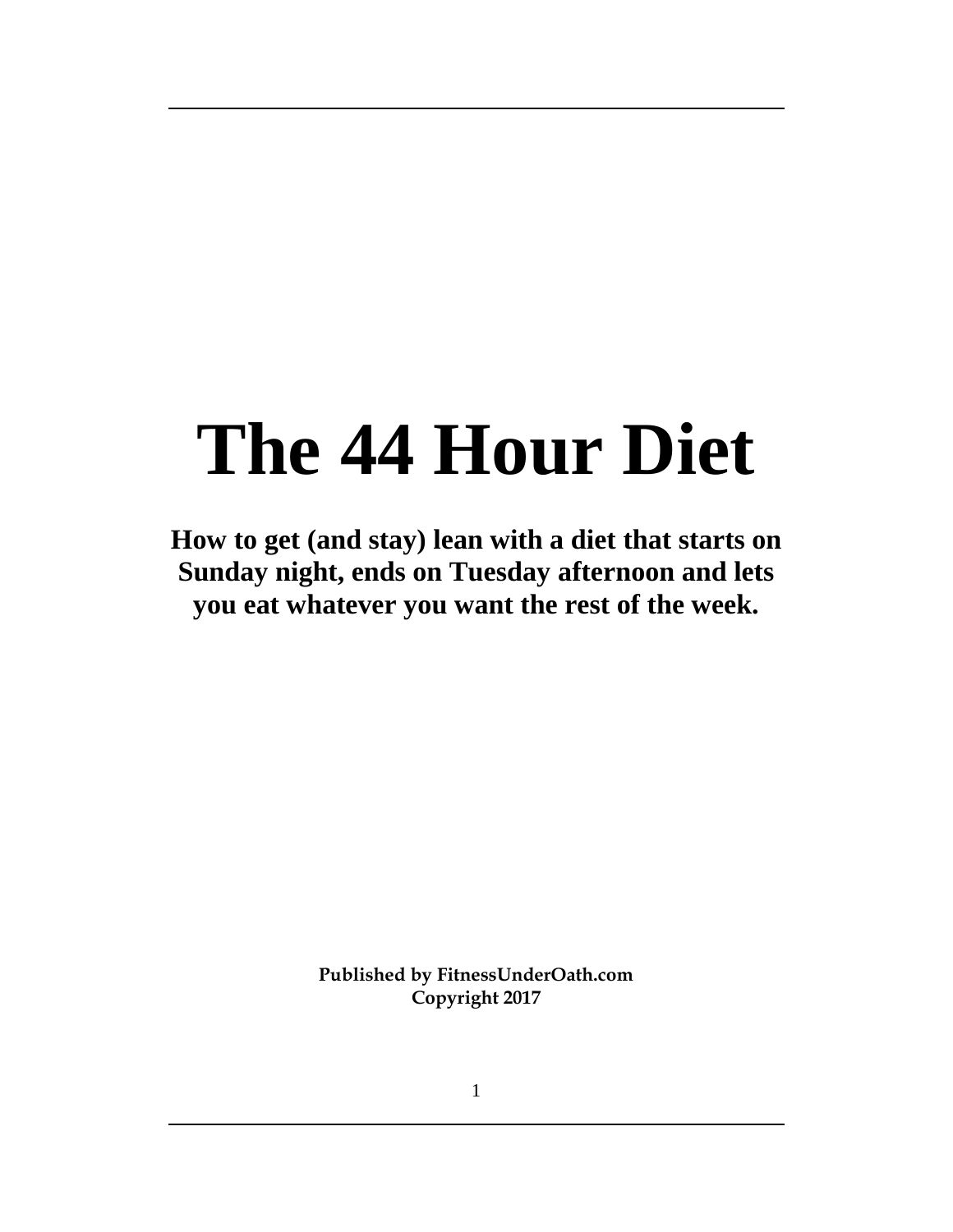## **Legal Notices**

No part of this publication may be reproduced or transmitted in any form or by any means, mechanical or electronic, including photocopying or recording, or by any information storage and retrieval system, or transmitted by email without permission in writing from the publisher.

While all possible attempts have been made to verify the information provided in this publication, neither the author nor the publisher assumes any responsibility for errors, omissions, or contrary interpretations of the subject matter herein.

This publication is not intended for use as any source of advice such as legal, medical, or accounting. The publisher wants to stress that the information contained herein may be subject to varying international, federal, state, and/or local laws or regulations.

The purchaser or reader of this publication assumes responsibility for the use of these materials and information.

Adherence to all applicable laws and regulations, including international, federal, state and local governing professional licensing, business practices, advertising, and all other aspects of doing business in the US, Canada or any other jurisdiction is the sole responsibility of the purchaser or reader.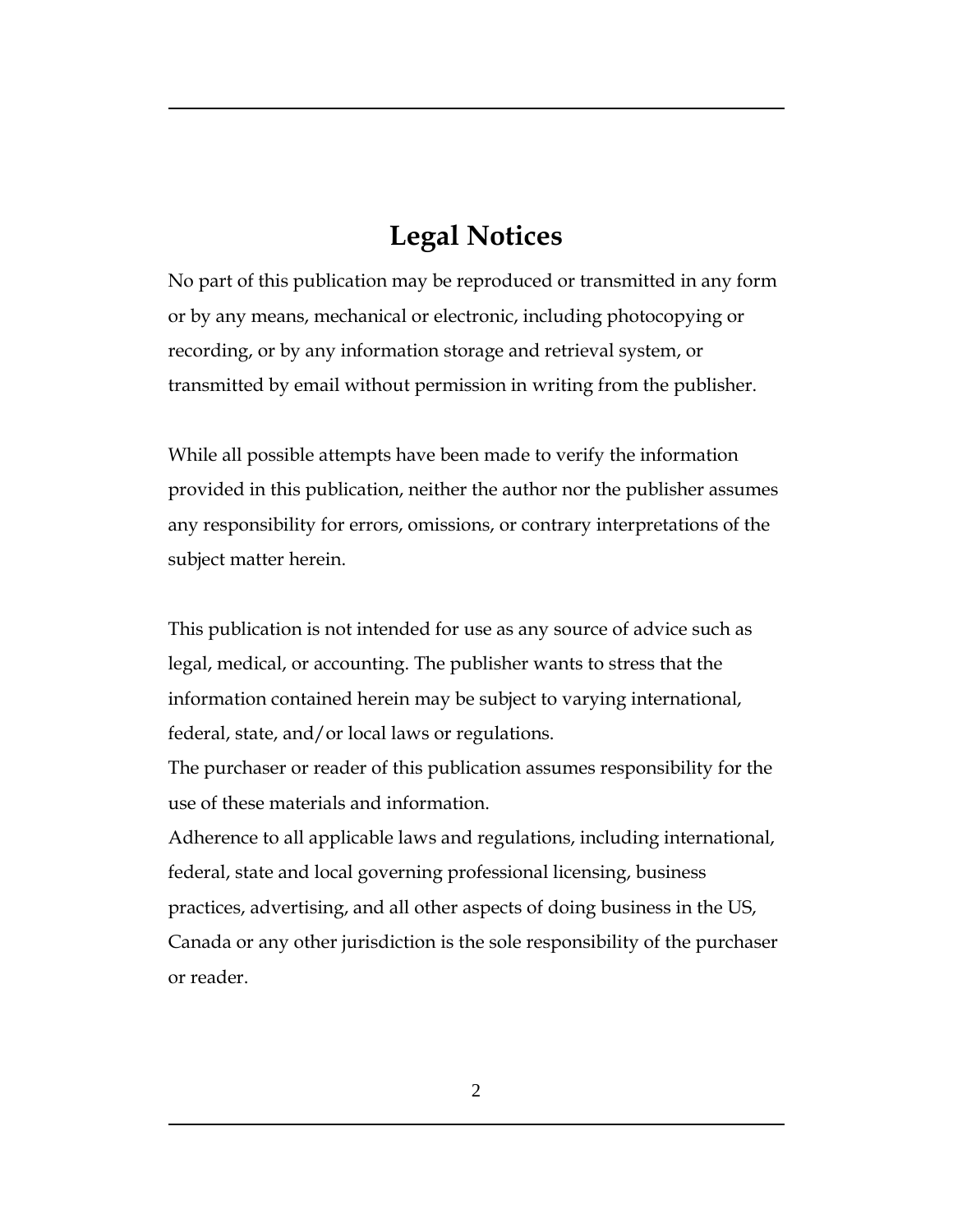# **Medical Advisory**

The information and workout procedures provided in this guide are very intense and should not be attempted by anyone unless a doctor has cleared you for such an intense workout.

If you have any existing health problems that would prohibit you from taking part in any of these activities, you should refrain.

**As always, you should clear this program with your doctor before you begin.** 

SERIOUSLY – THIS IS AN EXTREME PROGRAM. IT IS NOT FOR EVERYONE. THOSE WITH PRE-EXISTING MEDICAL CONDITIONS SHOULD NOT ATTEMPT THIS PROGRAM. NO ONE SHOULD ATTEMPT THIS PROGRAM WITHOUT PRIOR CLEARANCE FROM YOUR DOCTOR.

**Title:** The 44 Hour Diet

Published By: FitnessUnderOath.com

No part of this manual may be reproduced or distributed without the expressed written consent of FitnessUnderOath.com

Every word of this manual is protected by U.S. Copyright Laws, 2017.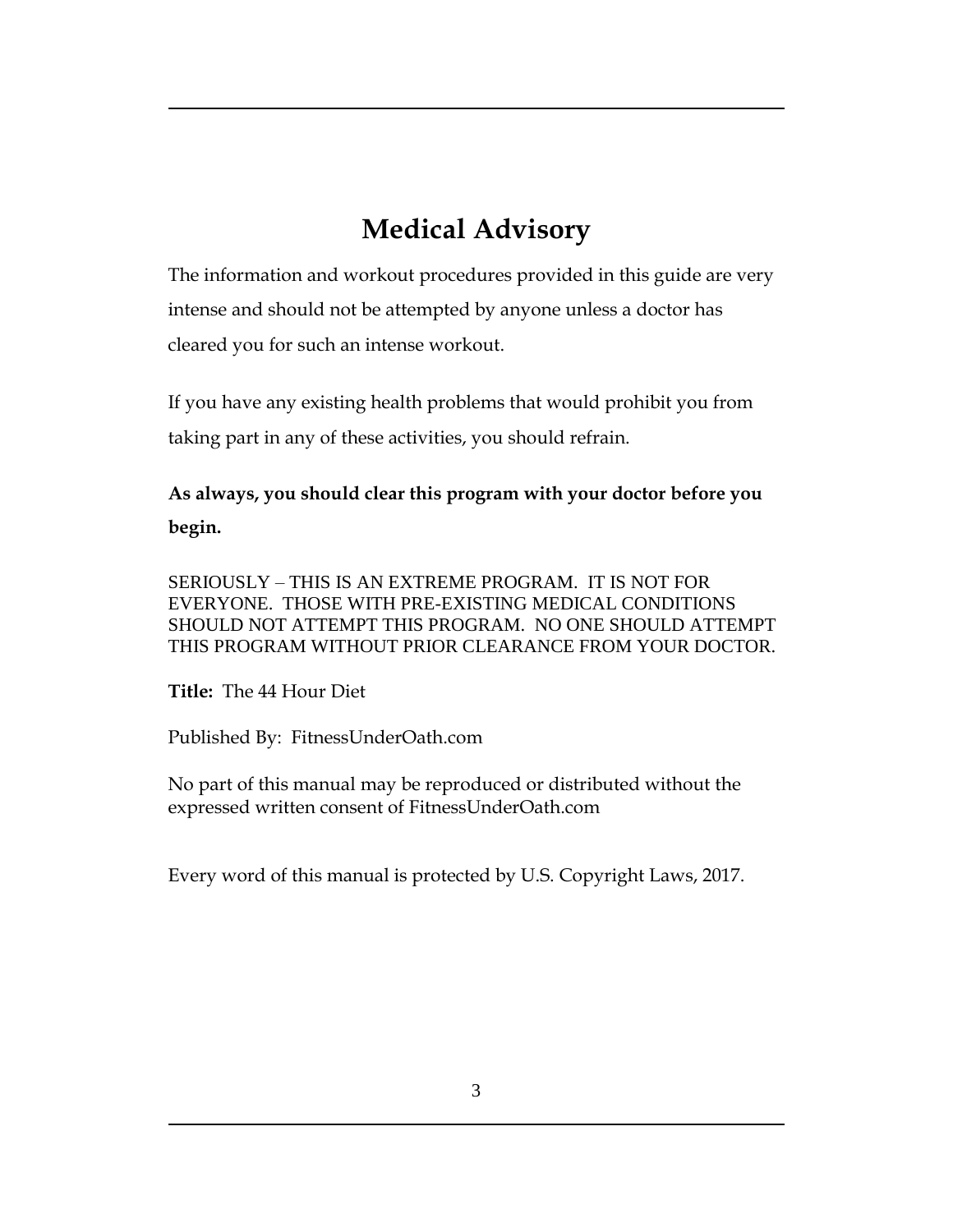*"I start my diet on Sunday. I quit the plan on Tuesday and eat whatever I want the rest of the week yet remain lean, trim and healthy. It's all thanks to the 44 hour diet…*

The diet plan I'm about to reveal to you sounds like science-fiction. It sounds too good to be true. And yet, the plan is based on science. Most who hear about the plan scoff. But those who actually try it quickly become raving fans.

In just a moment, you'll see why.

But first, let me point out the obvious: This manual is unlike any other diet book you've ever read in the past. Other diet books are packed with fluff. Cheesy pictures. Dozens of useless recipes. And page after page of 'rah-rah' cheerleading.

This manual has none of that. Very few pictures. Zero recipes. And it's short enough to read the entire manual from start to finish in the next few minutes.

Because I'm not trying to write the next "War & Peace." I'm trying to show you what just might be the most controversial (yet most effective) method I've even discovered for getting a lean & fit physique while STILL enjoying your life and enjoying all your favorite foods.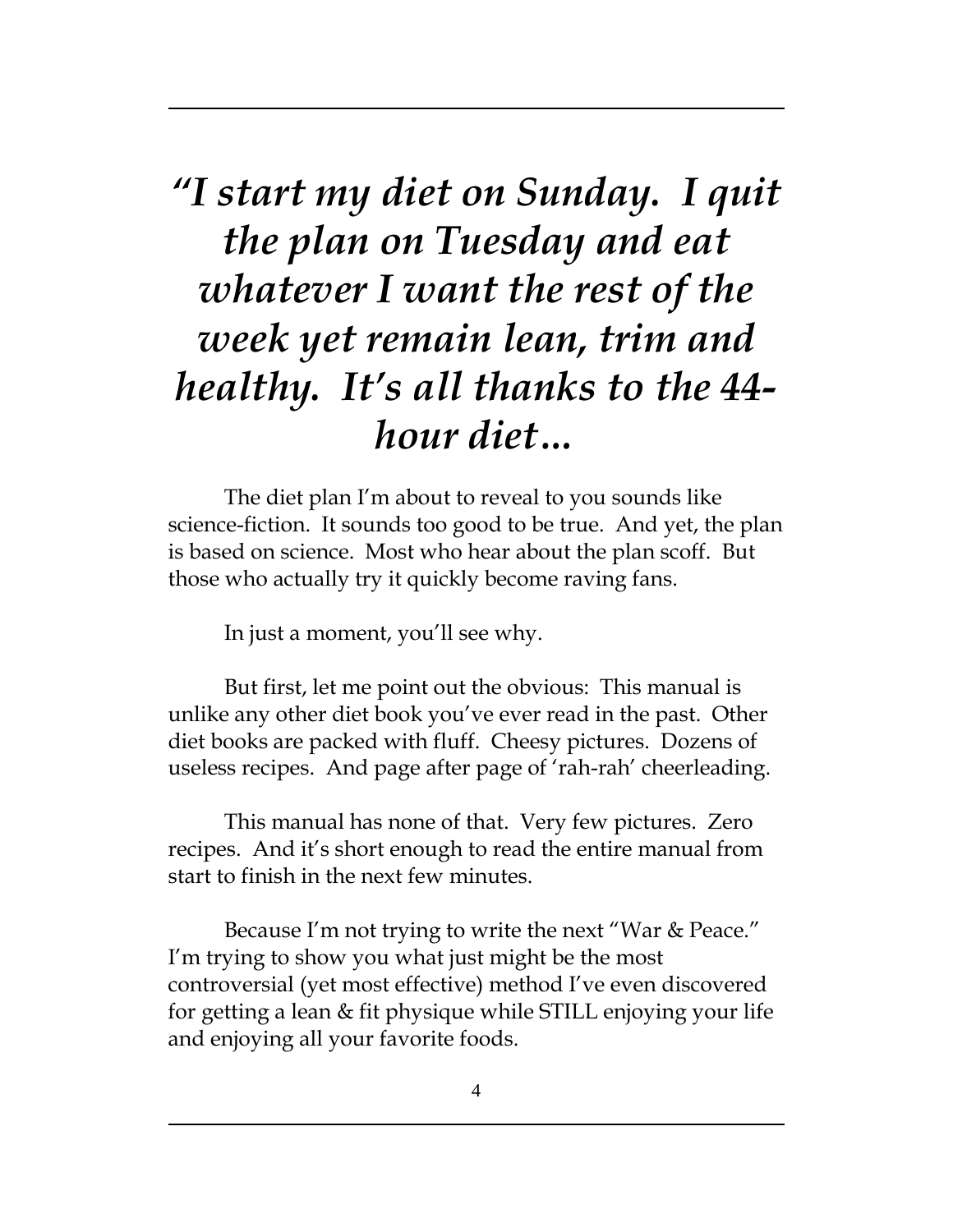#### **Yes. It Really Is This Simple…**

I start the diet on Sunday night. I stick with the plan on Monday and for most of the day on Tuesday. By Tuesday afternoon I quit. I end the diet and eat practically whatever I want.

For the rest of the week, I'm not on a diet. I go out to lunch with my co-workers. I enjoy pancake breakfasts with my children. And late-night ice cream with my wife. I have pizza with friends and family on Fridays. Beer and brats with my buddies on Saturdays.

They marvel at how I can eat foods like this while still staying slim & trim. And it's all because of the 44-hour diet I follow from Sunday to Tuesday.

Listen, I've tried every diet you can think of. Atkins, Paleo, low-fat, low-carb, vegetarian, Mediterranean, heartsmart, crash diets, juice diets, slim-fast and everything in between.

And let me tell you…. NOTHING works better for both immediate results and LASTING weight loss than the 44-hour diet. I'm excited for you to experience this for yourself. But first, let me reveal the science behind why this method works so well…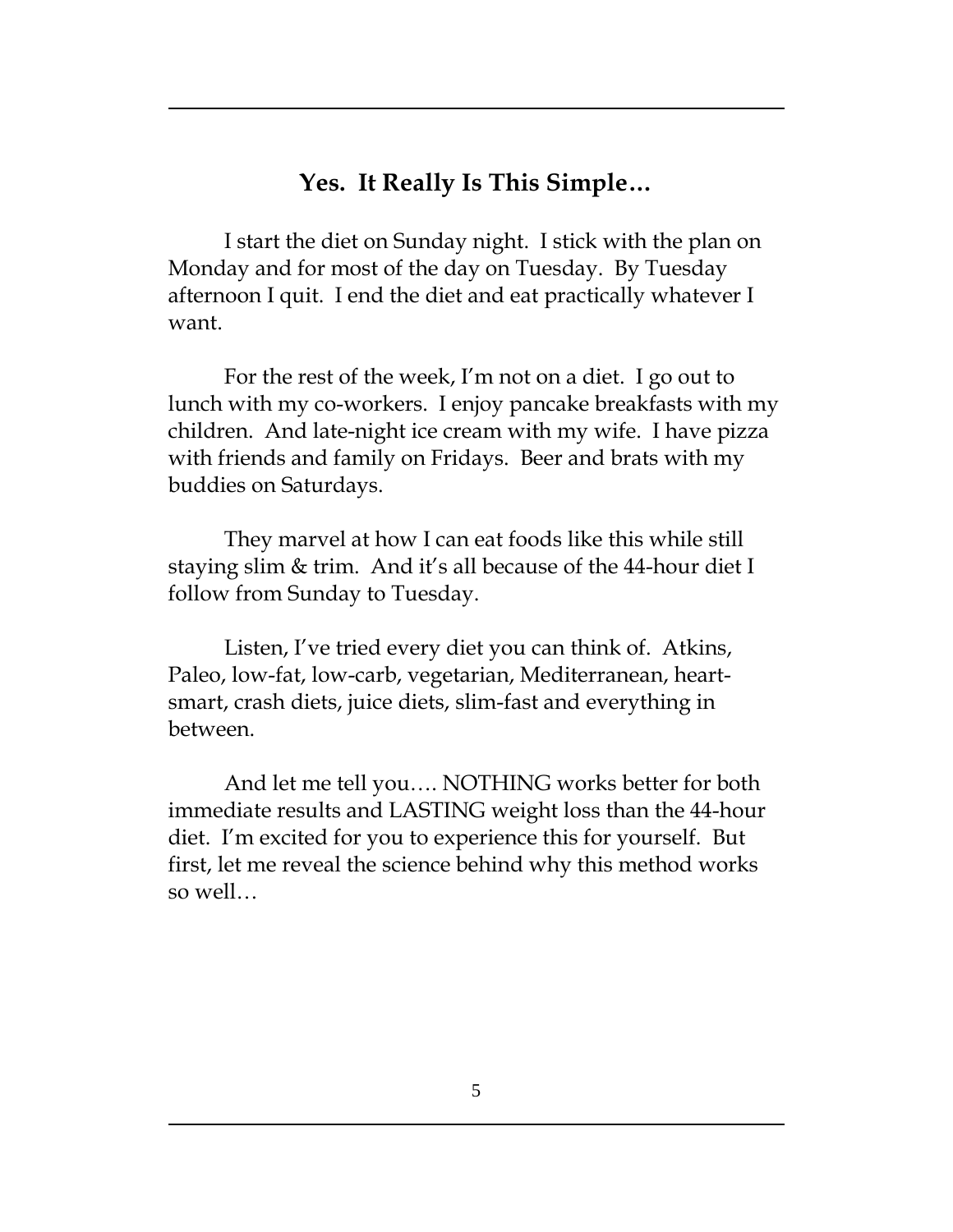# **The Science Behind The 44 Hour Diet**

Here are just a few of the scientific reasons why the 44 hour diet plan is so effective:

#### **Forces Your Body To Burn Stored Body Fat 3x Faster… WITHOUT exercise (1)**

Studies show the method behind the 44-hour diet actually burns stored body fat at a rate up to 3x FASTER than traditional diet plans.

#### **Increases growth hormone levels by 500%... naturally (2)**

Have you heard of growth hormone? It's a naturally occurring hormone. When you're young, your body produces high levels of growth hormone. Growth hormone improves your sleep, burns fat, increases lean muscle tissue, controls energy and mood levels and makes your feel younger.

This hormone is so incredible that many wealthy individuals over the age of 45 actually consider this to be a fountain of youth.

In Hollywood, many leading actors and actresses actually shell out upwards of \$2,000 a month for synthetic growth hormone injections because it keeps you looking young and vibrant and turns back the clock.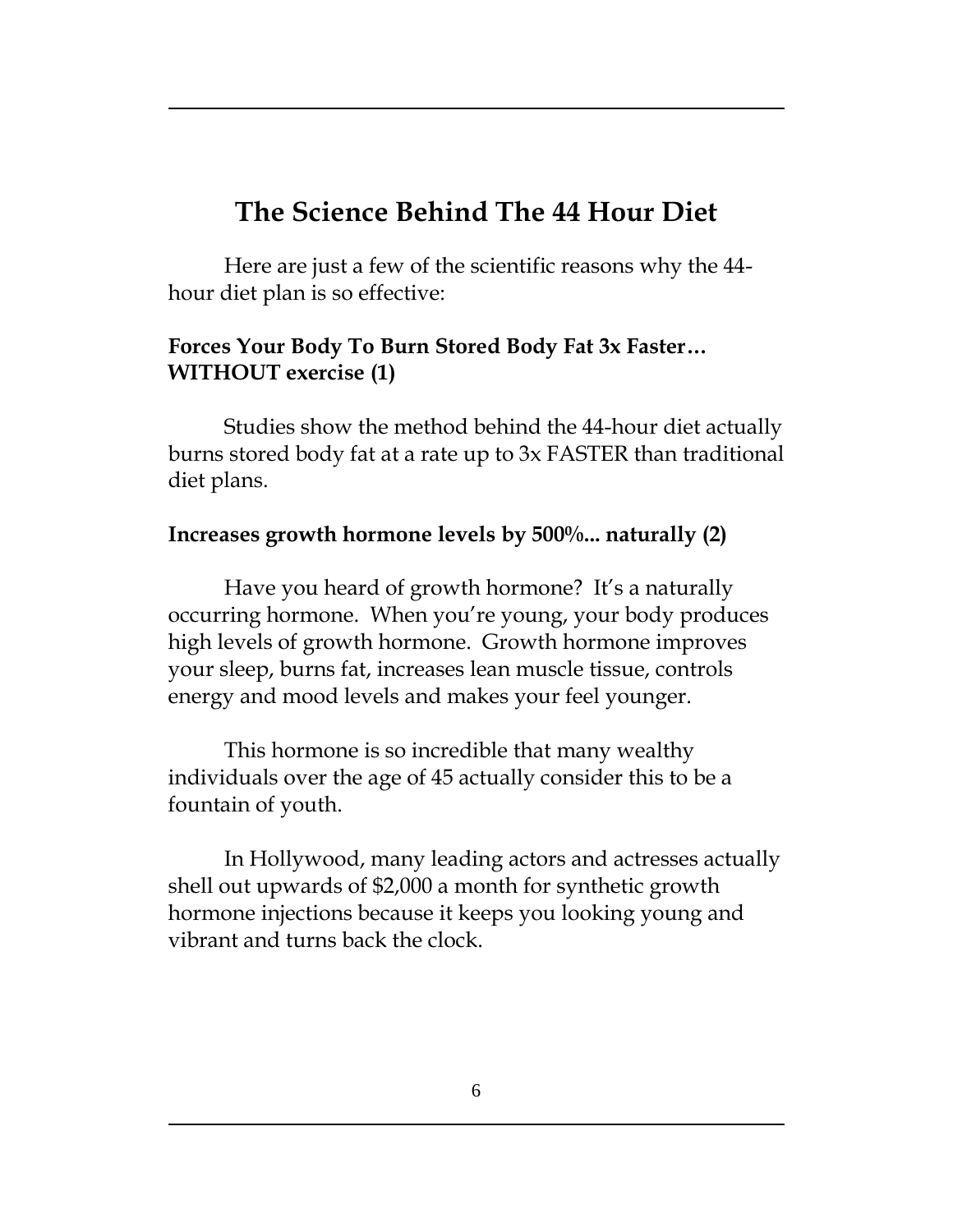Sylvester Stallone and many other leading actors and actresses praise the drug for restoring their youthfulness and energy levels.



But here's the thing: You don't need to shell out thousands of dollars a month for synthetic growth hormone injections. Because your body produces growth hormone NATURALLY.

And studies show that during the 44-hour diet, your body actually produces 500% more growth hormone.

In addition to that, cortisol (the stress hormone) levels drop. So you will actually feel more at peace and more

relaxed even as you're losing weight.

## **Kills hunger levels (3)**

During the 44-hour diet, insulin levels (the hormone that tells your body to store fat) drop. And Ghrelin (the hunger hormone) falls off as well. So even though you only need to stick with the 44-hour diet for a very short period of time, many people find it incredibly easy to follow because they just don't feel hungry.

In fact, unlike traditional diets that make you hungrier the longer you stay on the diet, the 44-hour diet actually gets EASIER near the end because your ghrelin levels continue to fall the entire time.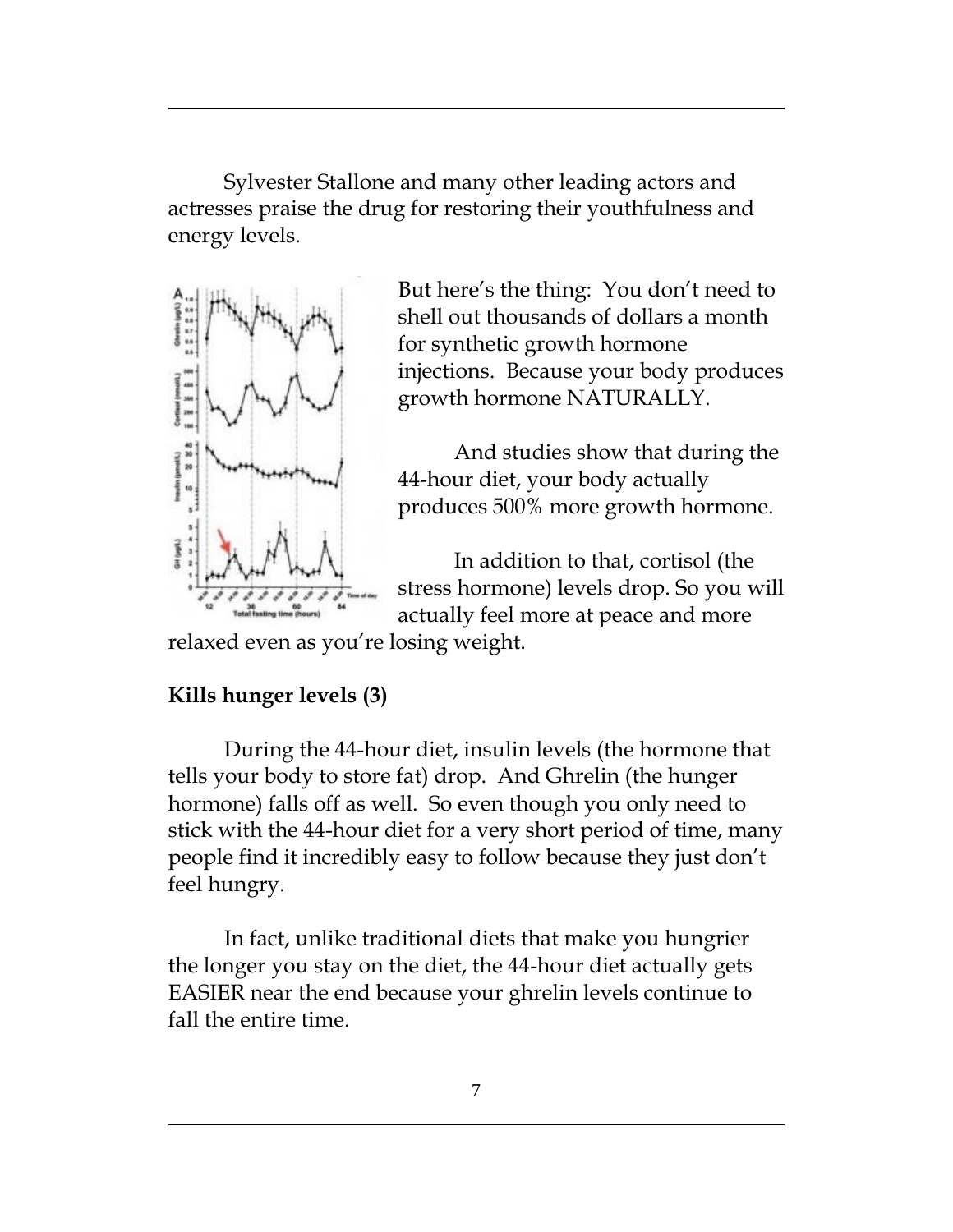#### **Regenerate Your Immune System (4)**

A study out of the University of Southern California shows that those who followed the principles of the 44-hour diet actually saw remarkable regeneration of their immune systems, including an increase in active white blood cells and a large decrease in the enzyme PKA – which is an enzyme linked to cancer and aging.

#### **Boosts Your Metabolism (5)**

Traditionally, your metabolism (or your "resting metabolic rate") actually gets lower when dieting. This is why people regain the weight so quickly after you end the diet.

However, studies show that using the 44-hour diet can actually INCREASE your metabolism/metabolic rate by 14%! So not only will be burning fat during the 44-hour diet, you'll also boosting your metabolism so you can continue to burn fat during the rest of the week.

#### **More Energy/More Focus/More Free time (6)**

I get more done during my 44-hour diet than I do the rest of the week. And that's because during the 44-hour diet, I have way more energy, extreme levels of focus and as a result way more free time as compared to the rest of the week.

Are you starting to see why the 44-hour diet can be so incredibly effective? By this point, you're probably eager to learn exactly what the 44-hour diet is, so in a minute I'll give you the full story. But first…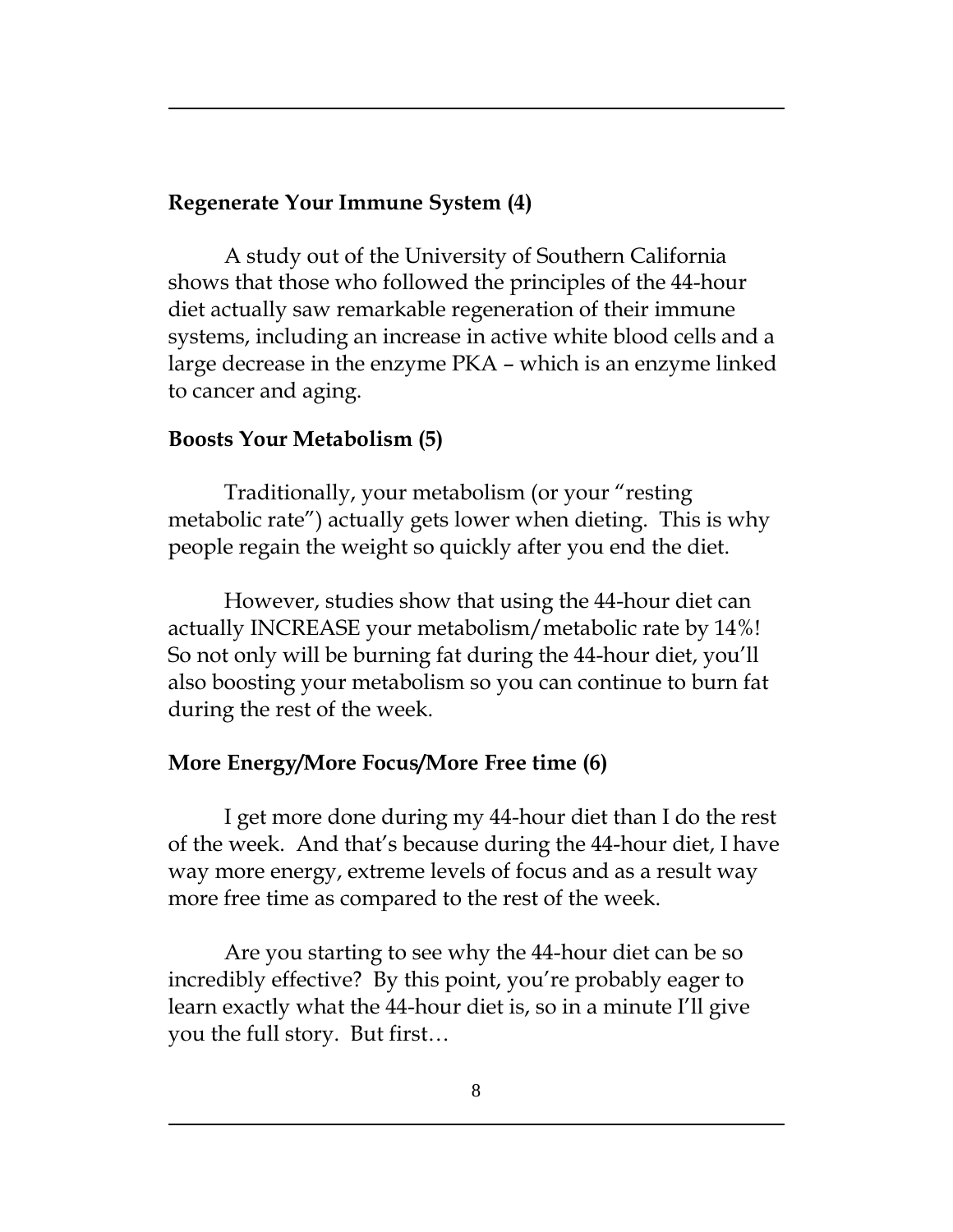# **Here's Everything You Need To Know Summed Up In 3 Simple Rules…**

I make no apologies about this: I am OBSESSED with simplicity. As a personal trainer, it's my job to take all the conflicting and confusing fitness and diet information and make it SIMPLE for my clients.

Because over the long haul, simple WORKS.

A couple of quick stories to drive home this point:

Dan John – a legendary strength coach – was once asked to coach his daughter's JV volleyball team. At the time, Dan knew a lot of football and training techniques to make guys stronger… but absolutely nothing about women's volleyball.

What he did next was brilliant: He spoke with a teacher's assistant (who played volleyball) and asked her to pick 3 keys to winning volleyball. It took some back and forth but eventually they settled on these 3 rules…

- 1) Get the serve OVER and IN
- 2) Protect the middle
- 3) Play as a team.

As someone who's played volleyball at a competitive level over the years, I can tell you that those 3 rules are a perfect summation of the only 3 things you need to do to win a volleyball match.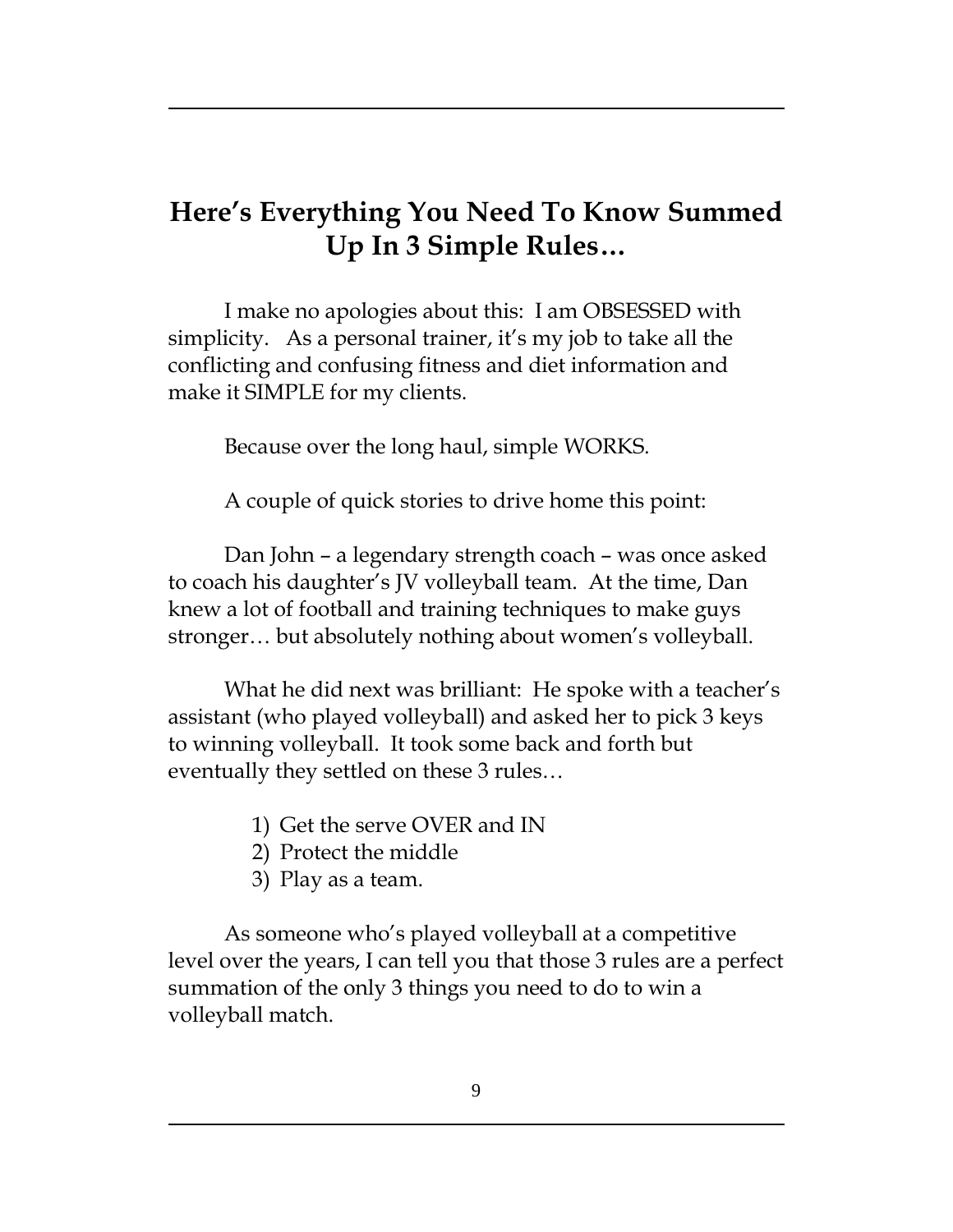The happy ending: Guided by those 3 rules, Dan took a rag-tag team of rookies and ended up taking 3rd place out of a 24-team tournament.

If you'll suffer me another sports example, coach Dan asked this same question to a very famous basketball coach, who replied:

#1) Offensive Rebounds #2) Transition Defense #3) Free throws when tired

If you know anything about basketball, you know those really are the keys to success.

So with a nod to Dan John, here are my 3 simple rules.

My 3 Simple Rules To Getting (And Staying Lean):

#### **Rule #1: Don't drink food. Rule #2: Eat less often. Rule #3: Prioritize protein.**

In the rest of this book, we'll breakdown each of these rules and show you why these simple rules will allow you to eat all of your favorite foods and STILL get and stay lean.

I'll show you plenty of hardcore science to back up my findings and naturally, I've got the results that prove this program works.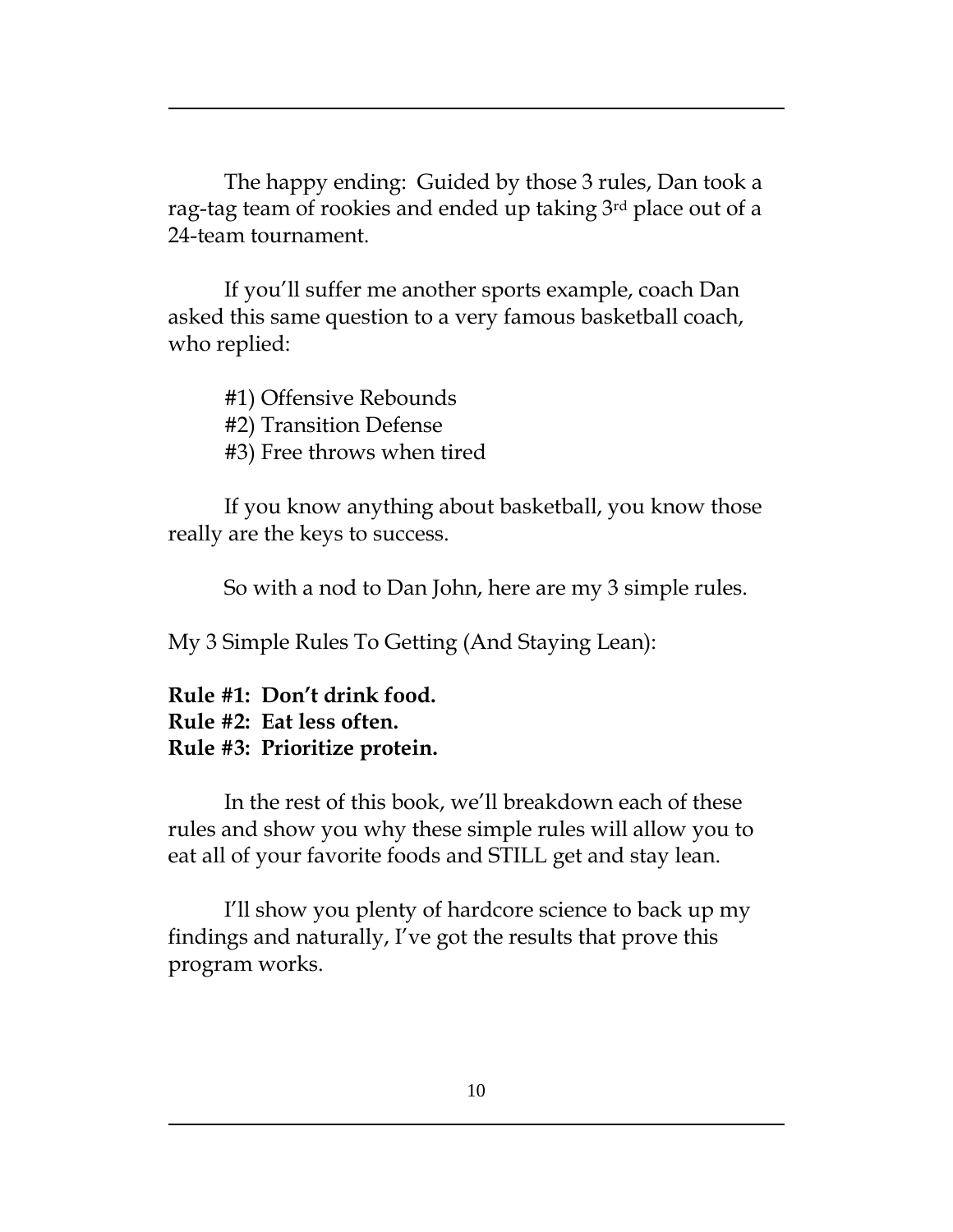But I want to drill this into your head right now. Because these 3 simple rules are all you need to know to forever enjoy a lean and fit physique.

So remember:

*Don't drink food. Eat less often. Prioritize protein.* 

# **Rule #1: Don't Drink Food**

This one might seem pretty obvious, but here's what the rule really means: *Do NOT drink calories. Instead, eat your calories.* 

So in other words, don't drink milkshakes, fruit juice, regular soda, Frappuccino's, etc. If it has calories and it's liquid, don't drink it. (Honestly, it's not that hard. As you'll soon see, you can eat basically any food you want. But liquid calories are a no-go for anyone looking to lose weight.

Yes, I know what you're about to ask…

"What About Coffee?" Regular coffee – with a small amount of cream and/or sugar or other sweetener – is fine. A normal cup of coffee with a modest amount of cream or sugar will contain about 50-100 calories. Which is fine. What is NOT fine is a Frappuccino that contains 500 – 700 calories.

"What About Tea?" Fine. "With milk and sugar?" In small amounts, that's fine.

"What About Diet Soda?" Fine.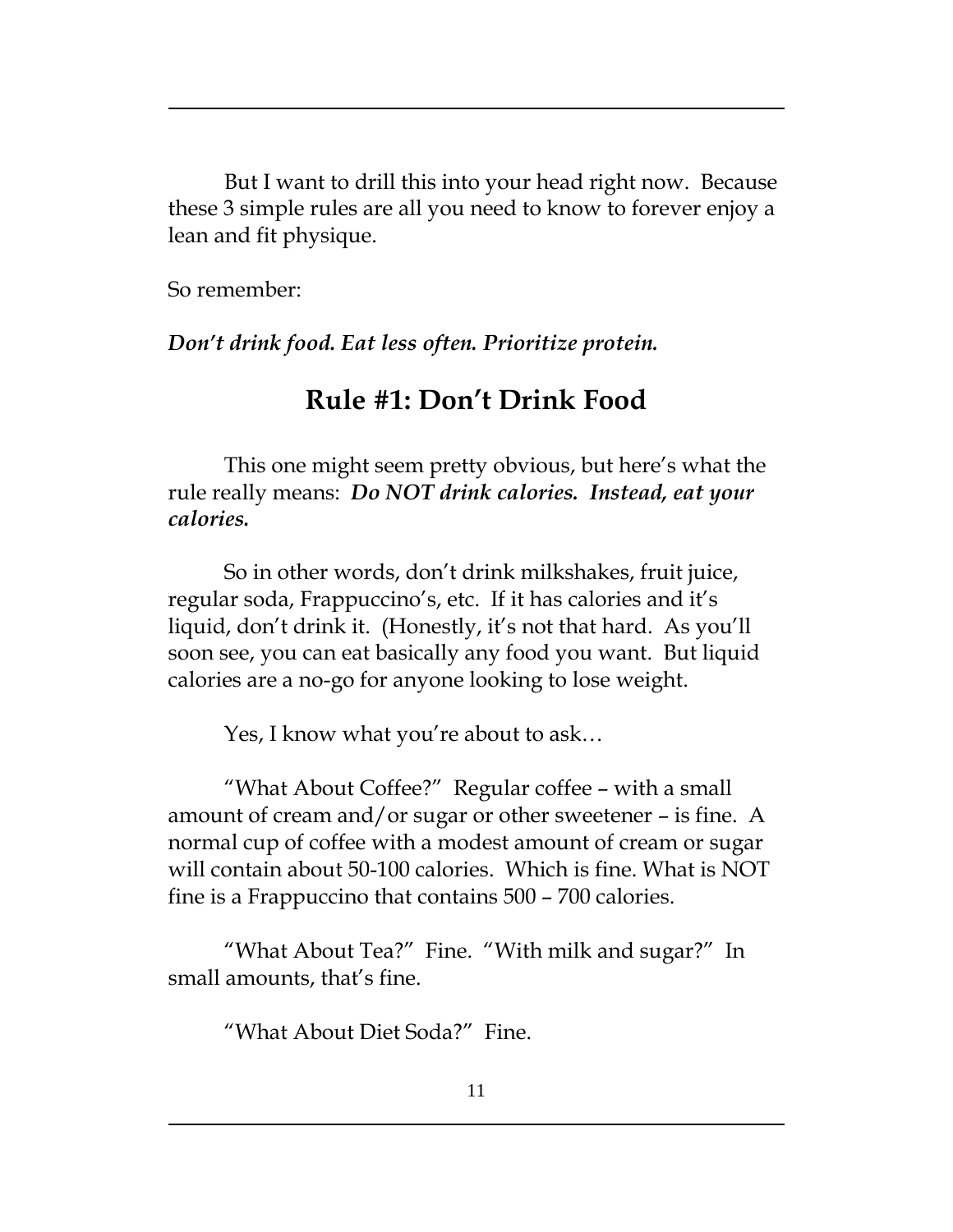"What About Protein Shakes?" Nope. You don't need them. If you're skinny guy trying to bulk up, then protein shakes can have their place. But if you're trying to lose fat, then liquid calories – yes even protein shakes – are off limits for now.

"What About Beer? Wine? Spirits?" I will make an exception for this. Protein shakes are off limits because it is better to get your protein from whole foods.

But there is no whole food replacement for beer/wine/spirits. On this plan, you can enjoy a couple beers with dinner, or a glass of wine or a mixed drink or two on occasion.

As always, moderation is key. You can't expect to drink 6 beers a night and still get 6-pack abs. But I've managed to lean out easily while still enjoying a glass of wine with dinner or a couple beers while out with friends.

So to recap: Eat food. Don't drink your calories, except for the occasional alcoholic drink if you prefer. Coffee and tea with small amounts of cream or sweetener are fine.

## **Rule #2: Eat Less Often**

This is the section that will probably change everything you thought you knew about losing fat.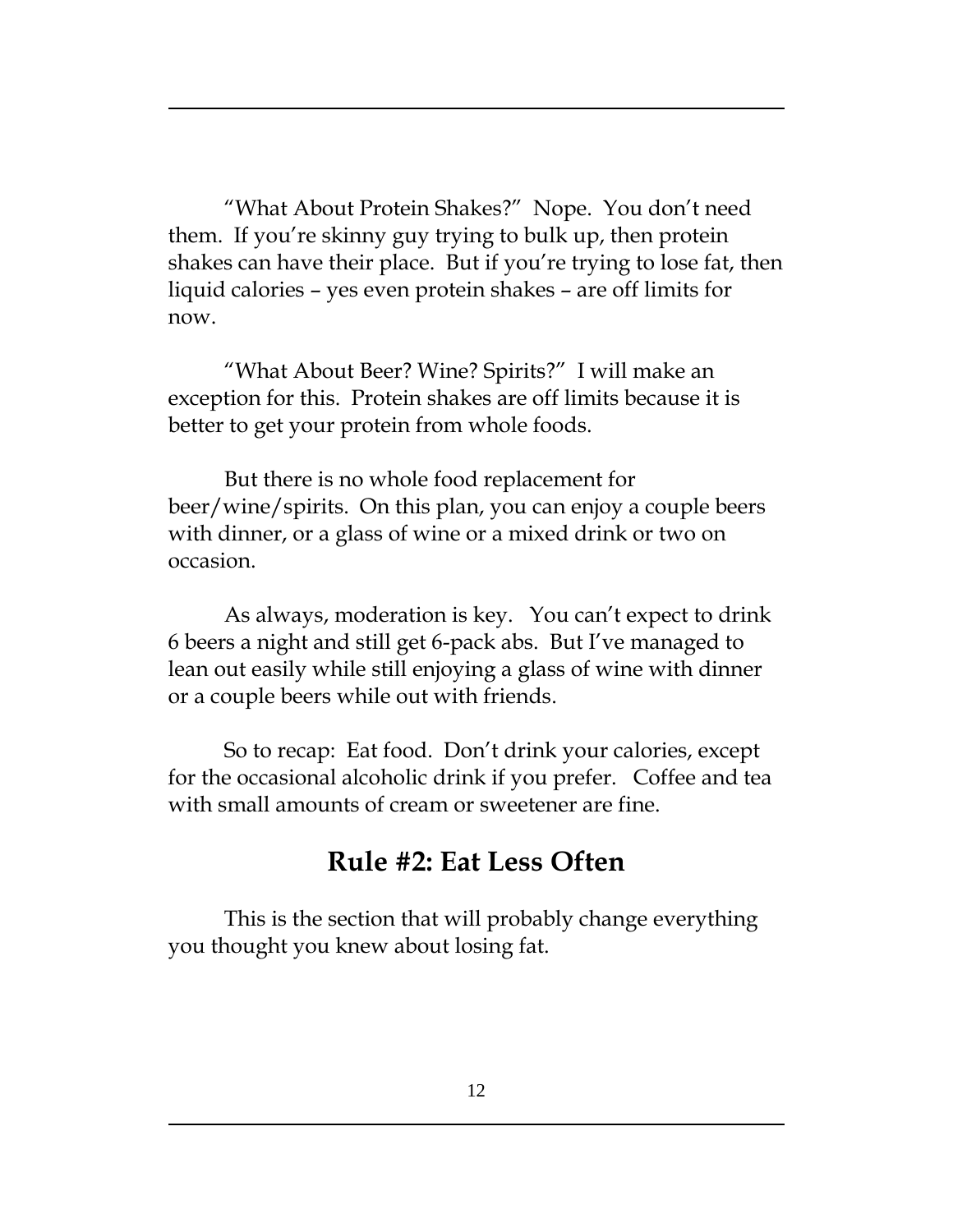Ever since obesity became a growing problem, scientists, researchers and the talking heads on T.V. have struggled to pin the blame on a sole culprit.

First they blamed sugar. Then they blamed fat. They blamed our increasingly sedentary lifestyles. They blamed lack of fiber. And on and on and on.

While they were pointing fingers at various culprits, the obesity problem continues to grow. Once I explain rule #2, it will immediately become clear why obesity is an ever-growing problem, and how you can immediately start winning the fight against body fat by making one simple change:

#### *Eat less often.*

This may fly in the face of everything you've been told about shedding body fat but as you'll soon see the simple act of eating less often – with no other changes – can have a profound effect on leanness levels.

Consider this: When you eat, your body responds by elevating insulin levels. It takes roughly 4 hours after you stop eating for insulin levels to fall back to normal levels. If you're eating 3 square meals per day, plus snacks in between – this means your insulin levels never get the chance to return to baseline levels.

Which means every hour you're awake, you're in "fat storing mode." In overly simplistic terms, when your belly is full of food, your body burns the available food for energy and stores the surplus as fat.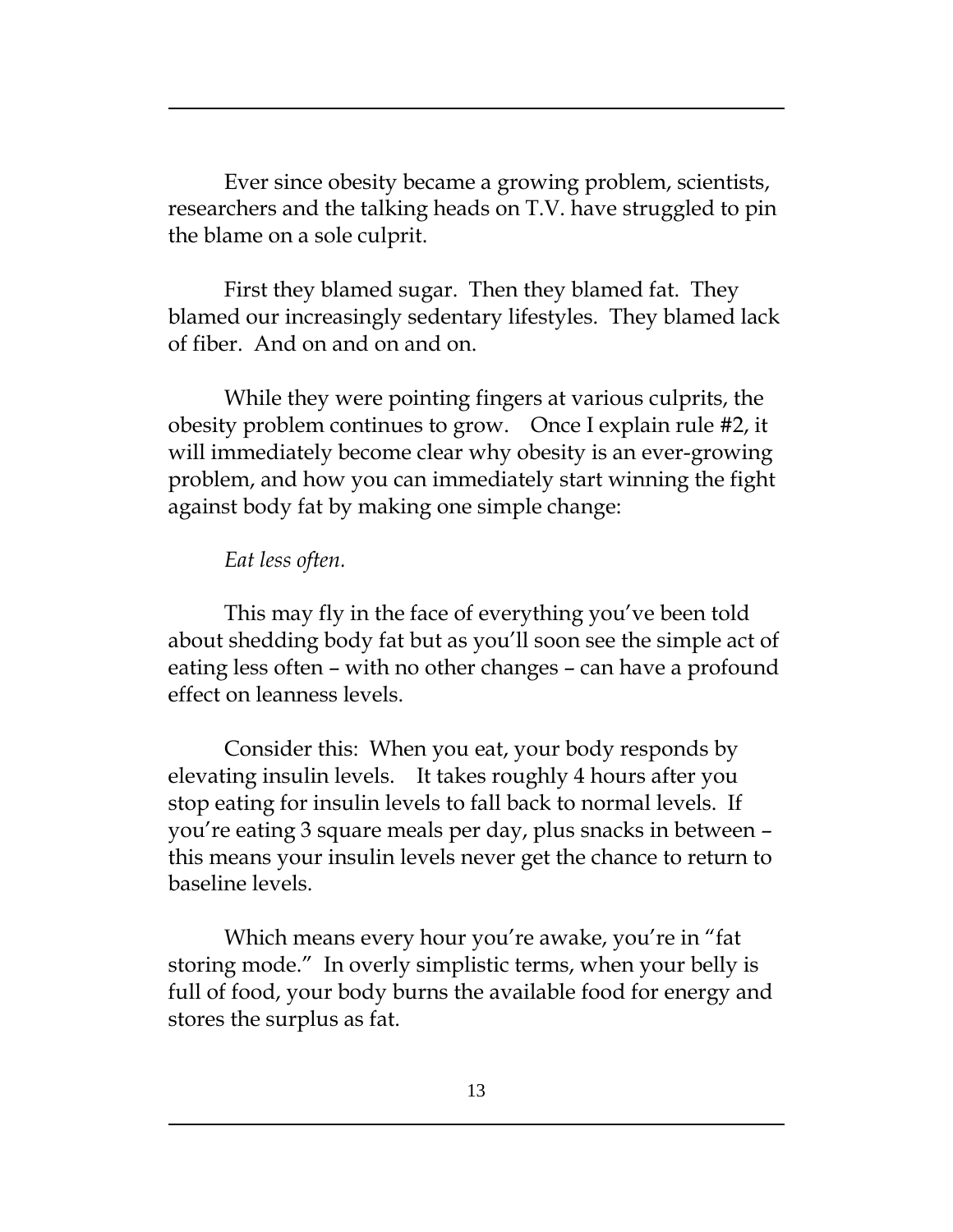And when your belly is empty? Well, that's when your body switches to fat-burning mode and actually starts to burn your stored body fat.

*"But Matt – if my belly is empty I'll feel hungry!"* 

Well, turns out that's not necessarily true. Check it out:

Studies show that eating small meals frequently actually INCREASES hunger levels AND slows your metabolism. That's a double-whammy. (7)

In fact – when calories were kept consistent, eating TWO large meals per day actually resulted in lower hunger levels and INCREASED metabolism levels! (8)

So the question becomes – would you rather eat 6 small, non-satisfying meals per day… and STILL feel hungry for most of the day (while struggling to lose fat.) Or…

Would you rather feast TWICE per day, eating almost whatever you want, and feeling very little hunger… and lose body fat quickly?

It's no comparison. That's why the first rule of eating infrequently is….

*====>Eat Two Meals Per Day – no snacks====*

This suggestion seems so simple, but it really works. If you just commit yourself to eating only two meals per day (large meals, mind you) with no snacking in between meals you'll find you can lose body fat and stay lean without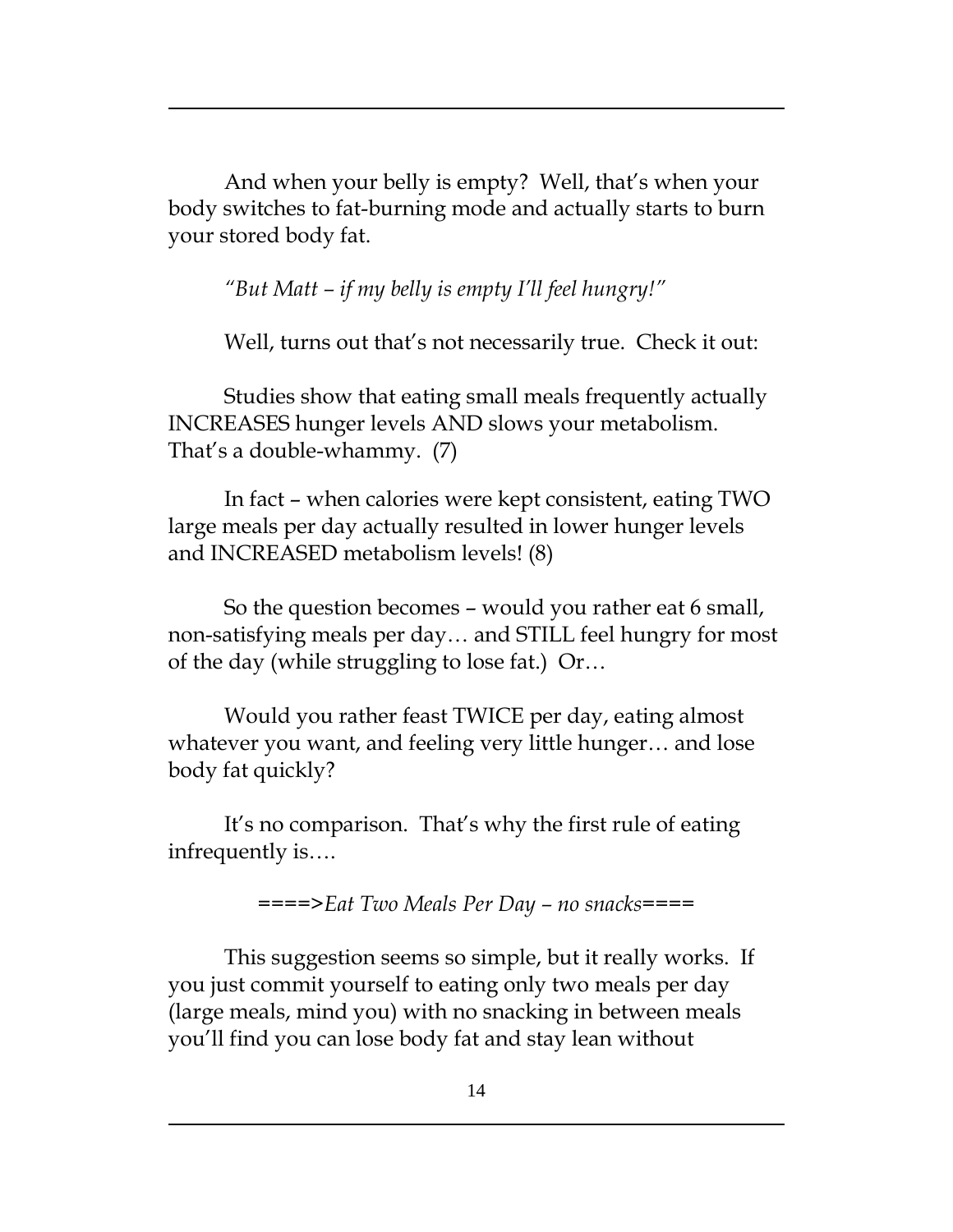counting anything and without swearing off any of your favorite foods.

In fact, if you simply want to lose a few pounds so you can feel more comfortable, improve your health, and drop a few dress or pant sizes, than simply switching to 2-meals per day may be the only change you need to make to hit your goal.

(Those wanting to take things to another level and develop the kind of ripped and shredded physique that turns heads on the beach will need to make a few other adjustments, which we'll get into a bit later in this section.)

As I said, it takes roughly 4 hours after you finish eating for your insulin levels to return to baseline levels. During those 4 hours, your body is not burning any stored fat for energy. And even after the 4 hour mark, your body really doesn't tap into stored body fat levels on any appreciable level.

Fat oxidation (the process of burning stored body fat) doesn't really kick-up until 6 hours after your last meal. Think about that for a moment. If you eat a late night snack at midnight and wake up at 6am to an immediate breakfast… there's a chance you may never really dip into fat burning mode at all.

So phase 1 of the diet plan is simply this: Eat two meals per day with no snacks in between. Initially, you don't even need to worry about WHAT you eat – the simple act of restriction your caloric intake to two sessions per day will kickstart your weight loss.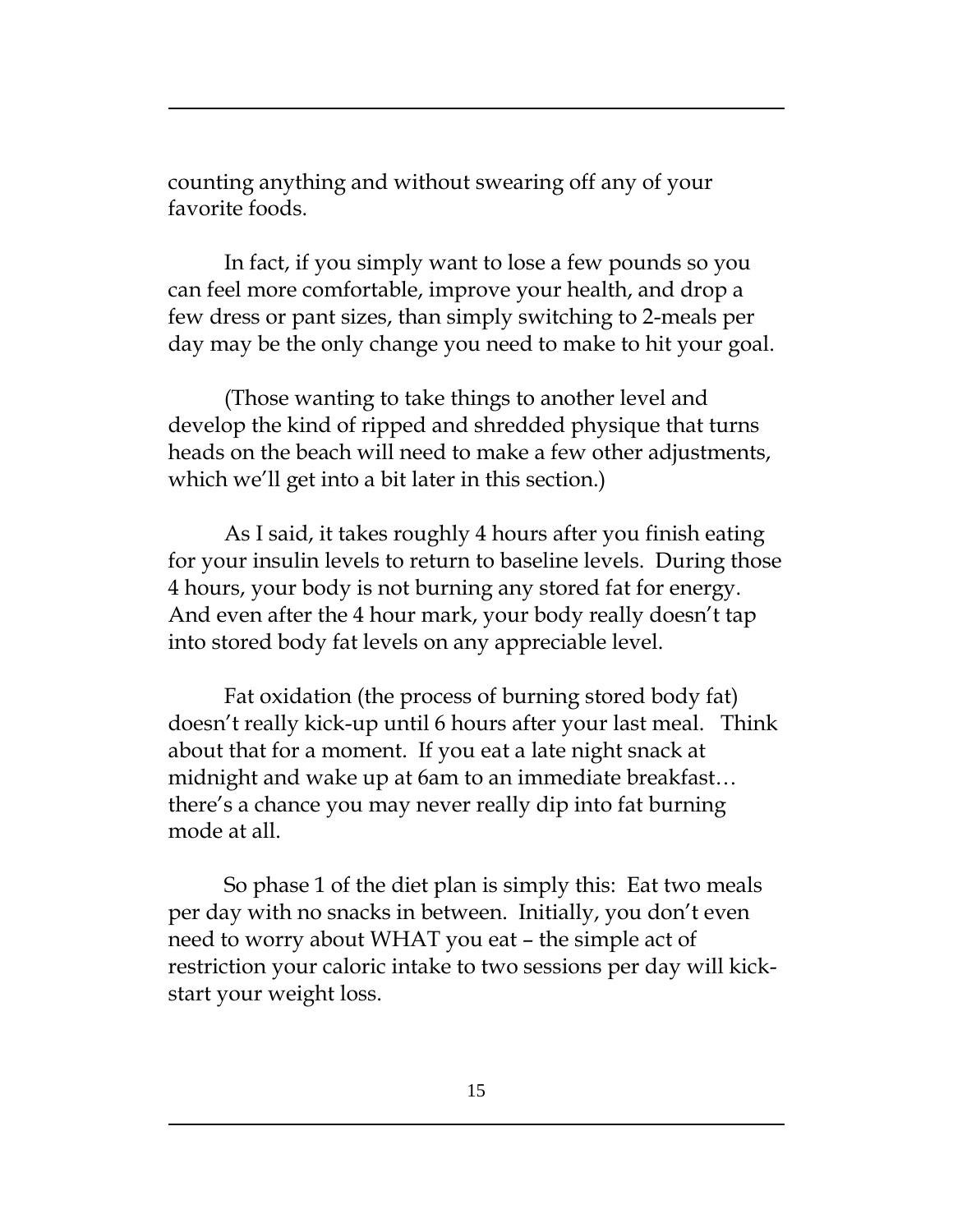Most people will find that simply eating two meals per day is all it takes to get them to their ideal weight. However, there's a way to turbo-charge your progress and get faster results… and go beyond having a "normal" body and instead blast through that plateau and get a head-turning physique.

Enter…

## **The 44 Hour Plan.**

I can virtually guarantee you've never tried anything like the 44-hour plan. What I'm about to share with you will initially sound like lunacy. Your mind will recoil at the horror of this idea.

And yet… if you try the 44-hour plan JUST once, your life will never be the same. Yes, that sounds like hype. And no, I'm not claiming that trying the 44-hour plan just once will instantly solve your weight loss issue forever. But, the first time you perform the 44-hour plan, it's like a secret door opens.

A secret door that only thin and lean people know about.

So at first, this plan might sound too extreme or too controversial. After all, what I'm about to reveal to you will probably never have a mainstream appeal. (We'll talk about the sinister reason why that's true in a later chapter of this book.)

Upon reading of this plan, your initial reaction may be to think that this is too hard or too difficult or to think that you could never pull off something like this.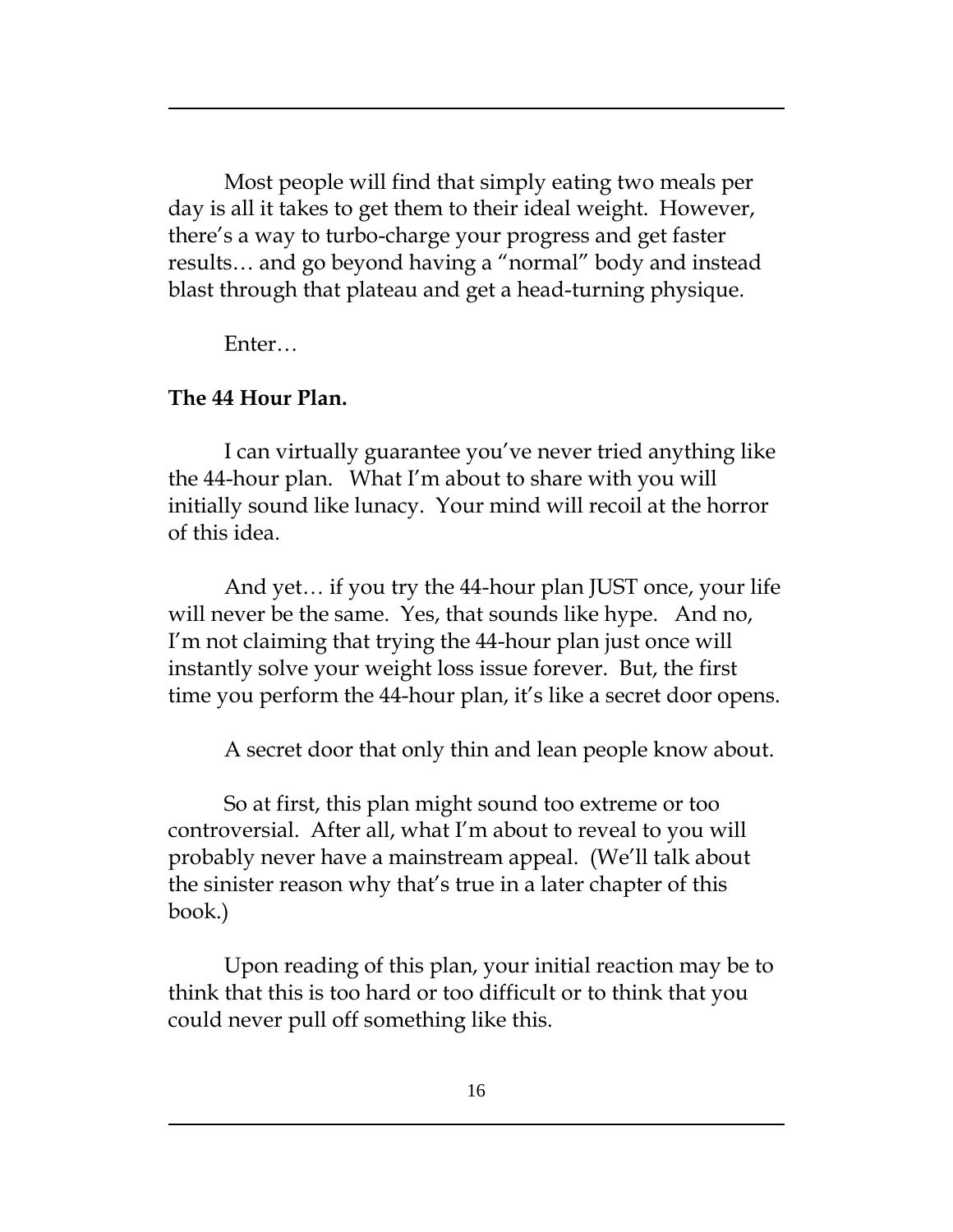But trust me: You CAN do this. I have hundreds of emails from people just like you who all thought they couldn't do this… until they tried it just ONCE. Because once you try it, you'll discover this plan is far easier than you might expect.

#### **The True Story Of The Scottish Man Who Lost 293 Pounds In One Year**



Angus Barbieri once tipped the scales at over 450 pounds. Like many people, he'd struggled with his weight for his entire life.

His father owned a popular fish & chip restaurant in

his hometown of Dundee, Scotland. Angus worked their as a child and continued working there as an adult.

Surrounded by food all day long at work, and at home as well, Angus's weight quickly spiraled out of control.

He'd tried diets and exercise before, but nothing seemed to work. For one reason or another he'd just end up quitting, gaining even more weight and then trying another diet… quitting, and on and on.

It's a vicious cycle – and even those who only have 10-20 pounds of fat to lose can relate. So in 1965, Angus made the decision that would forever change his life.

He woke up, put on his clothes and walked into the Maryfield hospital in Dundee, Scotland. Angus told the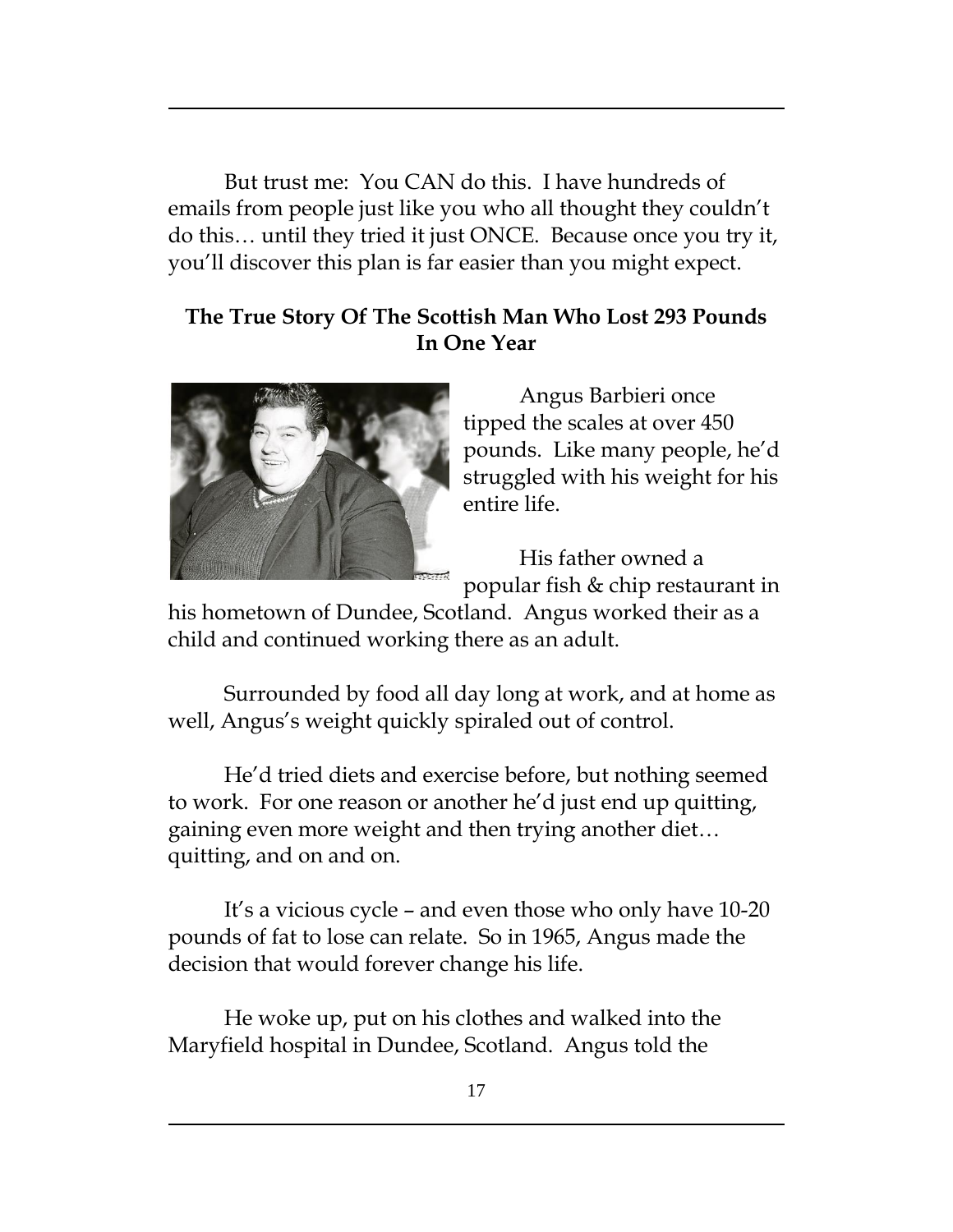admitting physician that he couldn't live like this anymore and he was prepared to take drastic measure to get his weight under control once and for all.

Soon, a team of doctors gathered around Angus. He had but one question: "What would happen if a man simply stopped eating?"

"For how long?" The doctors asked.

Angus replied. "For as long as it takes."

Realizing what Angus was proposing, the doctors strongly advised against it. Angus was asking about a longterm fast for the purposes of losing fat. "You could die" the doctors warned.

But Angus had already made his mind up before he'd walked into the hospital that day. And the doctors could do nothing to change his resolve.

Realizing that Angus was hell-bent on his plan, the doctors urged him to at least check in with them on a regular basis so they could monitor his health.

Angus agreed and he became the star subject of a longterm study on fasting. For the next 392 days, Angus lived his life as normal. He worked, he read, he laughed… he did all the things a normal person would do.

Except… that he didn't eat. No solid food and his only drinks were water, coffee and tea. 392 days later, Angus broke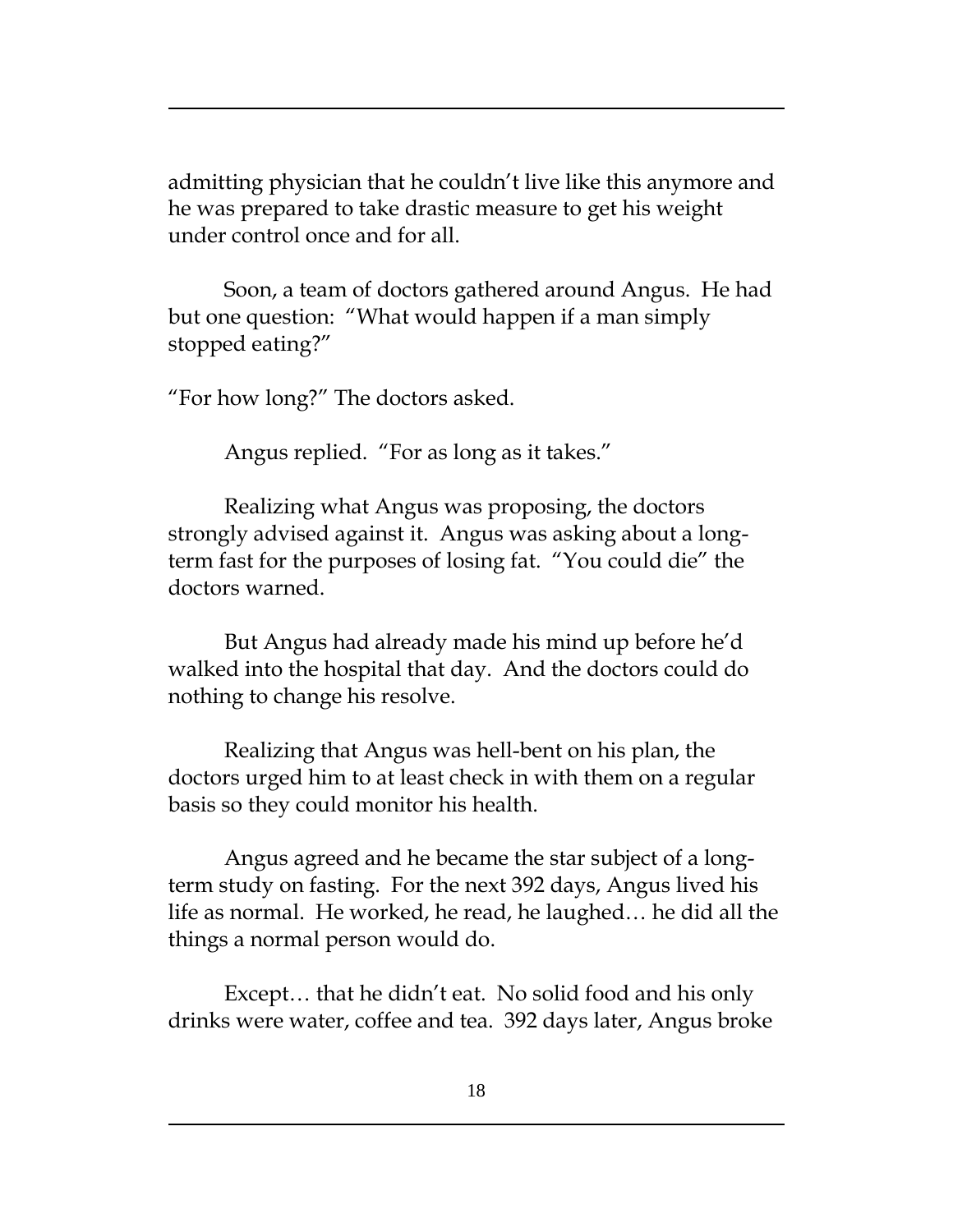his fast with a hardboiled egg and piece of toast. For the first time in perhaps his entire life… such a small amount of food gave Angus a feeling he'd never had before.

He felt full.



A few years later, the Guinness Book of World Records recognized Angus Barbieri's feat and awarded his the record for the longest fast. Angus ended up losing almost 300 pounds during his ordeal – nearly a pound per day.

What amazes researchers is that he suffered virtually zero ill effects from such an extreme undertaking.

Perhaps even more amazing, Angus never attempted another such fast and yet he successfully kept the weight off for the rest of his life. He married, raised two children and died decades later after a long and fulfilling life.

## **9,408 Hours Without Food**

In total, Angus Barbieri went 9,408 hours without food. I'm breaking it out by the hour because the diet plan I'm about to reveal to you will seem like a drop in the bucket by comparison.

You can burn fat, eat all of your favorite foods, get lean and stay lean… if you're willing to fast for the first 44 hours of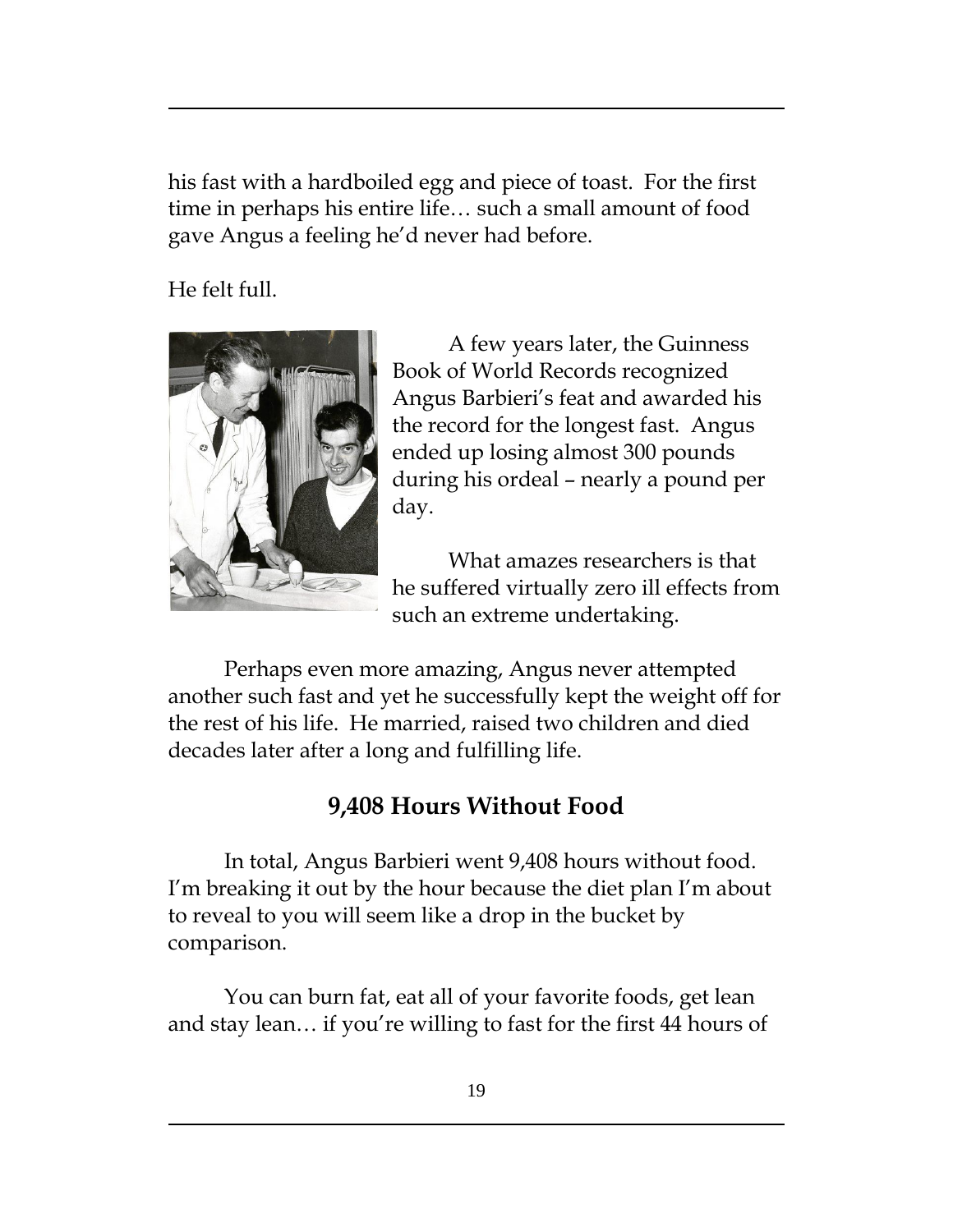the week – that's less than a half a single percent of the time that Angus Barbieri did.

While I realize you may have never gone more than a few hours without food before and that what I'm proposing might sound drastically different than anything you've done before, don't worry.

You CAN do this.

I have hundreds of emails from people just like you who all thought they couldn't do this… until they tried it just ONCE. Because once you try it, you'll discover this plan is far easier than you might expect.

Ok, so here's how it works:

On Sunday evening – after my Sunday dinner – I make the conscious decision *to take a break from eating*. I'll often have a big leisurely Sunday dinner – complete with dessert – at around 7pm. So once the meal is over (around 8pm) I make the decision to take a break from eating.

There is no fanfare or hand-wringing. I make the decision freely and happily. I'm simply "closing the valve" in the same way you'd close the valve to turn off a garden hose.

I'll be sure to drink a little extra water on Sunday evening and when I go to bed I'm fully, happy and my mind is clear.

I wake up Monday morning feeling refreshed and ready to attack the week. While most people are frazzled trying to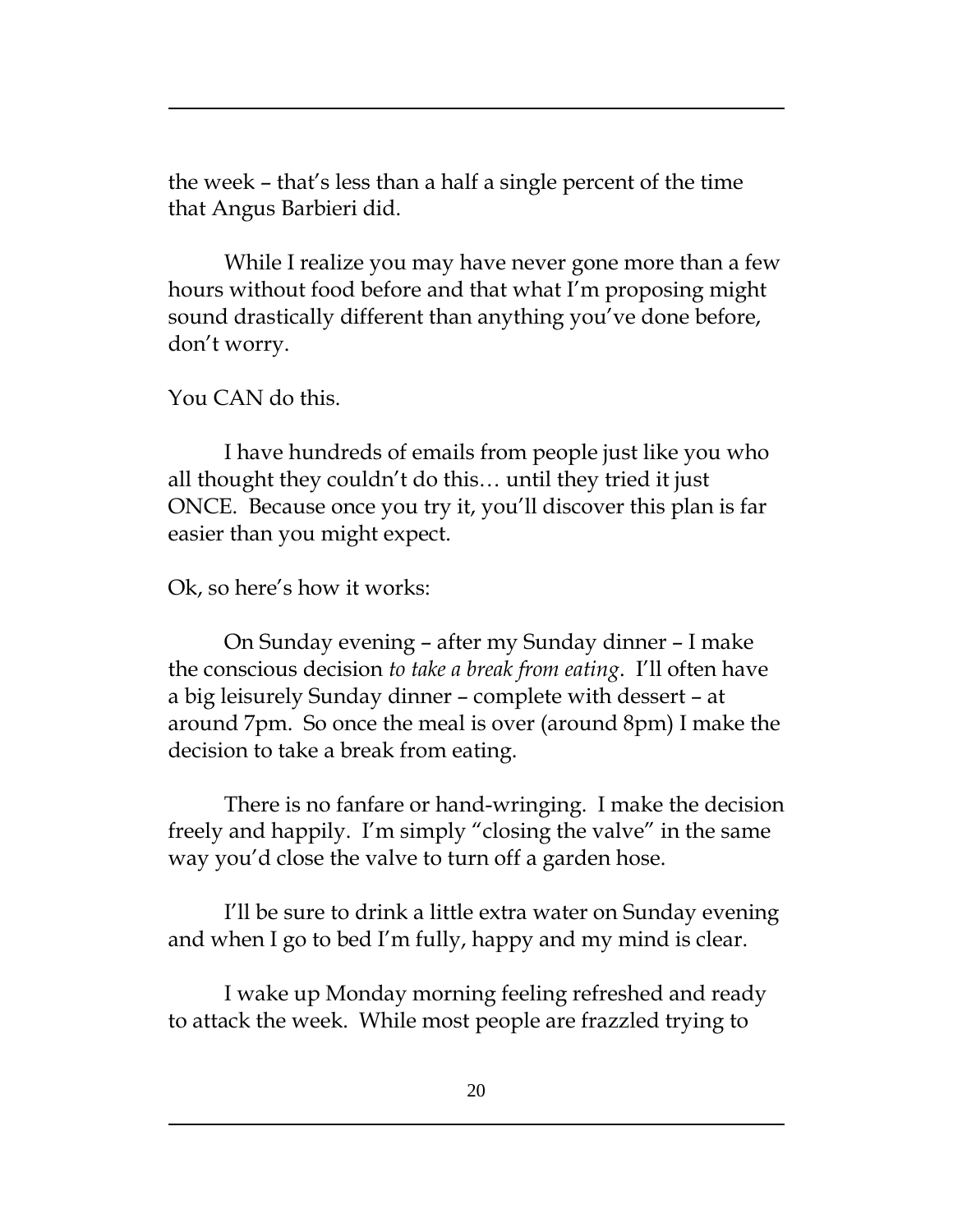cram down a quick breakfast while packing a lunch and trying to figure out what to eat for dinner later in the day, I approach my day with a sense of calm and relief.

I won't be eating breakfast today. Instead I enjoy a leisurely cup of coffee with a splash of cream and dash of sugar. Depending on my schedule, I may exercise in the morning. Then shower, drinking plenty more water and arrive at the office ahead of schedule and ready to dive in.

The first few hours of the day are a flurry of activity. My focus and energy levels are sky-high. I get more done during these two initial hours than most people accomplish all day. I sip more water during the morning.

Around 11am, I may feel a slight twinge of hunger. I recognize the sensation and I smile a bit. Because I know that the sensation of hunger will pass shortly. And I know that the slight twinge of hunger means my body is now burning my stored body fat reserves to provide energy.

I have more water – perhaps with a slice of lemon – and dive back into my work. The next two hours pass quickly. I've already accomplished my major objectives for the day. It's 1pm. Time for lunch. Most of my co-workers will be forced to scarf down a luke-warm burger and fries after picking up dry cleaning and trying to speed through the grocery store to pick everything for dinner.

I enjoy a leisurely hour away from the office. I may go for a walk if the weather is nice. Sometimes I run a few errands or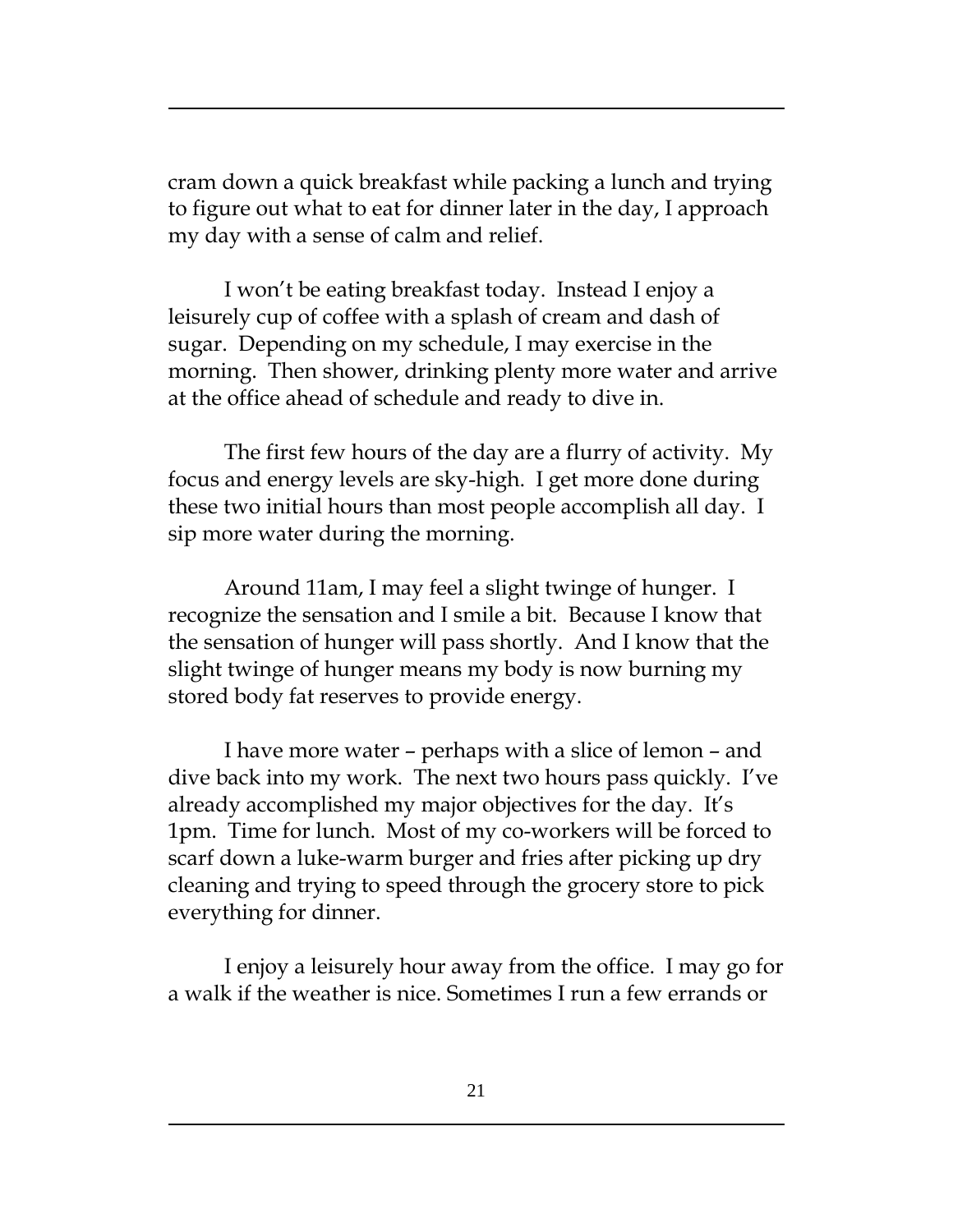get my car washed. Still other times I'll pop into the local book store and browse the magazines for a while.

I'm free to spend the time however I choose as I'm skipping the practice of eating lunch today. When I return to the office, I tie up a few loose ends on various projects and prep for a round of meetings. At 2:45pm I start to feel another wave of hunger, but I already know it's coming and I'm ready. I get myself a cup of coffee – black this time—and slowly sip the brew.

By 3pm the coffee is drank, the hunger is gone and I'm wrapped up in a conference call. At this point in the day, others are fighting to keep their eyes open, groggy from lunch. I'm sharp, alert and focused. In a few more hours, I'm done for the day. I pack up my computer, grab another bottle of water for the ride home and I'm on my way.

It's dinner-time when I walk in the door. My wife and kids are happily discussing their day at the dinner table. I set my bags down and pull up a chair. I pour myself a glass of ice cold water. "Daddy you're not eating?" my daughter asks. "Not right now sweetie, I'm not very hungry."

It's not a lie – at this moment I feel zero hunger and I've just imparted the most practical advice on weight loss you can give to a child or an adult: *No need to eat if you're not hungry.*

We laugh about our day and the next few hours are a blur of homework, bath time and bed time stories. It's nearly 9pm now, the kids are asleep and I know the next few hours will be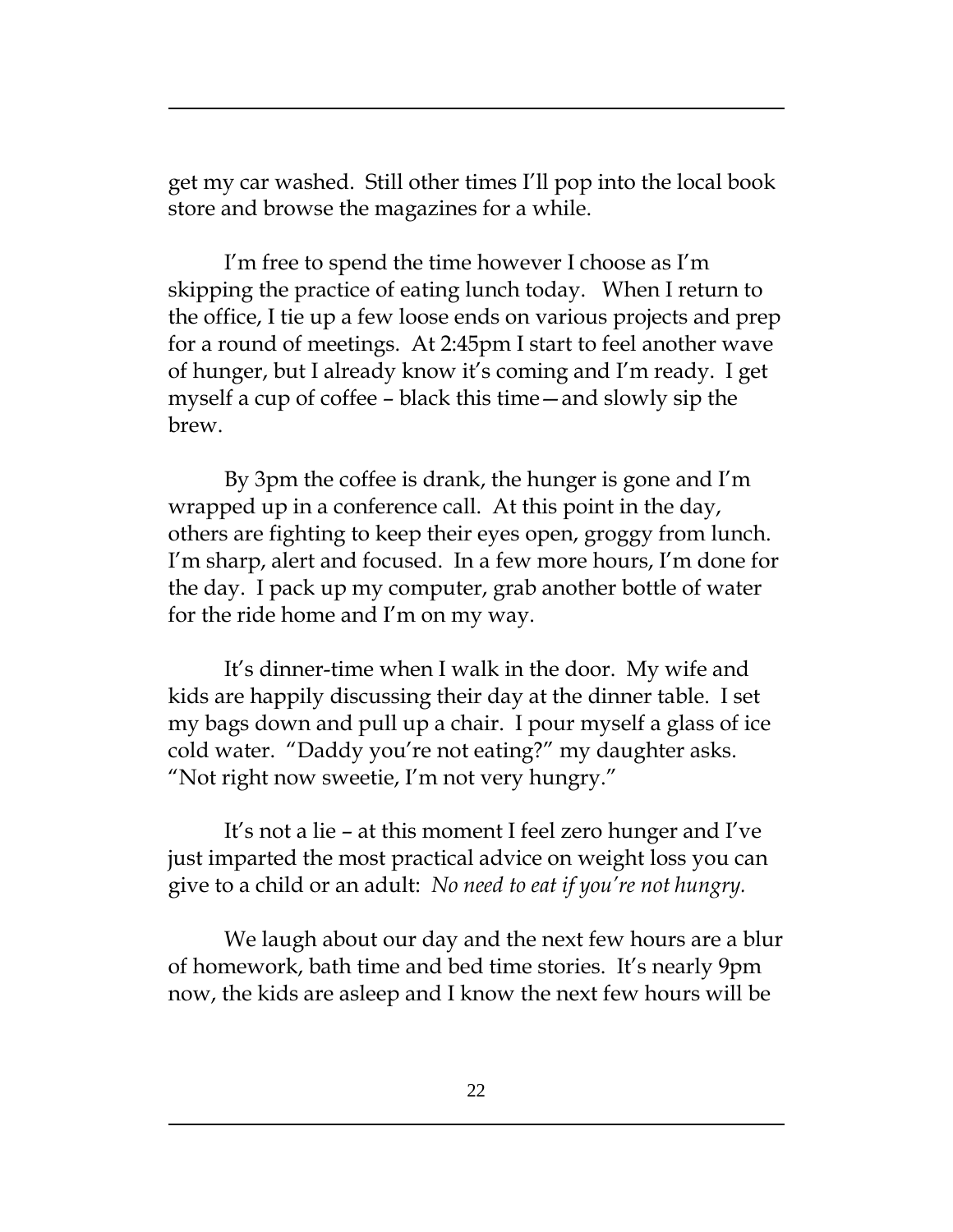the toughest period of the plan. I'm surrounded by food… but I'm still choosing to abstain.

It's not always easy – there are a plenty of goodies in the pantry that I'd love to eat. But I drink more water. **This time I mix in a special supplement powder that curbs hunger and makes the process easier. (More on this later.)** It's now been over 24 hours since I last ate.

Most people NEVER go this long without eating. And it's no coincidence that most people constantly struggle with their weight. There are a few things around the house that I've been putting off. The light bulb in the bathroom needs to be replaced. A couple bills need to be paid and a load of laundry needs to be folded.

Ordinarily these things would be pushed off "until tomorrow" because dinner and snacking would take precedence. But without the time constraints of a meal, the associated clean-up and the snacking, I have much more free time. I calmly knock out each of the tasks and next thing I know it's 10pm.

I spend the next few minutes talking to my wife about our day, the kids, what's coming up next. Sometimes I find myself exhausted at this point in the day and I'll crawl into bed and quickly fall asleep.

But on this evening, I find myself wide away and with plenty of energy and focus. I don't force anything. I know that my body needs far less sleep during my 44-hour diet. So I spend a few minutes getting a jump on a work project for the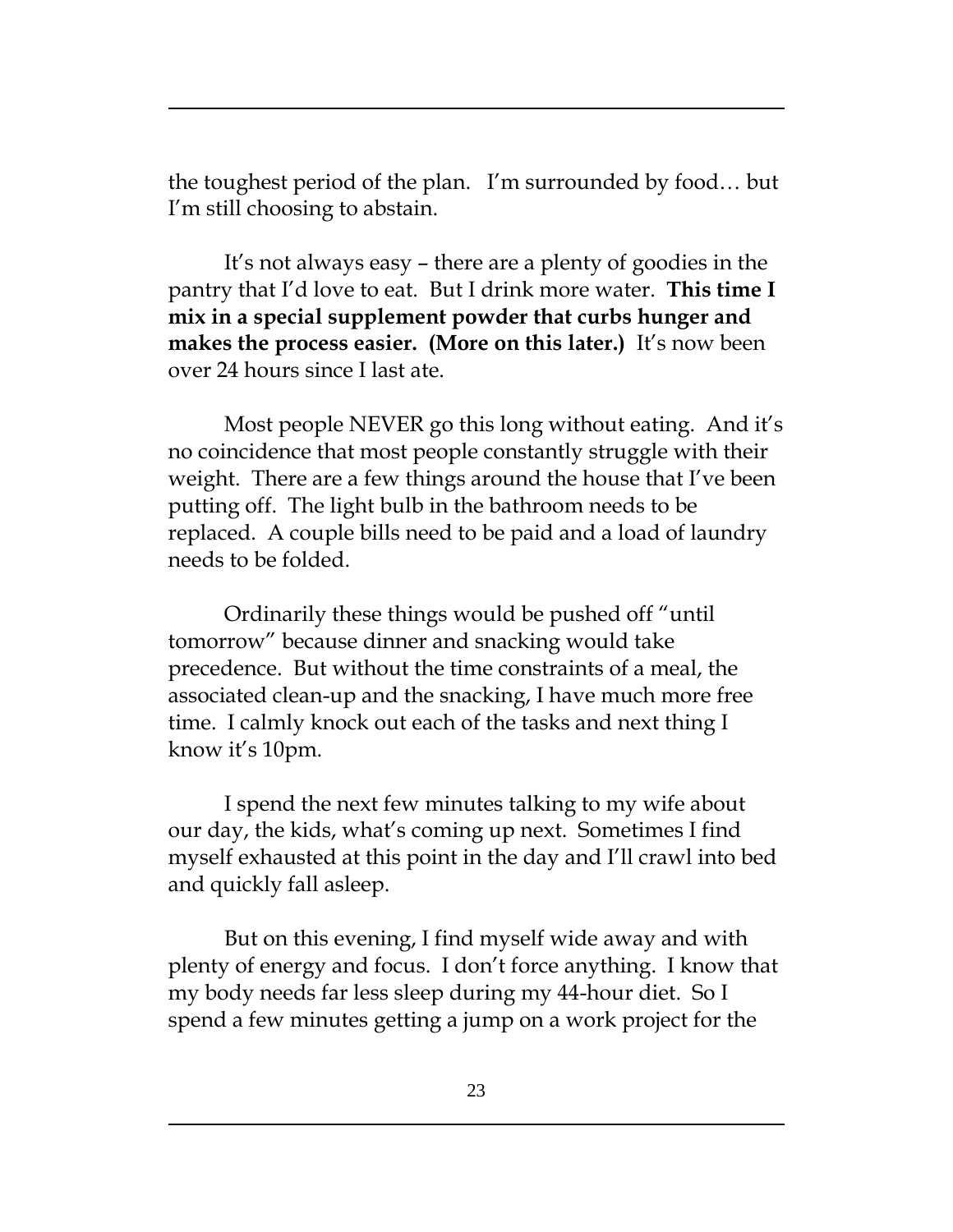next day. And then I wind down sipping water and tea while watching a documentary on NetFlix I've been meaning to see.

I wake up the next morning feeling somewhat strange. "Hollow" is the only way to describe it. And while it's an odd feeling, it's not uncomfortable. Just different. I also notice I'm feeling warmer than usual. I know from the research that after 24-32 hours of fasting, your metabolism actually INCREASES so I smile knowing I'm now burning fat at a rapidly accelerated pace.

I don't usually like to exercise during the 2nd day of my fast so my morning is even more leisurely than usual. More water, more coffee. I shower, get the kids off to school and head out to the office.

Along the way, I drink more water mixed with the special supplement powder that cures hunger. Despite that it's been roughly 36 hours since I've eaten, I'm not even hungry.

This sounds shocking to most people, but the research shows that ghrelin levels (the hormone that controls hunger) fall at this point.

I also know that my body is producing growth hormone at 5x higher rates than normal right now and that probably explains why I feel so much younger and energetic at the moment. Plus I noticed a few of the nagging aches and pains we all get past age 35 are dramatically reduced.

Again, the morning is a flurry of focused activity at work and again I've accomplished more in the first few hours than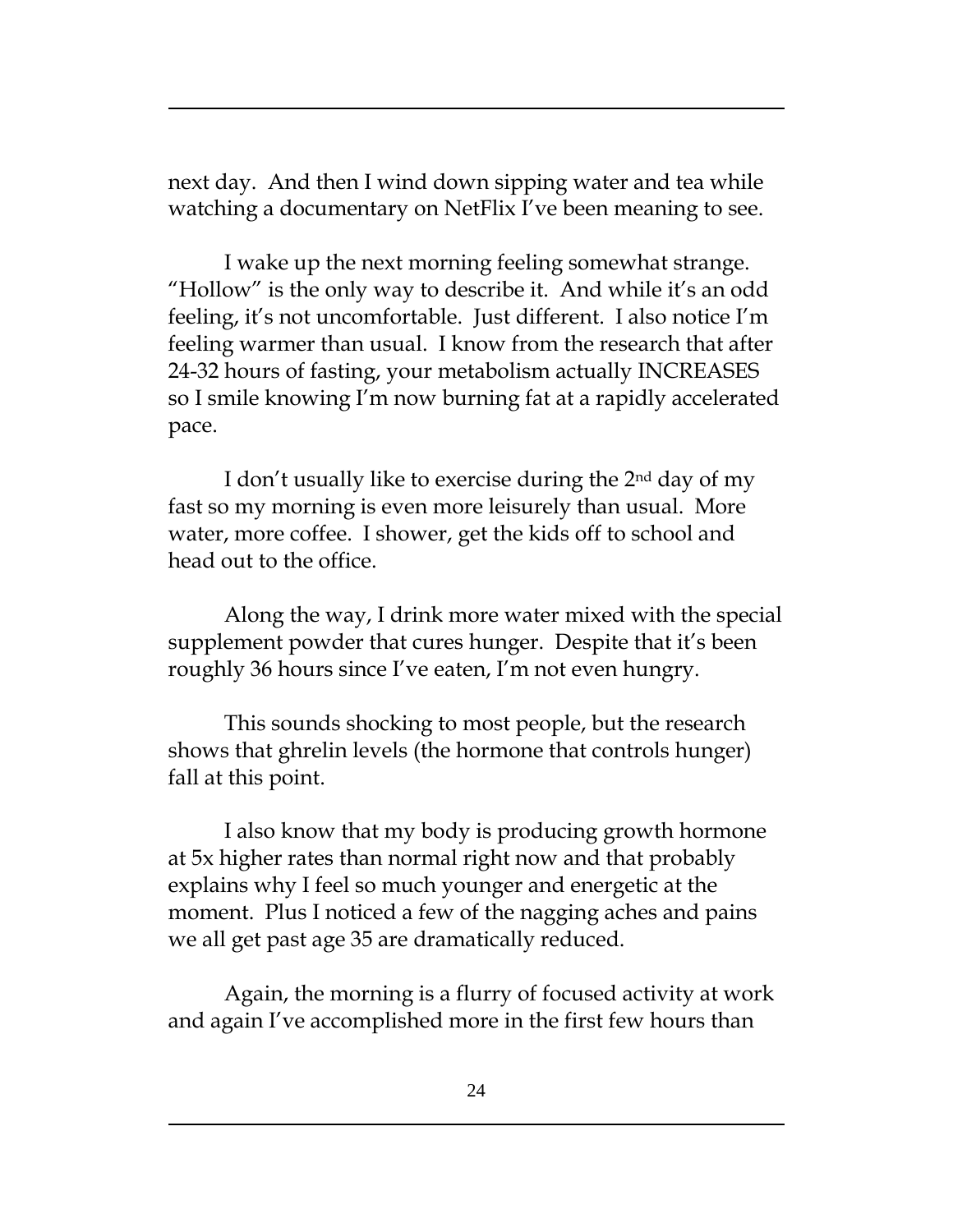most people accomplish all day. At lunch I pick up a few groceries – knowing that tonight I get to break my fast with a feast.

I'm feeling some moderate levels of hunger now – but the feelings are easy to ignore knowing I'm so close to the finish line. Back to the office for more meetings, more phone calls and more coffee.

Suddenly it's 4pm. It's been roughly 44 hours since I've eaten. I'm not even hungry. I could go even longer but I know there's a point of diminishing returns. I break my fast with an apple and some almonds. The nourishment tastes delicious. I be sure to drink more water and then my work day is over and I'm on my way home.

When I get home, the family is at the table. It's taco night! I enjoy a full plate of tacos, beans and rice. And a couple icecold "cervezas" for good measure. I feel full and happy. It's only Tuesday but I'm done with my diet for the week.

After dinner, my kids want to go on the trampoline. We bounce around until the sun sets and it's time for bed. Once the kids are in bed, I share a few moments alone with my wife. (Libido is massively increased following re-introduction of food after a fast.) She drifts to sleep, while I get up and decide to eat again. There's a homemade peach cobbler in the fridge that's been calling my name. I have a 2<sup>nd</sup> round of tacos, followed by a warm slice of peach cobbler with vanilla ice cream.

In a few minutes I'll be drifting off to sleep. My diet is done for the week. For the rest of the week I can eat all of my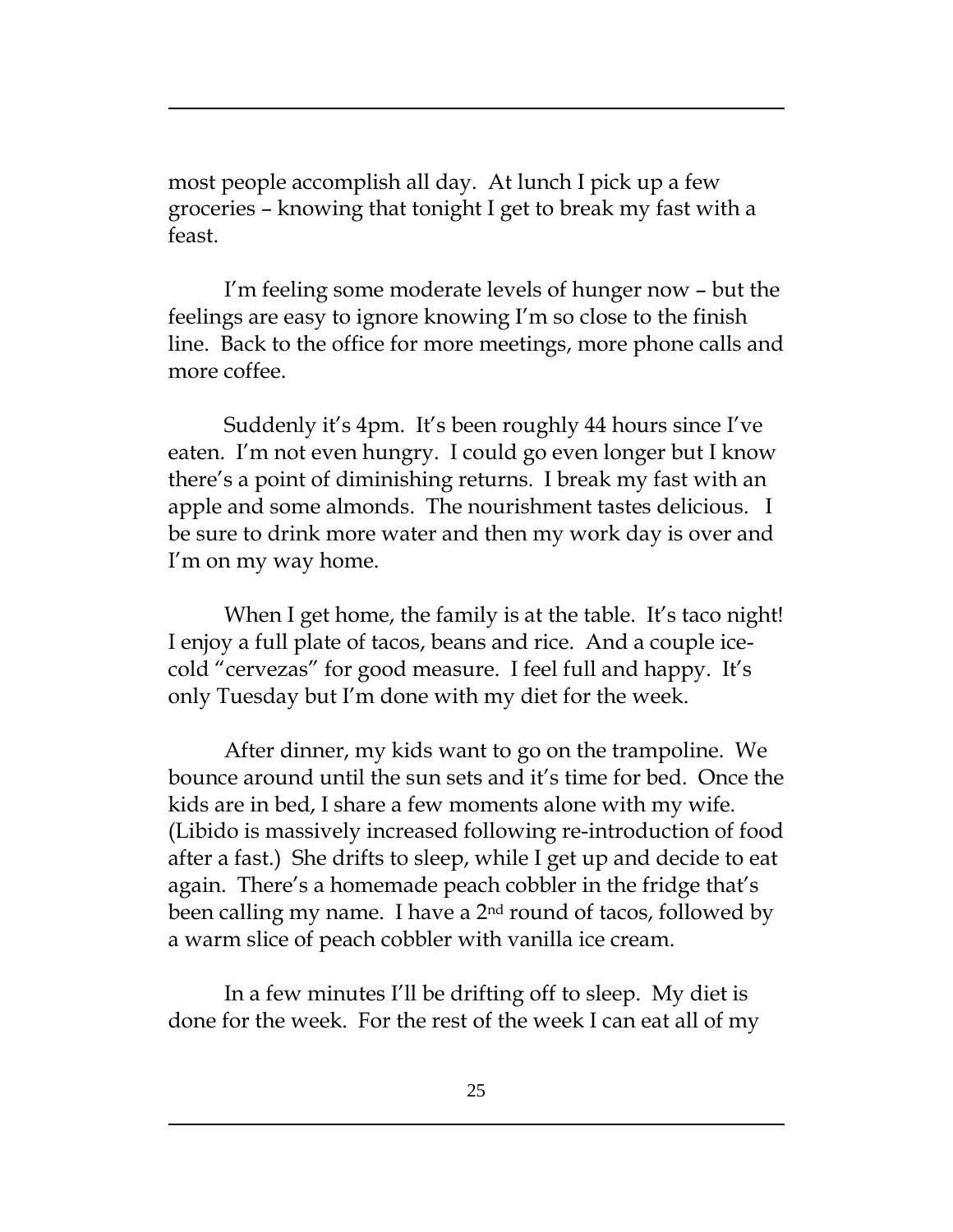favorite foods, enjoy my life without counting calories, calculating macros or weighing anything. I can eat lunch at restaurants with my co-workers, enjoy beer and brats with buddies and cheesecake with my wife.

In the last 44 hours, I've burned more fat than most dieters will burn during an entire week. While others struggle to stick with a diet day in and day out, I can enjoy the rest of my week and not be forced to live my life on a diet.

## **How To Make The 44 Hour Fast Even Easier**

I've been using the 44-hour fast for years now and I've stumbled up some tricks that make the process even easier.

Here are a list of tips and tricks, in no particular order:

• Drink plenty of water. This is the single most important key to fasting. If you drink enough water, you will find barely feel any hunger and your energy levels remain stable.

But if you let yourself get dehydrated, you'll suffer through heightened levels of hunger and weakness.

• Don't get caught up in scale weight during fasting. If you weigh yourself on day 1 before the fast, you might actually weigh more on day 2 --- despite not eating anything for over 24 hours.

This is simply due to increased water intake. Rest assured, if you fast for 24+ hours you WILL burn fast so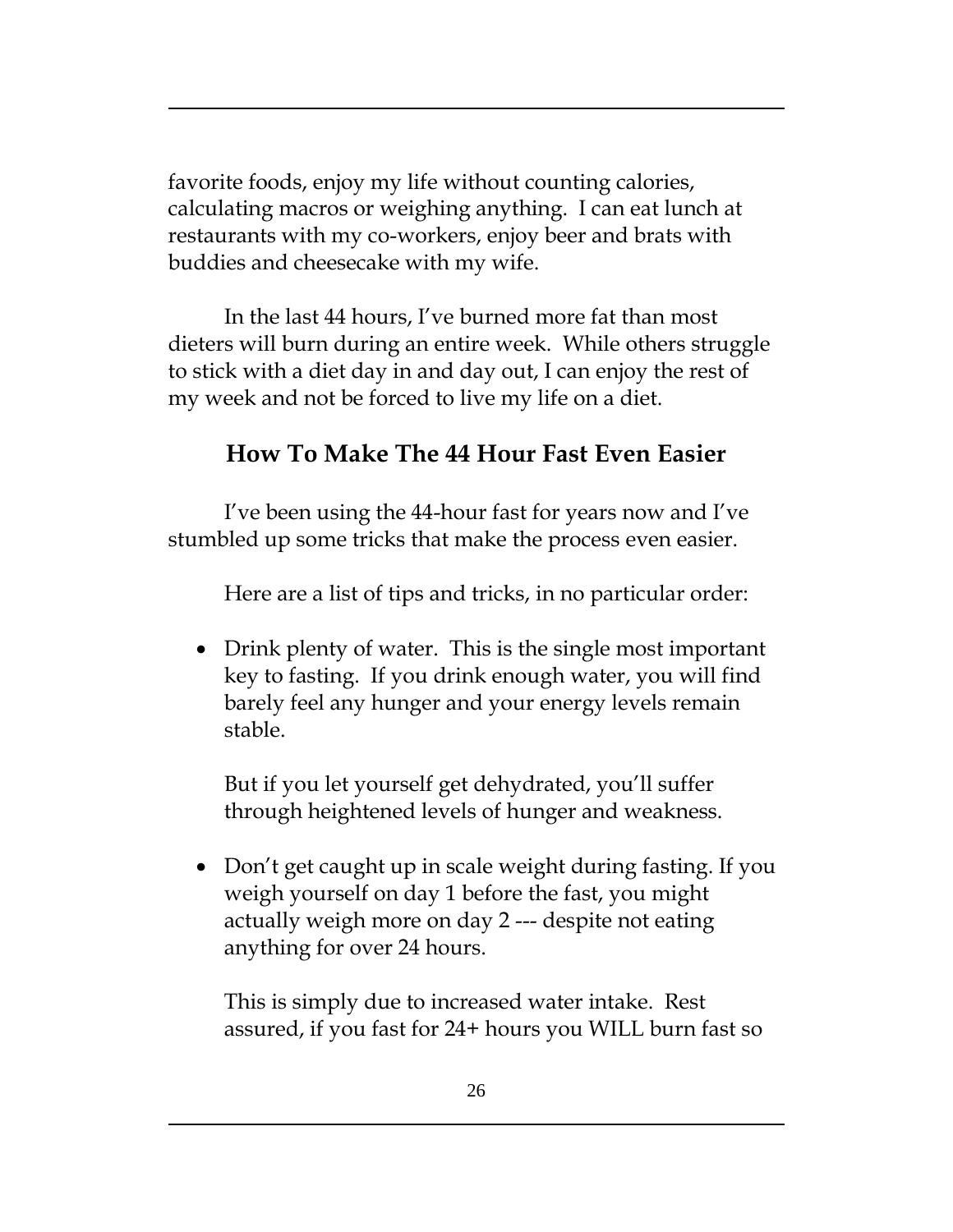even if the scale temporarily goes up due to water weight, you are actually leaner.

- Coffee or tea with a small splash of cream or a dash of sugar is fine. If you can handle the taste, black coffee is perhaps nature's finest appetite suppressant.
- It's usually better to NOT tell people what you're doing. Most people are nay-sayers and will actively work to sabotage your efforts even if they say they are on your side. There is power in secrecy, so keep your mission to yourself.
- Flavored (zero calorie) water or sparkling (zero calorie) water can be a nice change of pace. I will sometimes reward myself with a bottle of sparkling mineral water during the afternoon of my fasts.
- Sleep can be strange during your fast. Sometimes I'm exhausted on the first night of my fast and fall asleep as soon as my head hits the pillow. Other times I barely get 2 hours of sleep.

Try not to worry about it too much. The need for sleep is drastically reduced when fasting. If you can sleep, great. If not, don't stress about it. Enjoy the additional free time.

 To that end, I often give myself a reward on the first night of my fast: I'll rent a movie that I've been wanting to see. A guy in my position (busy job, young family) rarely gets a chance to sit down and watch a movie of his own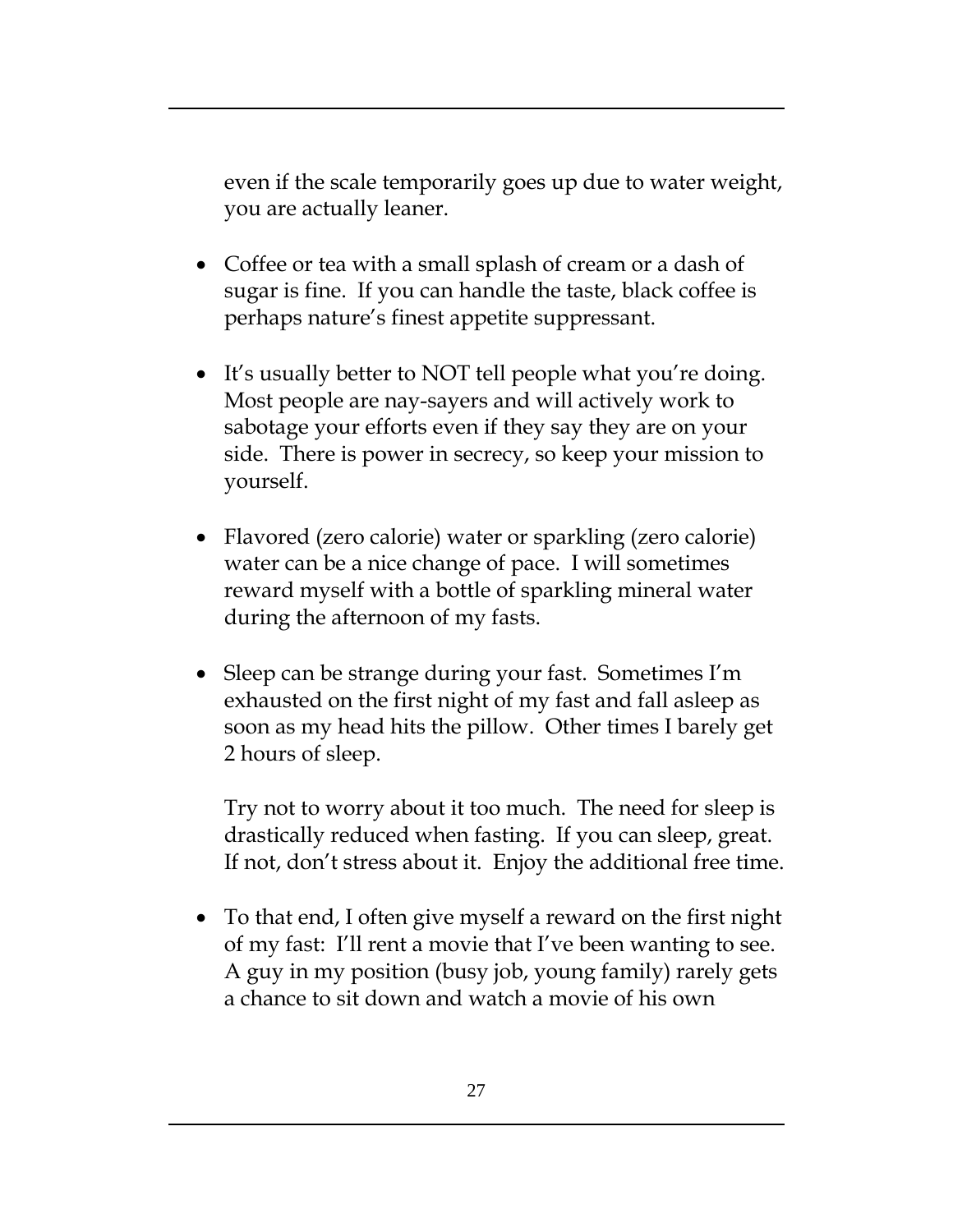choosing on a Monday night, so this feels like a small luxury to me.

So when I'm going through my day on Monday, I know that come Monday night while the rest of the family sleeps I'll get to enjoy a few hours to myself watching a movie of my own choosing.

 $\bullet$  I'll often implement a 2<sup>nd</sup> reward reserved exclusively for Tuesday night (after successfully completing the fast). **I'll eat an entire pint of ice cream.**

A while back I discovered Halo Top ice cream. This stuff is amazing. An entire pint only contains roughly 240 calories (compared to 1,480 calories in a pint of Ben & Jerrys Peanut Butter crunch.)

Only thing is, Halo Top ice cream is pricey – it costs about \$5 or \$6 for a pint of ice cream. So it's not something I'd eat every night.

But as a reward for successful completion of a 44-hour fast, I'm happy to spend the money. And I'm just happy to eat the entire pint. (My favorites are Mint Chip and Chocolate).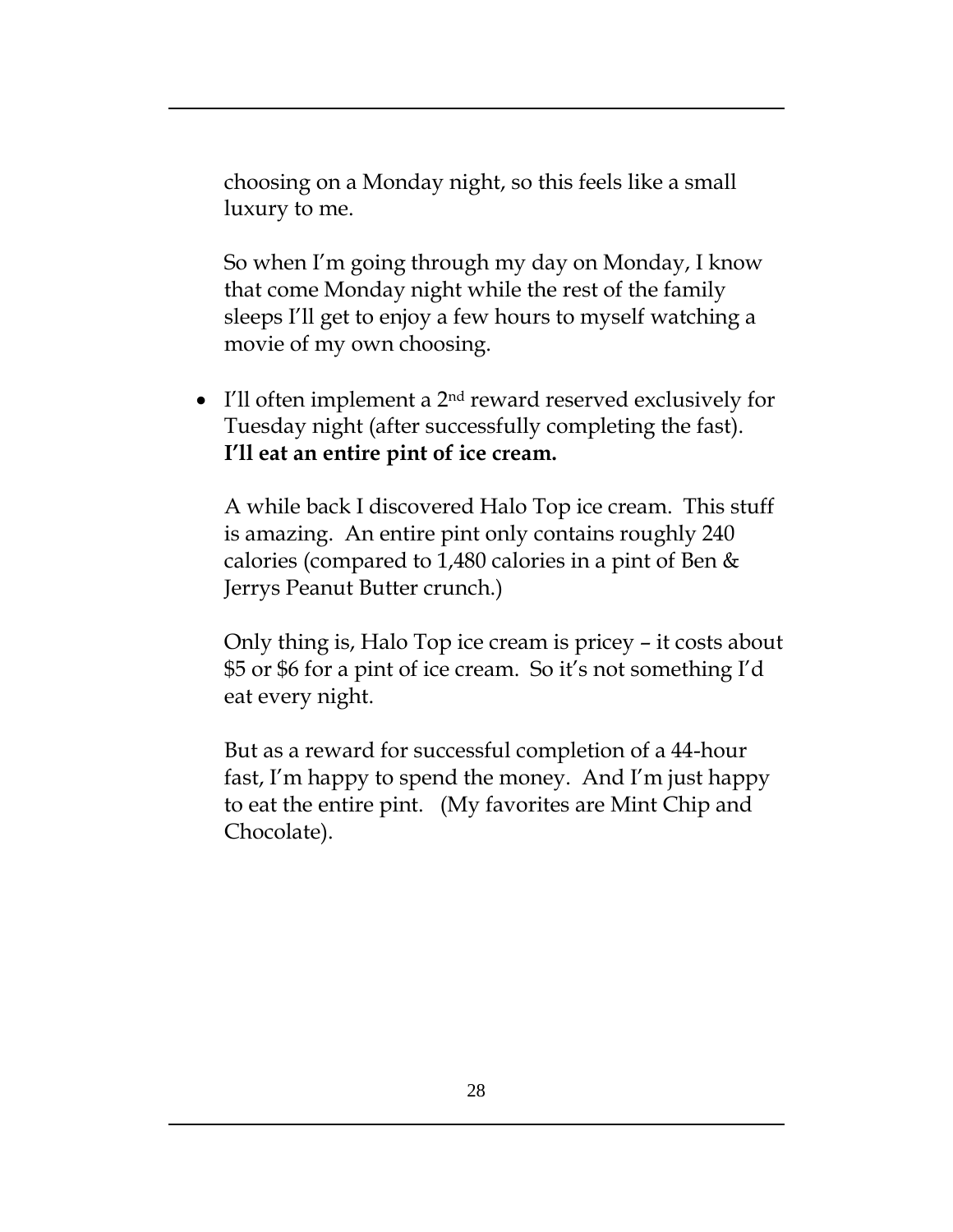

 Work to develop fasting amnesia: The first few times you attempt a 44-hour fast, you'll probably find yourself pigging out before the fast... and then again after the fast.

This won't undo the positive effects of a successful 44 hour fast, but it's less than ideal for long-term success.

So work to develop what I call "fasting amnesia." Which means before the fast, don't pig out in advance. Simply eat normal. And after the fast, don't go crazy. Do your best to just eat normally. Eat to fullness – yes. But don't purposefully gorge yourself on junk food or anything like that.

 Stay busy. If you have a lot of downtime, you'll find yourself thinking about food a lot and it will make fasting difficult. So do your best to stay busy during your fasts.

I try to schedule haircut appointments or other things that will keep me out of the house as much as possible during my 44 hour fasts because I know the more I'm out of the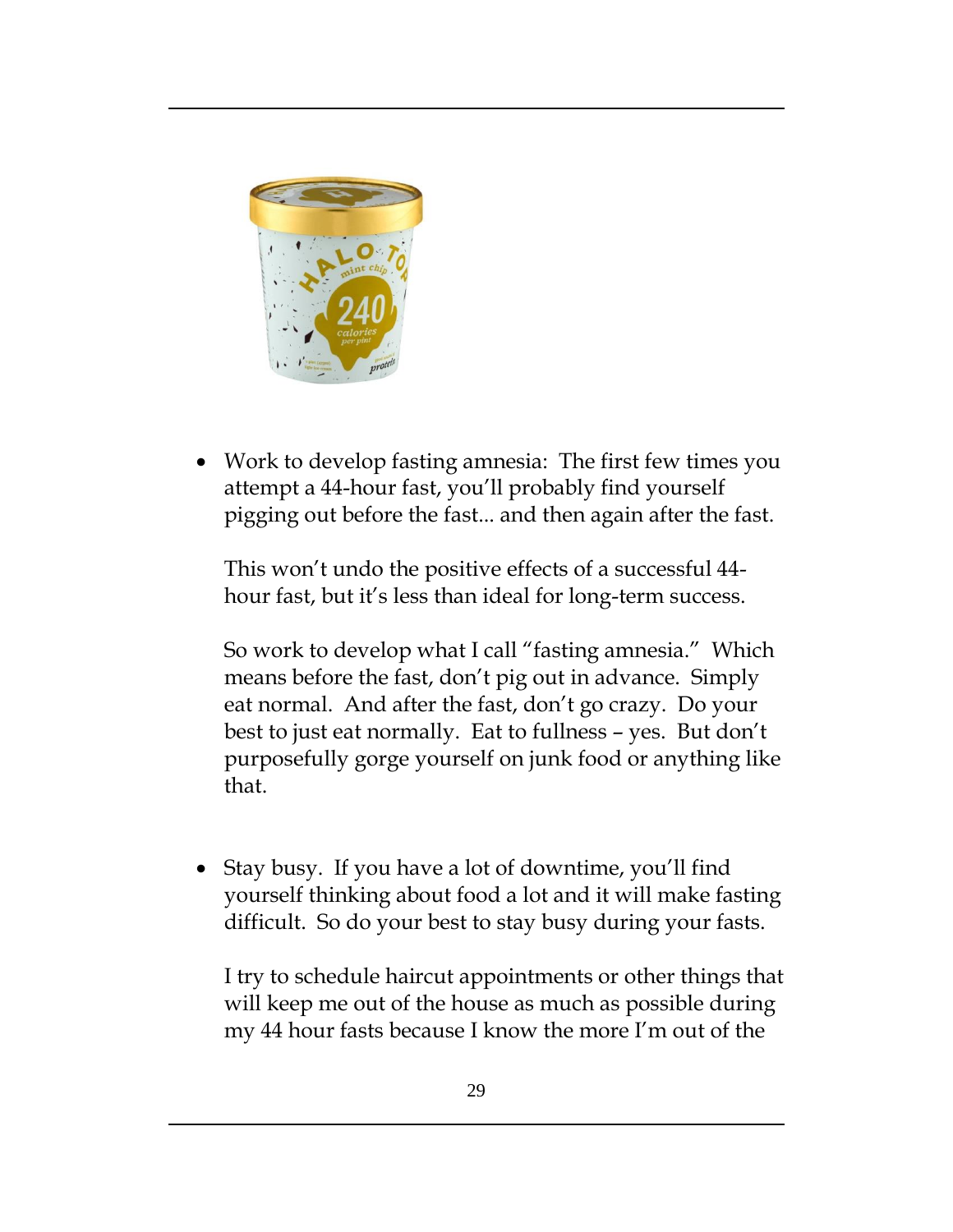house the less time there is to be tempted by what's in the pantry.

- I like Sunday night to Tuesday afternoon. That's a good schedule for me. I like the regularity of it. But a different 44-hour block may work best for you.
- Consider using the 44-hour fast when traveling. One of my clients is a real road warrior and seems to be flying somewhere almost every week. He now uses the 44-hour fast when he travels and loves it.

He says he doesn't have to worry about eating airport food or trying to fight for snacks on the flight. Instead he can just relax, sip a coffee and enjoy the additional free time (not to mention money saved.)

 You can workout on your fasting days if you like, but expect performance to suffer. If you can typically bench press 200lbs 10 times, don't be surprised if you can only get 6 or 7 reps when the same workout is performed when fasting.

Don't worry about this: It's a temporary reduction in strength and it will come roaring right back once you resume eating.

At the same time, don't feel that you NEED to exercise during your 44-hour fast. And it goes without saying, if you ever feel light-headed during a workout or at anytime during a fast, SIT DOWN! Drink some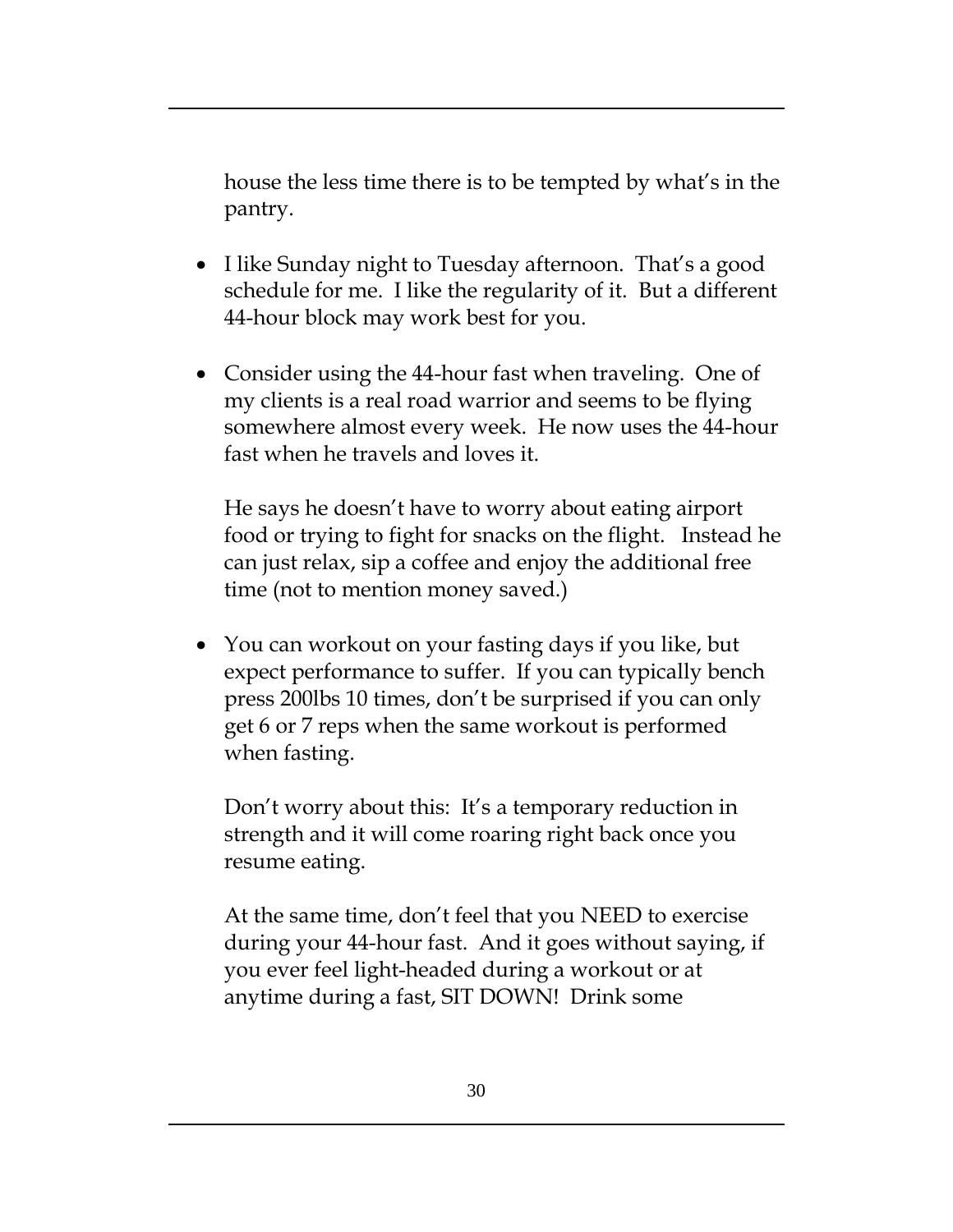additional water and relax. No need to push yourself while fasting.

• Abstinence is easier than moderation. Having one bite or one cookie won't automatically ruin your fast, but doing so only makes things harder on yourself.

So do your best to avoid small nibbles or "just a tastes" as those little indiscretions actually make the process more difficult. It's almost as if the brain ramps up hunger into overdrive when it senses that food is available. And by teasing yourself with little bits, you are sending a message to your brain that food is at the ready.

• There is a supplement that can make fasting easier. It's amino acid called "L-Glutamine." You simply mix a teaspoon of the powdered supplement into a glass of water (I prefer zero-calorie flavored water to mask the taste), stir and drink.

Take this supplement 2-3 times per day while fasting and you'll see sharper mental focus and reduced hunger.

Here is the exact brand I use. [L-Glutamine Powder.](http://amzn.to/2o1fEjg)

 Lastly, a warning: You may find the 44-fasting portion of this plan is simply TOO powerful. Using a weekly 44 hour fast may get you to your goal weight quickly, but continuing to use the 44-hour fast weekly at that point may result in too much weight loss.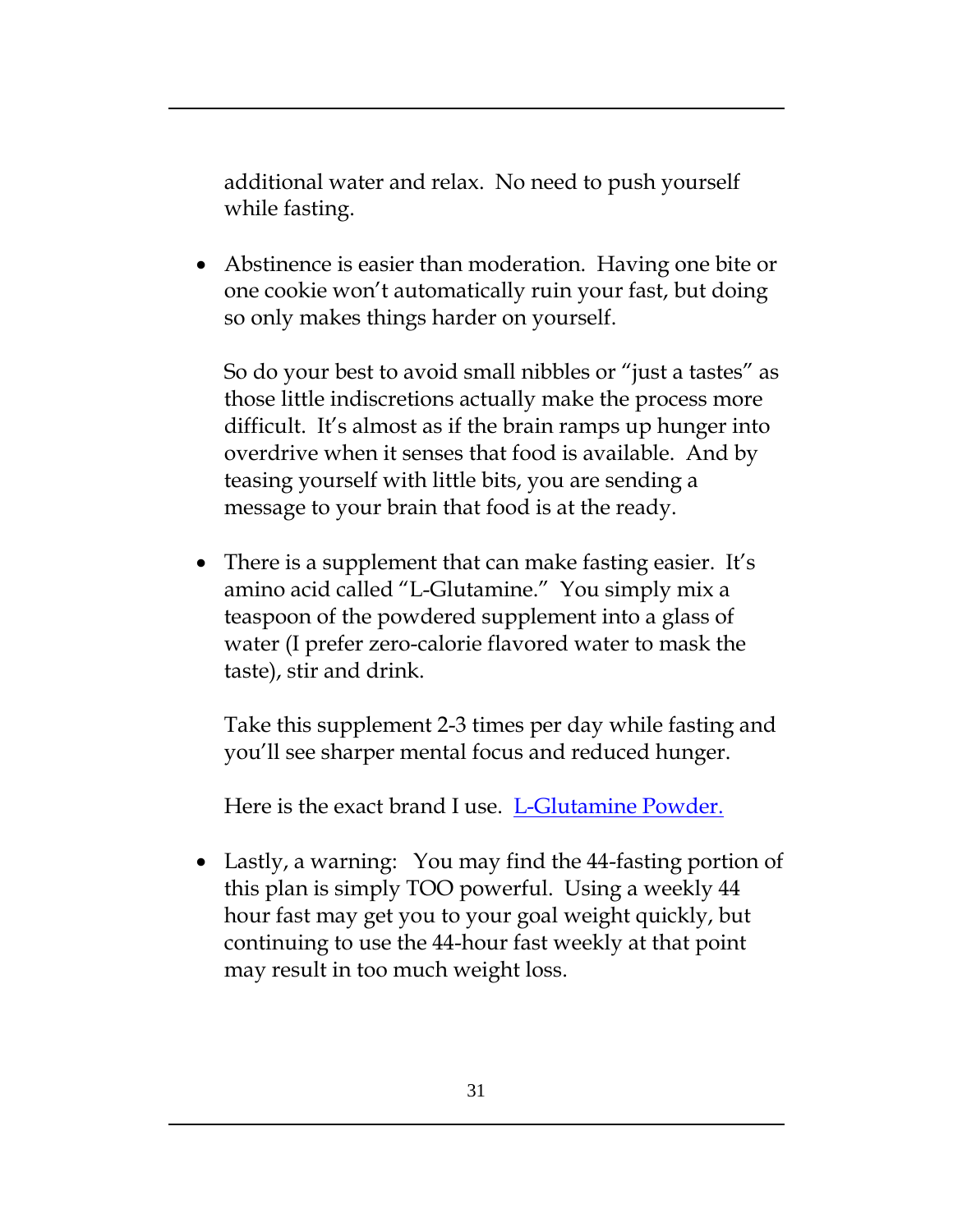In that case, consider using the 44-hour fast only every other week or even less often.

## **Who Should NOT Attempt The 44 Hour Diet?**

Here's a quick list of people who should NOT attempt this plan. If you find yourself on this list, don't fret. You can most likely still use the rest of this plan and perhaps in time your situation will change/improve enough to the point where you can us the 44-hour portion of the plan.

Do NOT use the 44-hour diet plan if…

- You are under the age of 18.
- You are currently pregnant or nursing.
- You have a history of fainting or blacking out
- You take medication that must be taken every day and must be taken with food.
- You have a body mass index of less than 18.
- You currently take insulin, metformin or similar drugs.

## **Quick Recap Of Where We're At So Far…**

Remember, I'm giving you 3 rules to follow to burn fat, boost your metabolism and finally get a lean & fit physique with ease.

*With Rule #1 (Don't Drink Food), I told you what NOT to eat.* Or more accurately, what NOT to drink. Simply put, don't drink calories. The occasional alcoholic drink is fine and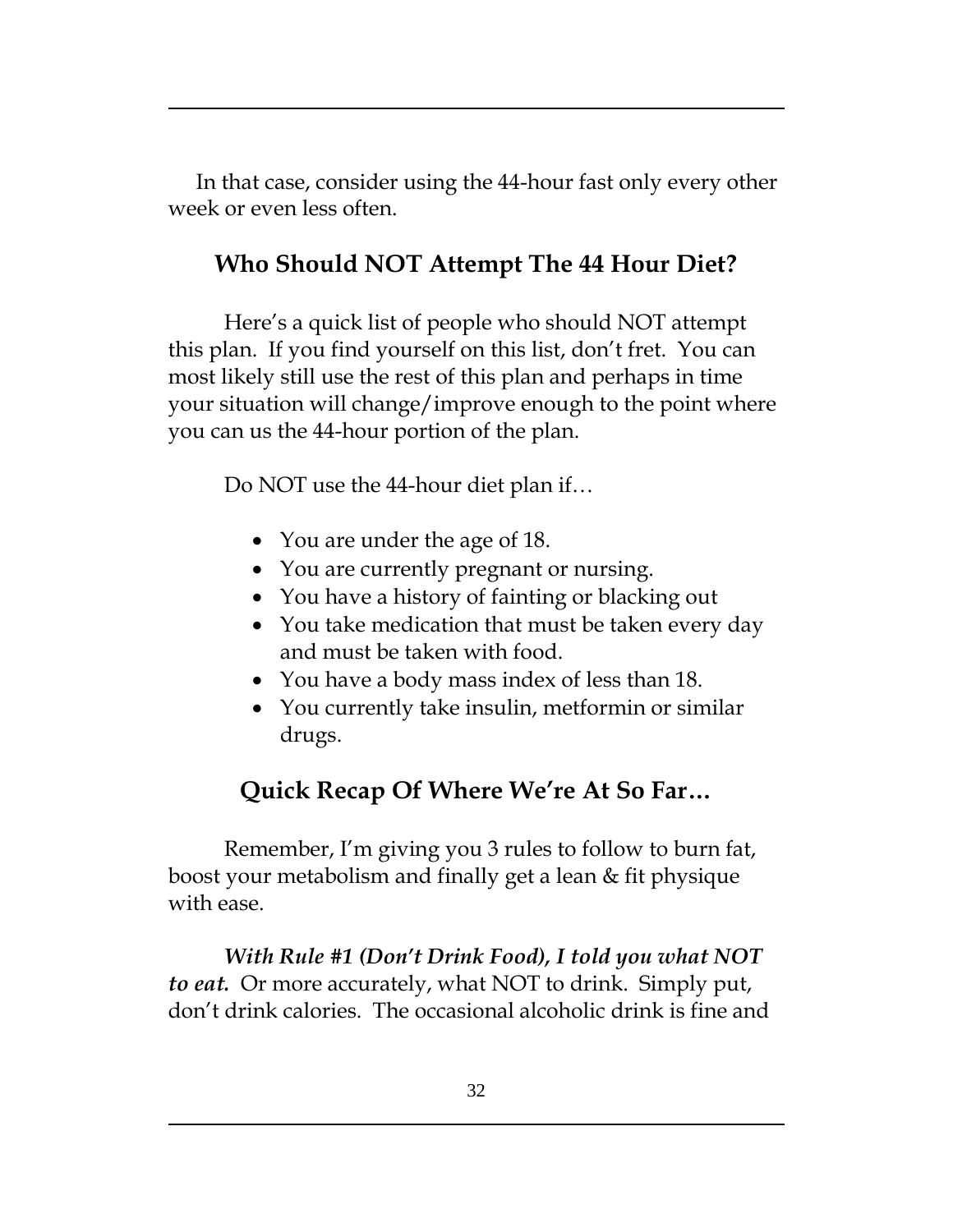a bit of cream in your coffee isn't a deal breaker. But apart from that, diligently minimize any calories from liquid sources.

*With Rule #2 (Eat Less Often), I told you WHEN to eat.* In short, extend the amount of time you spend in the "fasted" or "unfed" state by eliminating one meal per day and instead eating just 2 meals per day with no snacks in between.

Take things to the next level by incorporating a weekly 44-hour fast where you consume practically zero calories (save for trace amounts in coffees, teas, gum, etc.)

By following those two rules, you can lose all your unwanted body fat without counting calories or swearing off any of your favorite foods.

Of course by this point you probably still have one major unanswered question. After all, most diet books spend hundreds of pages tackling the age old question…

#### **"So… What Should I Eat?"**

Excellent question. And of course the real question is "what should I eat to lose weight?" My short answer? If you're following the first two rules of the program, then guess what – you can eat virtually whatever you want and still lose weight. Seriously.

Because you're spending so much time in the fat-burning state (due to the weekly 44-hour fast and the extended time in the fasting state between twice daily meals during the rest of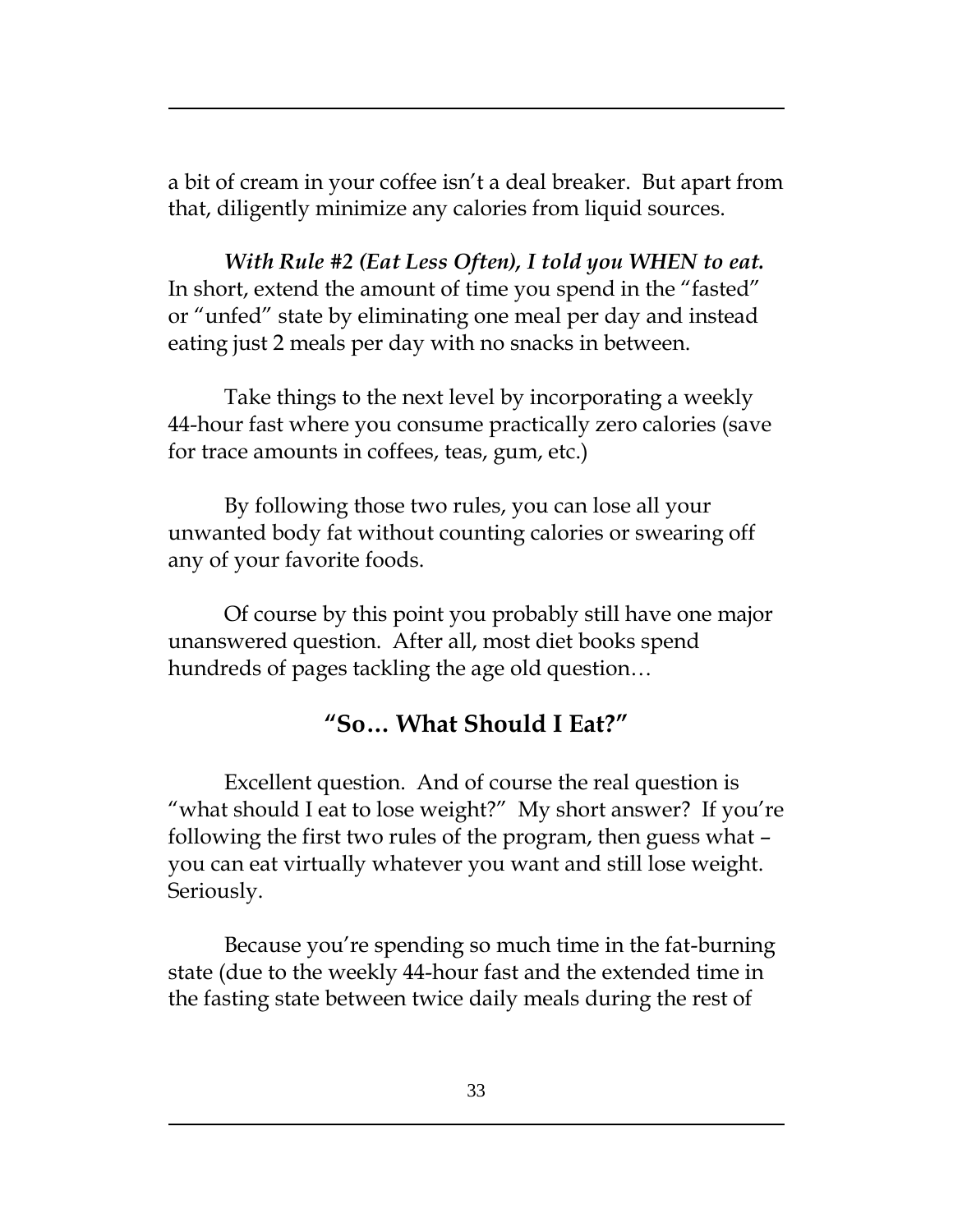the week), you really can eat "normal" foods and still end up losing weight week after week.

Of course, we can do better than just "eat whatever you want" so in rule #3, I'll give you a more definitive answer:

# **Rule #3: Prioritize Protein**

Nutrition 101 teaches us that the food we eat consists of 3 macro-nutrients. Protein, Carbohydrates and Fats. Over the years, literally thousands of diets have come out based on the concept of minimizing a certain macro-nutrient or maximizing consumption of a certain macronutrient.

For example, The Atkins Diet (which is now a \$500 million a year business) is based on the principle of minimizing carbohydrates intake.

You could argue that the Paleo Diet (another multimillion dollar revenue maker) was constructed on the idea of eating more fat.

Then of course, in the 1980's we had the low-fat revolution, where everyone was told to eat plenty of carbs and protein, but make sure all your sources were "lean" and "lowfat." Again, a massive diet industry spawned on the idea of minimizing a certain macronutrient.

Part of the reason low-carb diets are so popular now is that advocates of the low-carb diets claim such diet offers a "metabolic advantage." What they mean by this is that by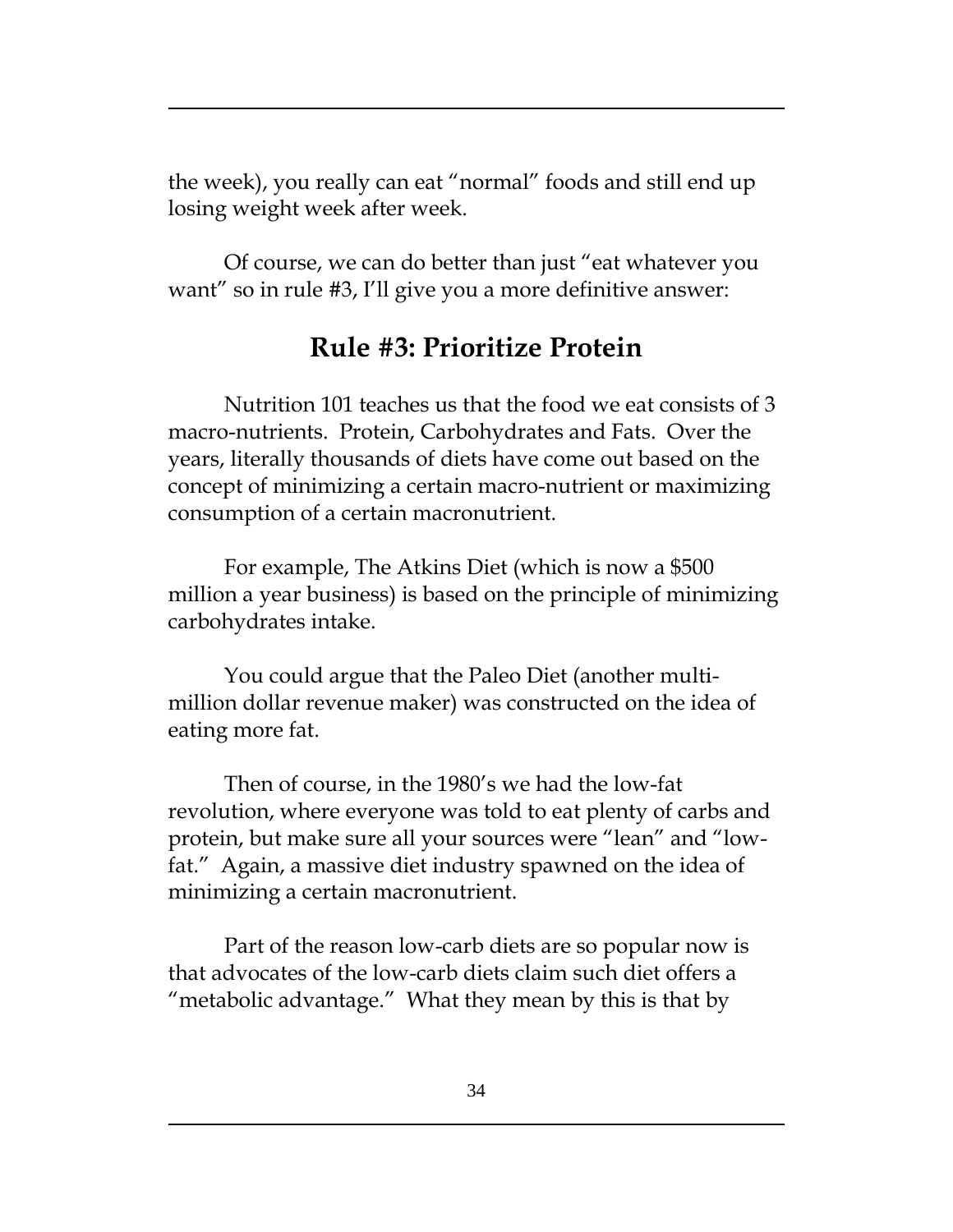reducing your intake of a certain macronutrient you can actually burn fat while eating more calories.

The theory – as they believe – is that you can burn more fat by eating 2,000 calories of fat rather than 2,000 calories of carbohydrates.

#### **But… here's the thing:**

In tightly-controlled clinical nutrition studies – where participants are locked in a room and fed only carefully measured meals – researchers have found ZERO metabolic advantage or fat burning advantage associated with minimizing any particular macronutrient.

Despite that, rule #3 in our system is to prioritize protein. And here's why…

You and I don't live in the lab. We live in the real world. So for a diet plan to work – and work for the long term – we can't just look at laboratory studies. We need to fashion a plan that will work in the real world – outside the lab.

After decades of experience, I've found that prioritizing protein is a simple trick that accelerates fat loss. And there's science to back up my practical experience. Let me show you:

**Increased Satiety:** "Satiety" is just a fancy word for "feeling full." And we know from clinical studies that protein increases feelings of fullness more than any other macronutrient.

Here's just one study that proves the point: Researchers recruited a group of healthy adult women for testing. A third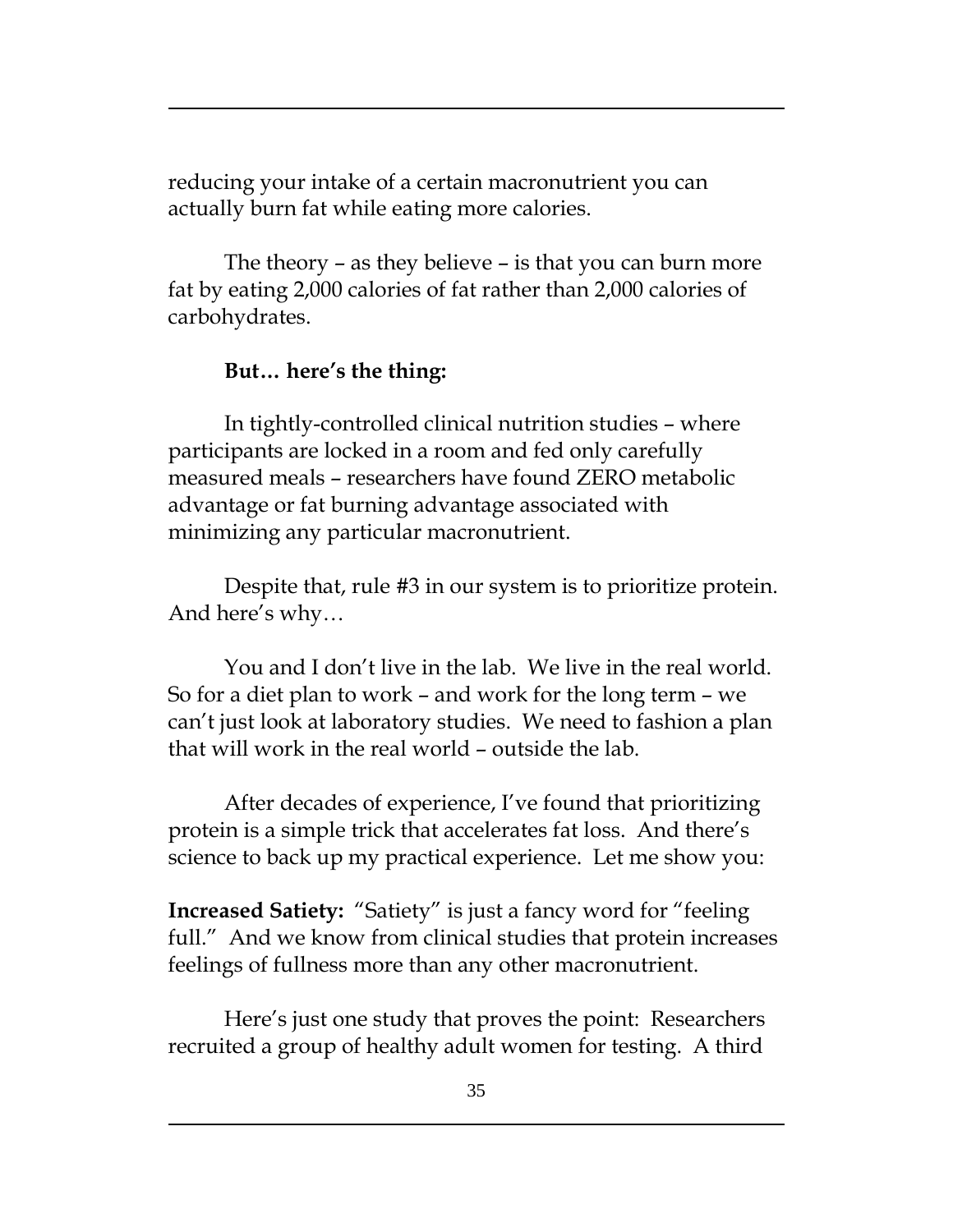of the group were given high-protein yogurt as an afternoon snack. The next third received high carb crackers and the remaining third received high-fat chocolate.

Participants were allowed to eat dinner whenever they wanted and were allowed to eat as much dinner as they wanted. (They were all fed the same dinner.)

The group that received the high-protein yogurt reported feeling fuller during the afternoon, waited an average of 30 minutes longer before requesting dinner, and then consumed roughly 100 calories less at the dinner time meal compared to those that had chocolate or crackers.(9)

So the research is clear: Protein makes you feel full, and as a result you'll end up eating fewer calories overall without even trying.

But that's only half the advantage. Because the next point is even bigger…

Higher Thermic Effect: All calories have what's known as a "thermic effect." This is fancy way of saying that the calories you eat actually require your body to exert a certain amount of energy to transform the calories you eat into usable energy and nutrients for your body.

(Perhaps you remember from your high school science class that "calories" are nothing more than a measure of energy.)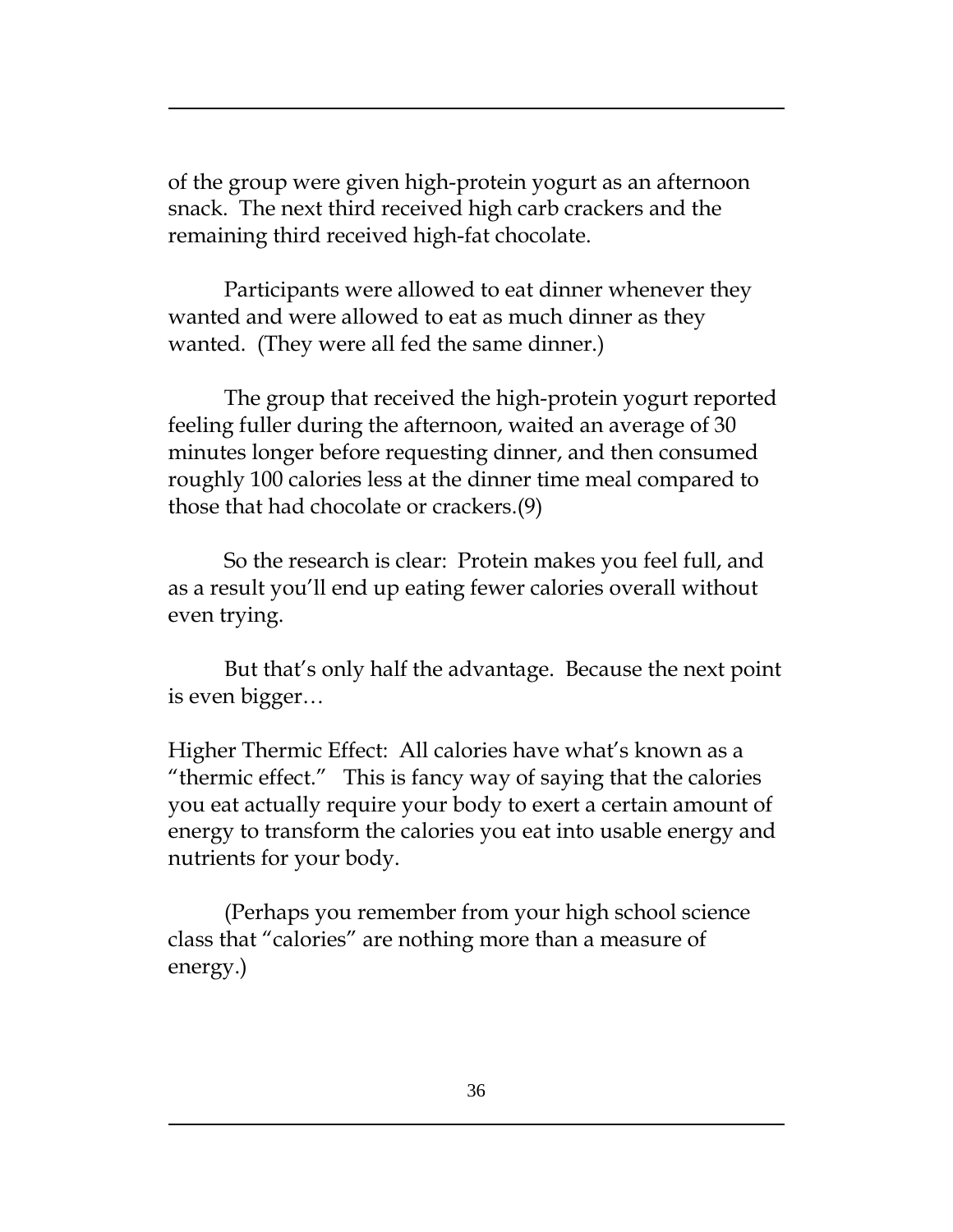If you eat 1,000 calories of fat, your body will burn approximately 10 to 50 calories to make the food you ate "useable."

If you eat 1,000 calories of carbohydrates, your body will burn approximately 50-150 calories to make the food you ate "useable."

If you eat 1,000 calories of protein, your body will burn a whopping 200 – 350 calories to make the food you ate "useable."

Think about that for a second: If you want to lose weight, you need to eat less. Trying to actively restrict your food intake can be extraordinarily difficult. But if you prioritize protein, you don't have to actively try to eat less.

Because your body will basically "do it for you." You'll feel fuller (which will make you eat less anyway) and your body will end up burning 20-35% of the calories you DO eat from protein. So in a sense it's a like a fat loss 1-2 punch.

#### *NOTE: The thermic effect of protein does NOT apply to liquid protein such as protein drinks or protein shakes. That's yet another reason why I recommend those looking to lose fat to stay away from liquid calories – including protein drinks.*

So let's take another 10,000 foot view of our overall plan…

We're going to avoid liquid calories (mostly). We're going to eat less often – striving for just 2 large meals per day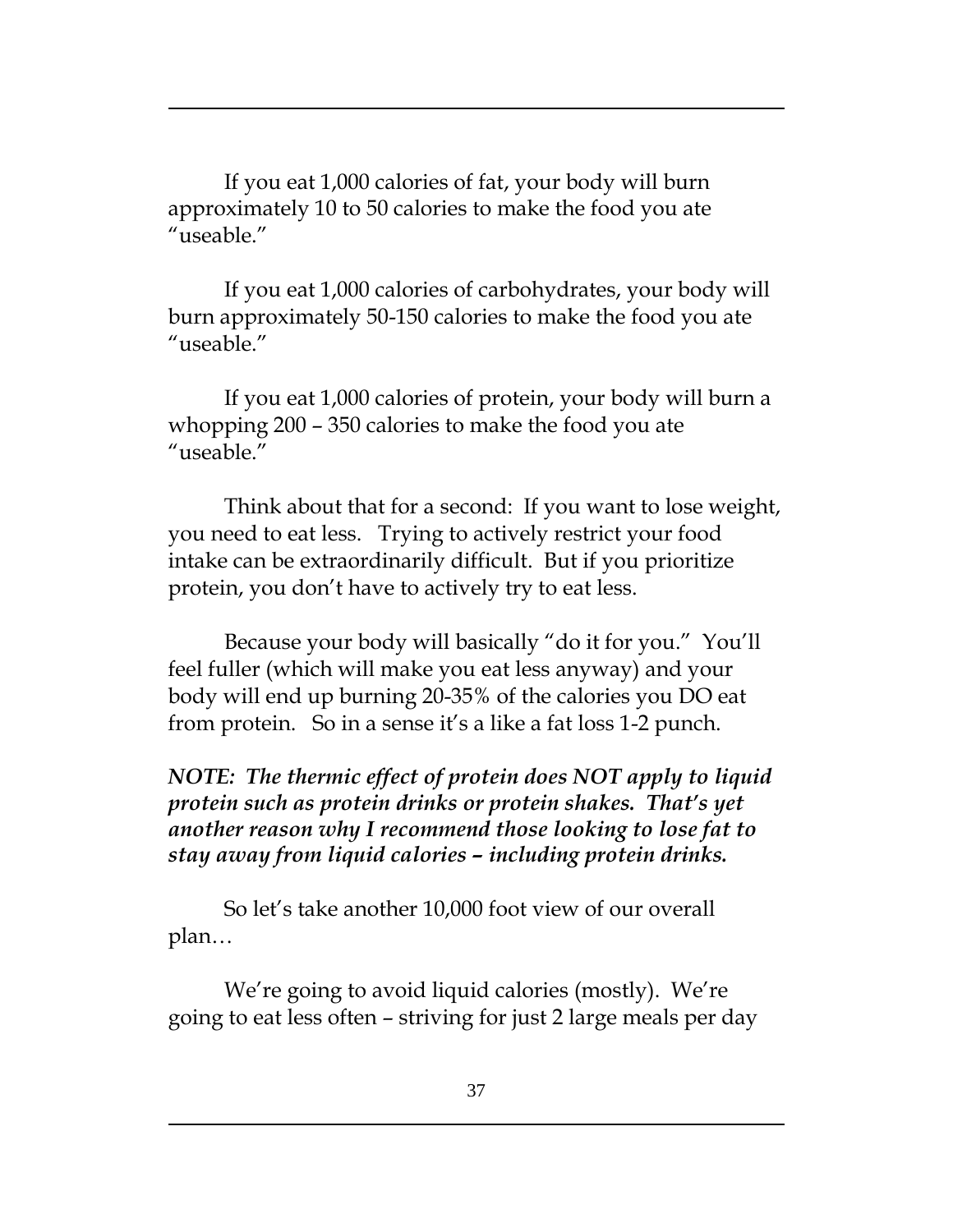with no snacks in between and adding a weekly 44 hour fast to further accelerate fat loss.

The increased time spent in the fasted state each week will result in rapid fat burning. But we're not done. When we do eat, we're going to prioritize protein because protein-rich foods will make you feel full faster AND have a higher thermic effect compared to other foods.

#### **Here's A list Of High-Protein Foods**

Try and include one of these food items in each meal and you'll see faster weight loss:

Beef Chicken Turkey Fish Eggs Yogurt Cottage Cheese

#### **Note To Vegetarians**

Vegetarians may look at the list above and feel a sense of dismay, but don't worry: I've got you covered. If you're a vegetarian, I loosen my restrictions on protein drinks. For vegetarians, feel free to include 1-2 protein drinks per day to help bump your protein intake.

The rest of the time, focus on whole foods. Rice, beans, potatoes, whole grain breads, lentils, veggies, fruit. You can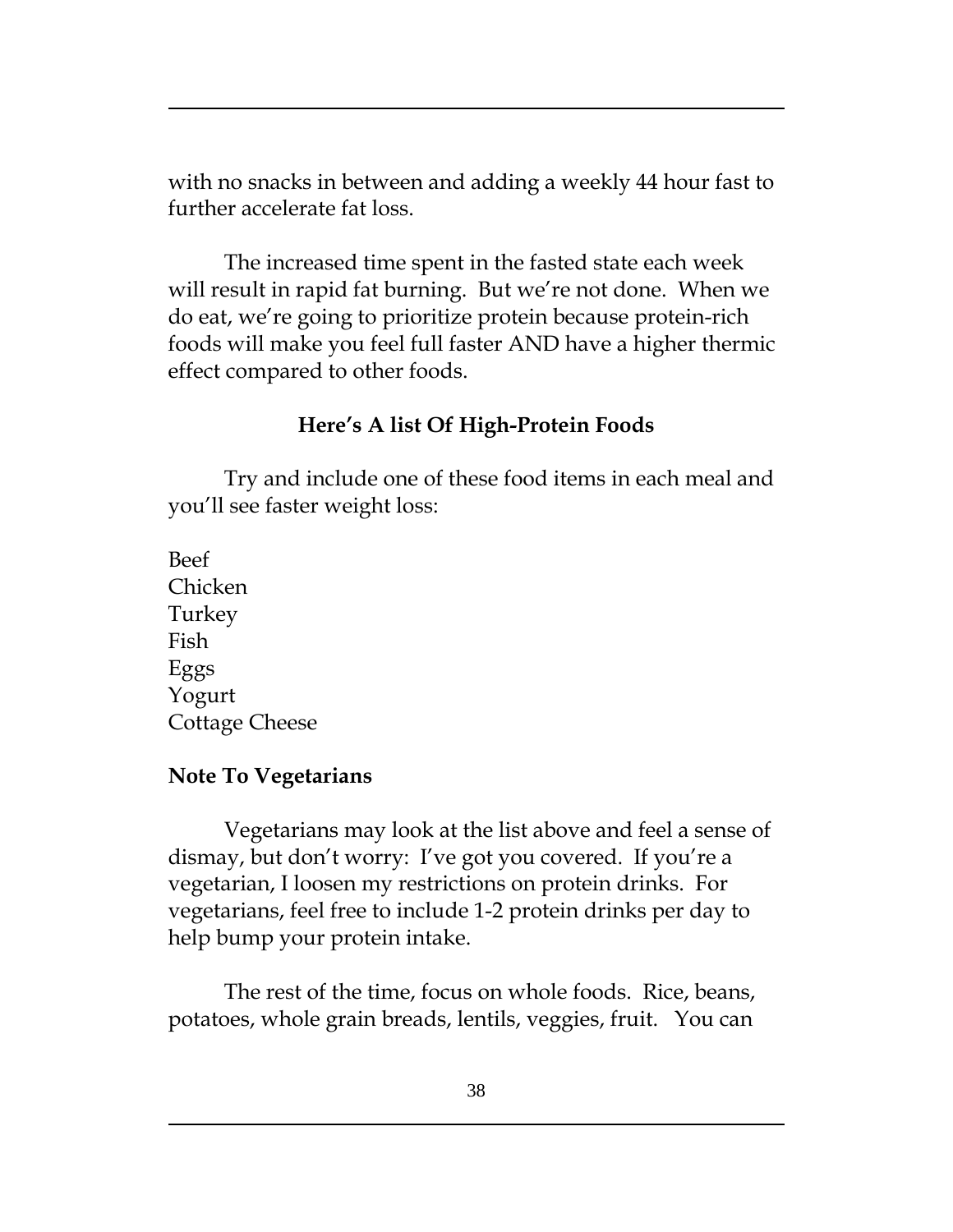use the 44 hour diet as a vegetarian with only minor modifications. The key thing is to focus on whole foods.

## **A Few Other Nutrition-Based Rules That Will Help Speed Weight Loss And Improve Your Health…**

When it comes to diets, nutrition, losing fat and maintaining a healthy weight, I've had far more success giving my clients a list of things to INCLUDE rather than a list of things to cut out.

For example, I once had a client who was sabotaging her results by consuming too much alcohol in the evenings. Make no mistake, you can get lean and still enjoy a glass of wine with dinner. But if you're having 3-4 BIG glasses of wine almost every night, it's going to make fat loss nearly impossible.

If I told her "cut out all wine and alcohol, forever… for the rest of your life…" she may have complied initially but eventually willpower would fade and sooner or later she would have fallen off the wagon and ended up worse off.

So I didn't mention a word about wine, alcohol or cutting back on anything. Instead I insisted that she drink MORE….. water, that is. I told her to get a gallon container, fill it with water every morning and make sure it's gone by the time she does to bed.

I'll bet you can guess what happened next: After a few days of drinking a gallon of water per day, she reduced –and then ultimately eliminated her nightly wine habit… without ever really trying.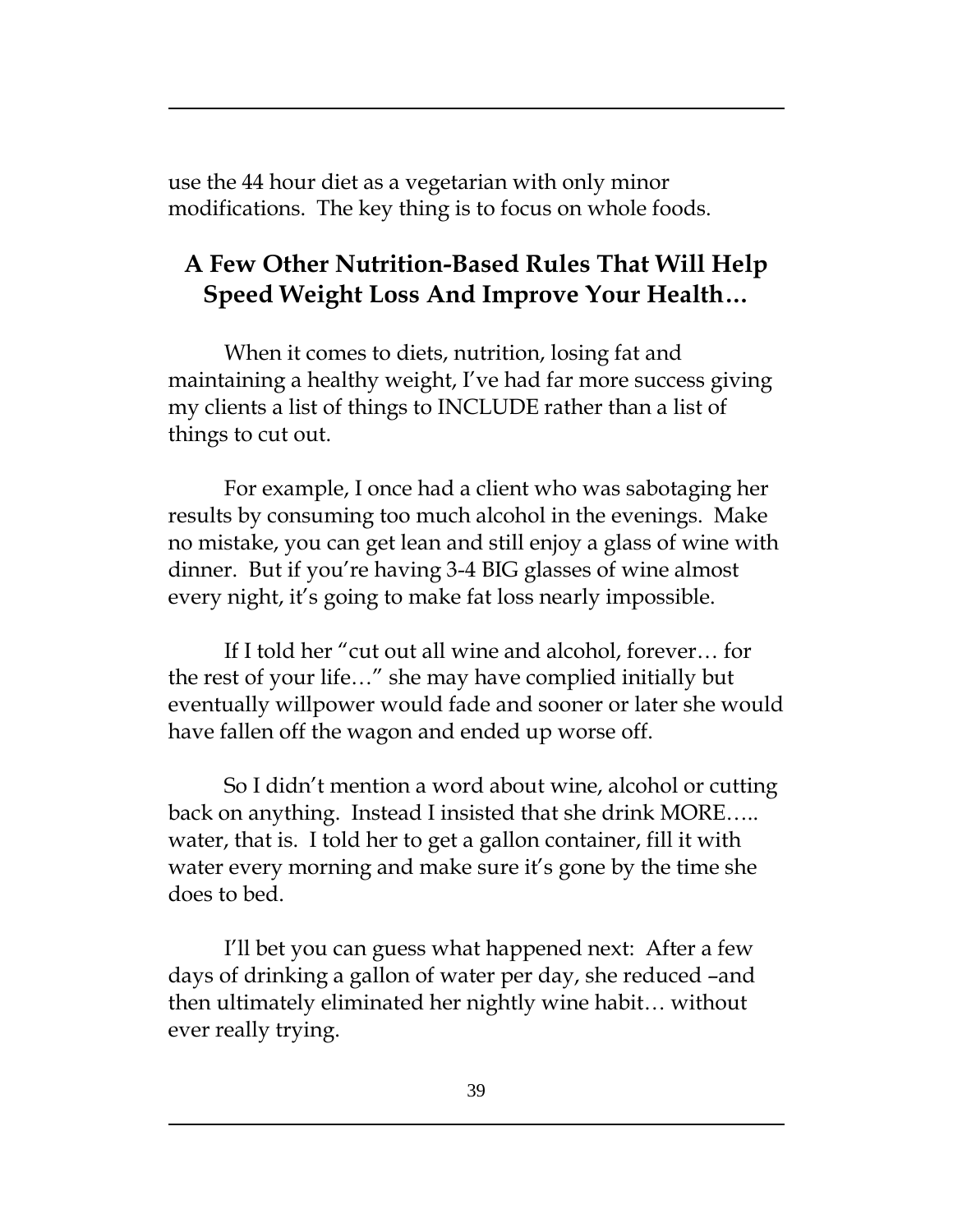That's the power of INCLUSION versus EXCLUSION.

So here are 3 things to INCLUDE on a daily basis for maximum fat loss and health…

## **#1: One Gallon of Water Per Day**

No surprises here. I just explained why drinking a gallon of water per day can help you cut back on alcohol. But it can also help you avoid snacking and virtually kill cravings for unhealthy foods.

Few people realize this but often times what feels like hunger is actually thirst. So instead of forcing yourself to swear off doughnuts or other delicious carbs… instead focus on drinking a gallon of water and watch your cravings naturally fade.

## **#2: One Serving of Vegetables Per Day**

Your grandmother probably included a serving of vegetables with every evening meal. When I was kid, even if we were having pizza for dinner my mom would always include a salad.

Sadly, that practice seems to have fallen by the wayside. Bring it back and your waistline will thank you. Raw veggies or cooked veggies are fine, but try to avoid high-calorie dips or sauces. Do you best to learn enjoy the natural taste of vegetables.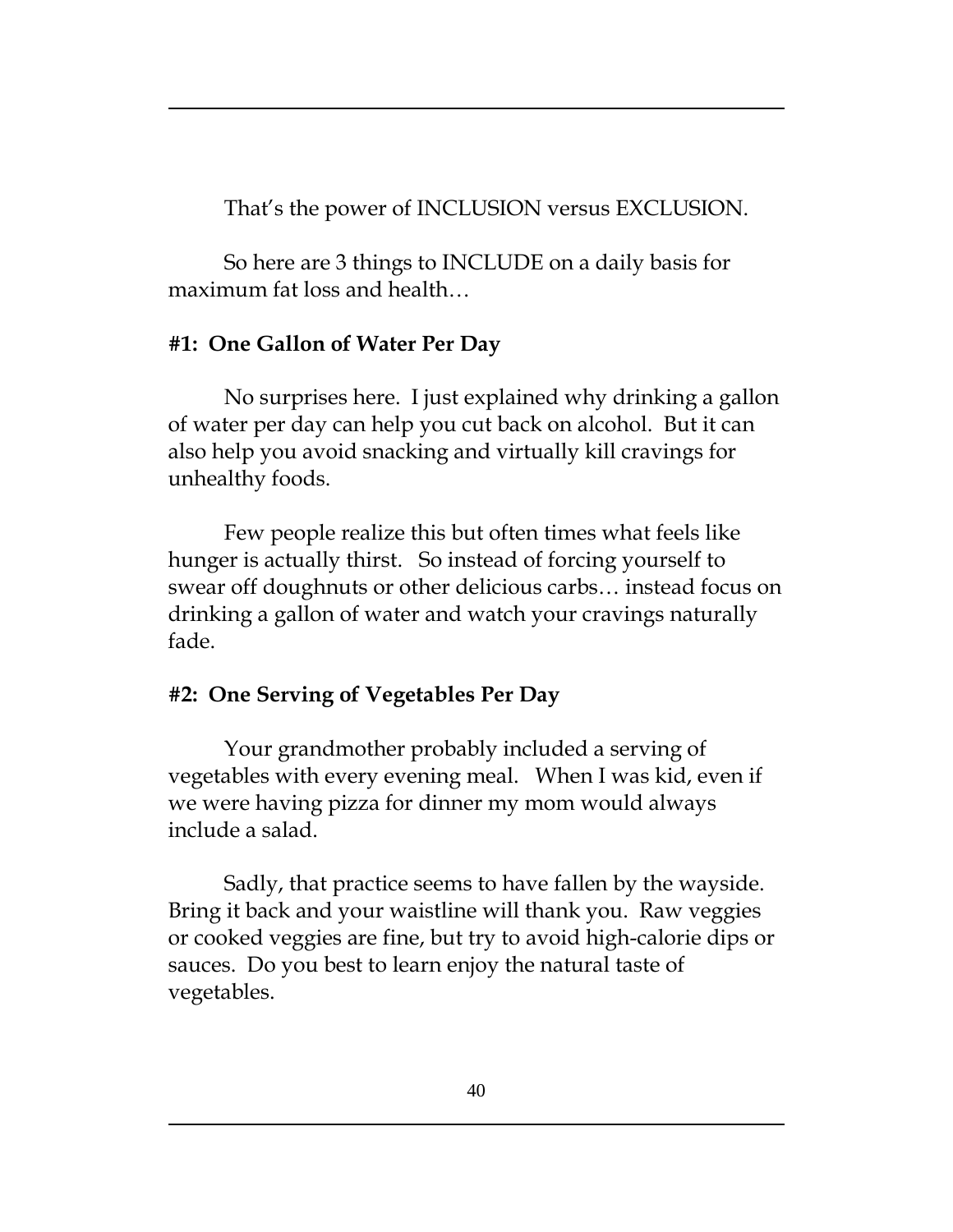**Tip:** I've found eating a serving of raw vegetables (I like baby carrots, cauliflower, broccoli or cucumber slices) about 30 minutes before your evening meal can drastically reduce the amount of calories you consume in the evening meal without even trying.

So for example, I'll frequently slice up a whole cucumber, sprinkle the slices with some sea salt and eat those while I'm preparing dinner. Combined with a full glass of water (because remember you're trying to drink a gallon of water per day.)

Try this and you'll be amazed at how FULL you feel even before dinner.

#### **#3: One Serving of Fruit Per Day**

If vegetables are the perfect "pre-dinner" snack than fruit qualifies as the perfect "post-dinner" snack. This is especially true if you have a sweet tooth (like me.)

After dinner, if you're tempted to reach for cake and candy… do this one thing first. Have yet another glass of water and one serving of fruit.

I like apple slices (dusted with cinnamon) and berries are always a good choice. Remember, I'm not saying you can never have pie or cake again. Instead, I'm just saying eat a piece of fruit first. And you might be surprised when a piece of fruit after a meal perfectly satisfies even the most insatiable sweet tooth.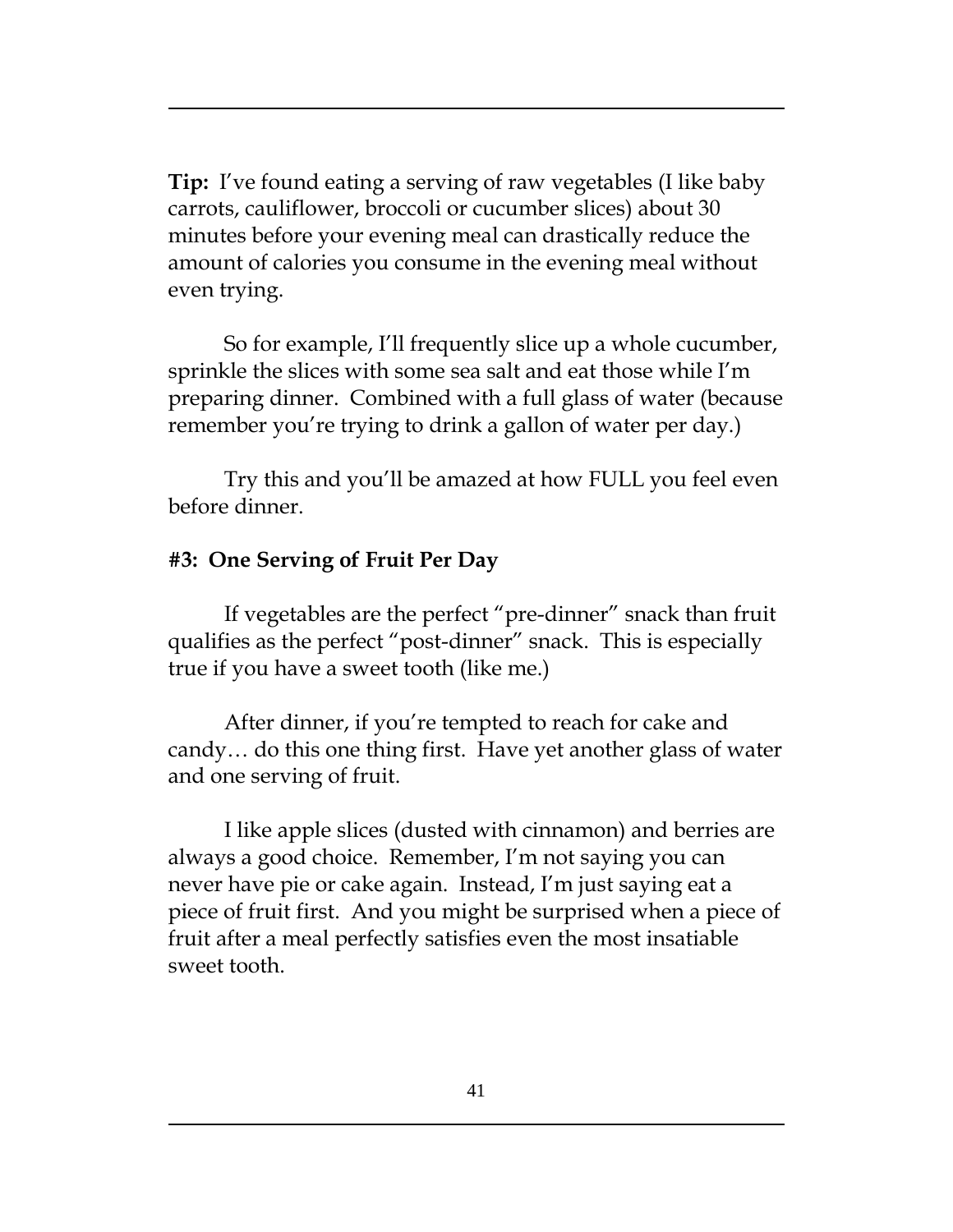# **Recap of Where We're At So Far…**

So let's do a quick recap of where we're at so far.

Beginning Sunday night, stop eating. Fast for the next 44 hours, consuming only trace amounts of calories in liquids like coffee or tea.

Have a teaspoon of [L-Glutamine](http://amzn.to/2o1fEjg) mixed with zero-calorie 2-3 times per day during your 44-hour fast. This will help depress hunger levels and make the experience easier.

This is the "44 Hour Diet" in a nutshell. End the 44-hour diet on Tuesday afternoon. The rest of the week you are free to eat essentially anything you like, within the context of the following guidelines.

- Eat two large meals per day with no snacking in between meals
- Don't drink calories (with a minor exception for a beer or glass of wine with evening meal if you like)
- Prioritize protein at all meals to take advantage of the satiating effects of protein, as well as the thermic effect of foods high in protein.
- Strive to drink 1 gallon of water on all days (whether you're fasting or not).
- On non-fasting days, be sure to include at least 1 serving of vegetables per day.
- On non-fasting days, be sure to include at least 1 serving of fruit per days.

As you can see, the plan is really quite simple.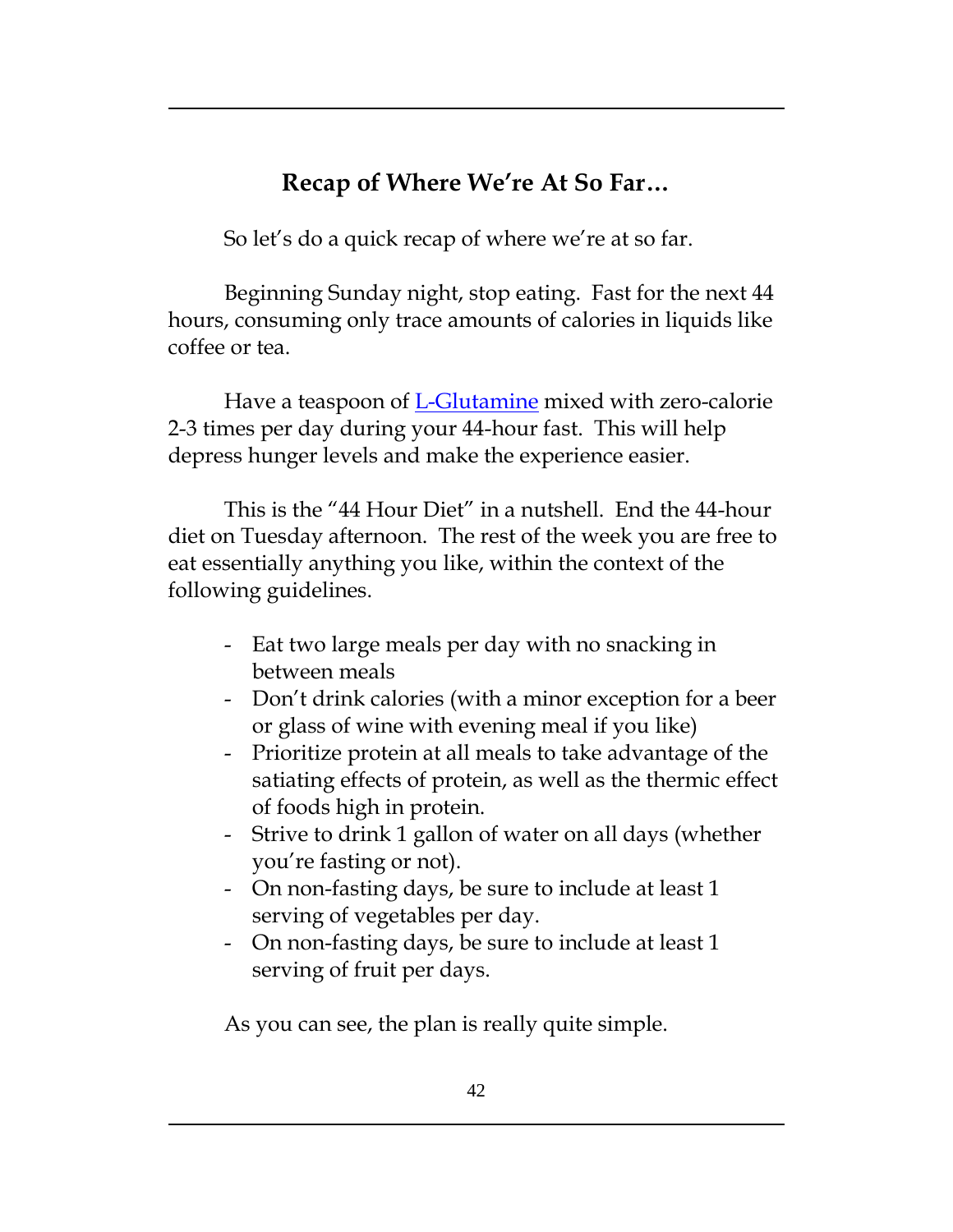## **An Alternative Explanation For Why The 44 Hour Diet Works So Well…**

The key to losing weight is creating a caloric deficit. This means consuming fewer calories than it takes to maintain your weight. For example, if you require 2,000 calories to maintain your weight and you only consume 1,900 calories… then your body will tap into your fat stores (remember, fat is just stored energy) to make up the difference.

Most people understand this principle and yet they fail to lose weight because they don't understand that you must create a caloric deficit OVER TIME.

If you need 2,000 calories to maintain your weight, and you only consume 1,900 calories today… but then tomorrow you consume 2,100 calories… well guess what? You won't lose any weight.

To lose weight, you must consume a caloric deficit on a longer time line. By implementing a 44-hour fast at the beginning of the week you are essentially "front-loading" your diet.

You are creating a massive caloric deficit in the beginning of the week. During the remainder of the week you will probably end up eating at around maintenance levels most days.

When you look at the week in total, you'll see that over the course of a full 7 days you'll have consumed fewer calories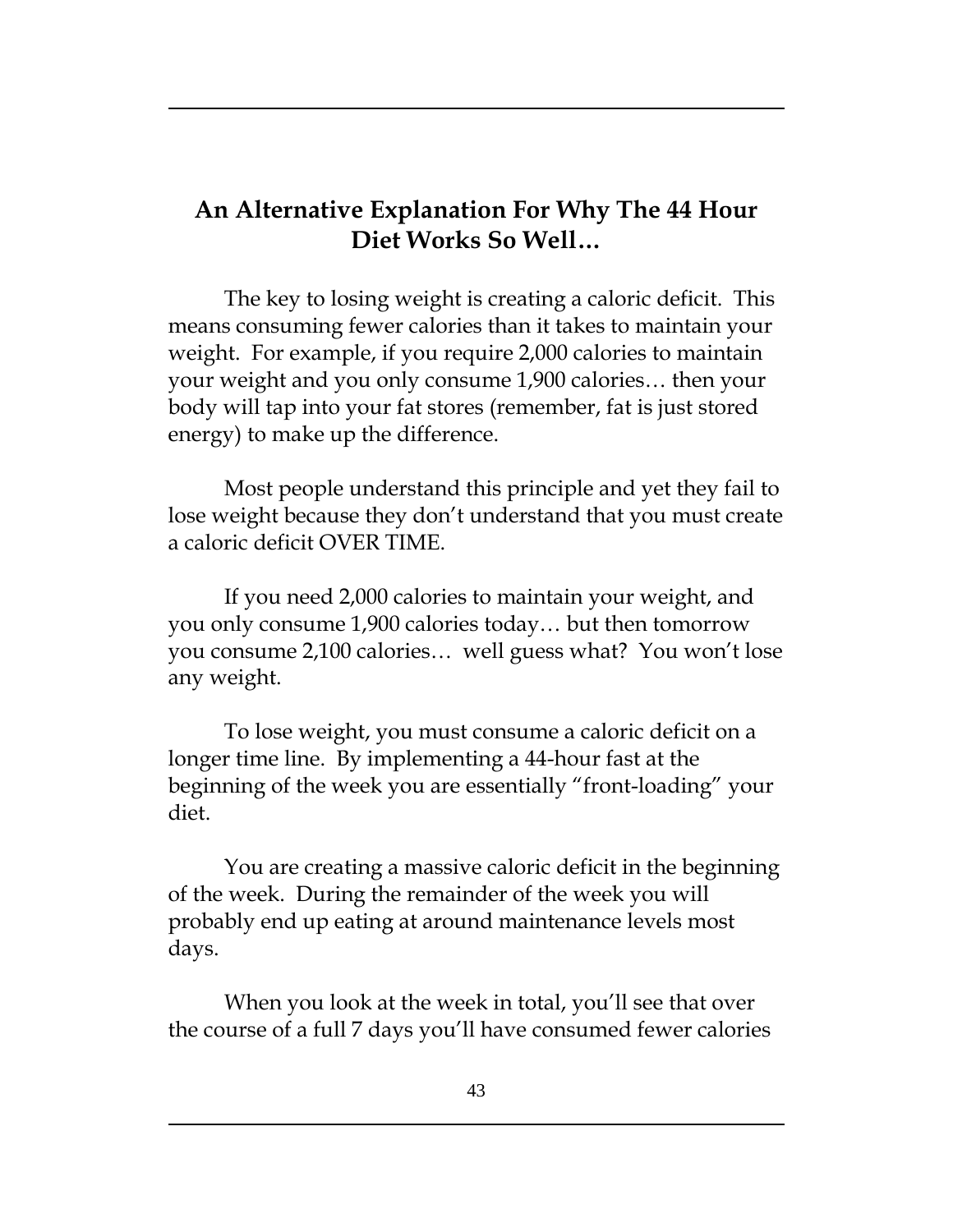than it takes to maintain your weight and you'll end up losing weight.

## **The Sinister Reason Why You Haven't Heard About This Plan**

I freely admit the idea of using a 44 hour fast once per week to lose weight and limiting yourself to 2 meals per day to maintain weight is certainly not something you hear about every day. But there's a sinister reason WHY you'll never hear about this approach from the main stream media.

Think about it: A few years ago Subway restaurants were quickly becoming one of the top fast food chains in the world. But you can only sell so many sandwiches for lunch. So what did they do? Started serving breakfast.

Taco Bell followed suit… and then raised the ante. Not only did Taco Bell start serving breakfast, they doubled-down on their marketing and started pushing the concept of the "4th meal." (a late night meal.)

Make no mistake about it: Getting consumers to eat MORE often is the key to big corporate profits. But they key to getting and staying lean is simple: Eat LESS often. So yes – this diet plan is controversial and probably won't be covered by the mainstream media anytime soon.

And now you know why.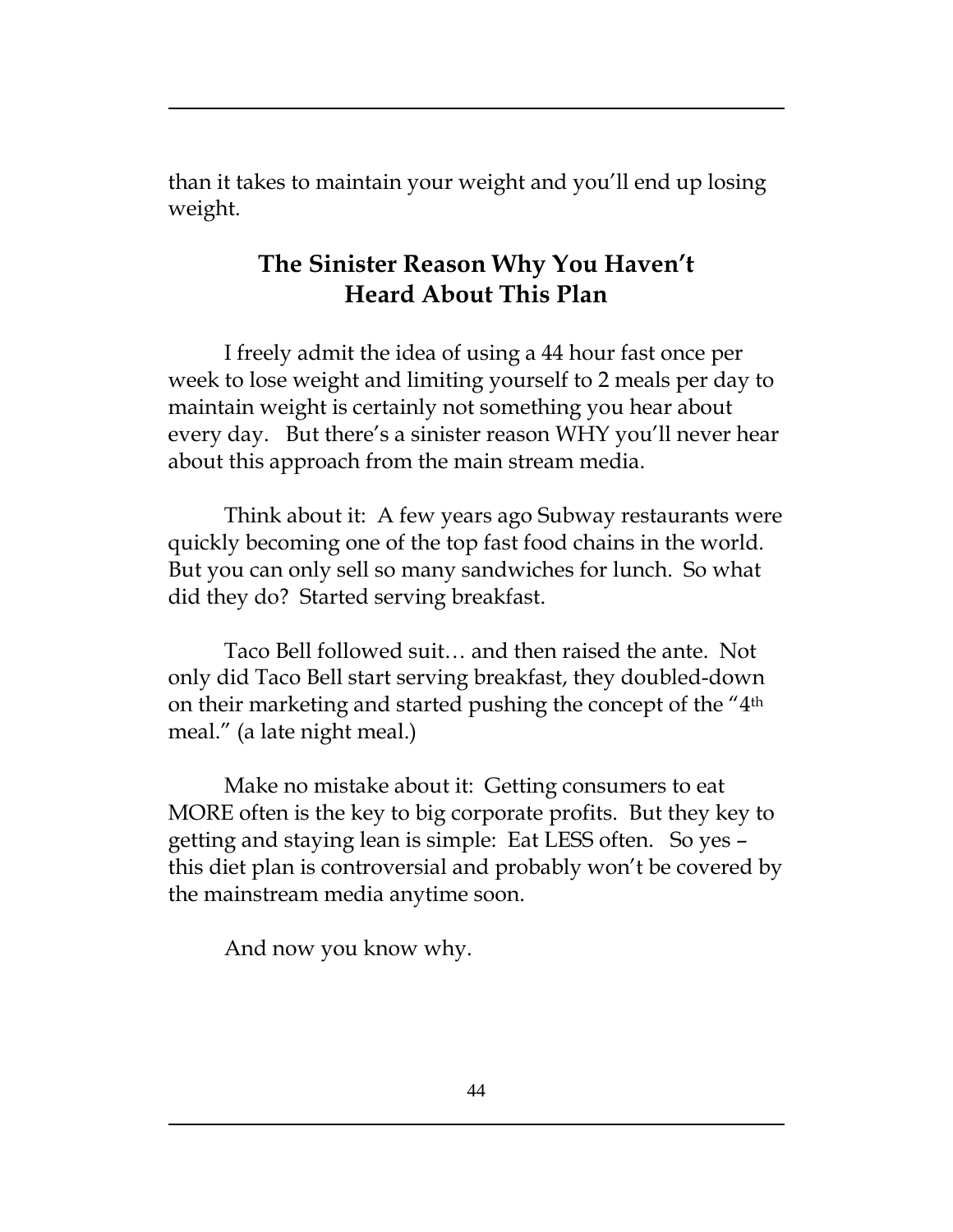## **It's Not Just About Looking Good In A Swimsuit…**

If you're like most people, you're reading this book because you want to LOOK better – both on the beach and in your street clothes. Ah hell, probably in the bedroom too… right?

There's nothing wrong with that. The 44 Hour Diet can help you get there. But it's not just about looking good. The 44 Hour Diet can drastically improve your health and longevity as well.

In fact, the 44 Hour Diet can actually help you look and feel younger. Here's the proof:

Scientists in Sao Paulo University in Brazil studied the effects of fasting and caloric restriction on groups of rats. One group of rats ate a normal amount of calories and another group of rats were given 31% less calories.

The group that received the reduced calories actually showed improved collagen density (collagen makes you look younger), thicker cartilage (cartilage makes your joints feel younger) and other signs of reverse aging. (10)

Human studies also show that periods of fasting can not only reverse the signs of aging, but also starve out cancer cells. (11).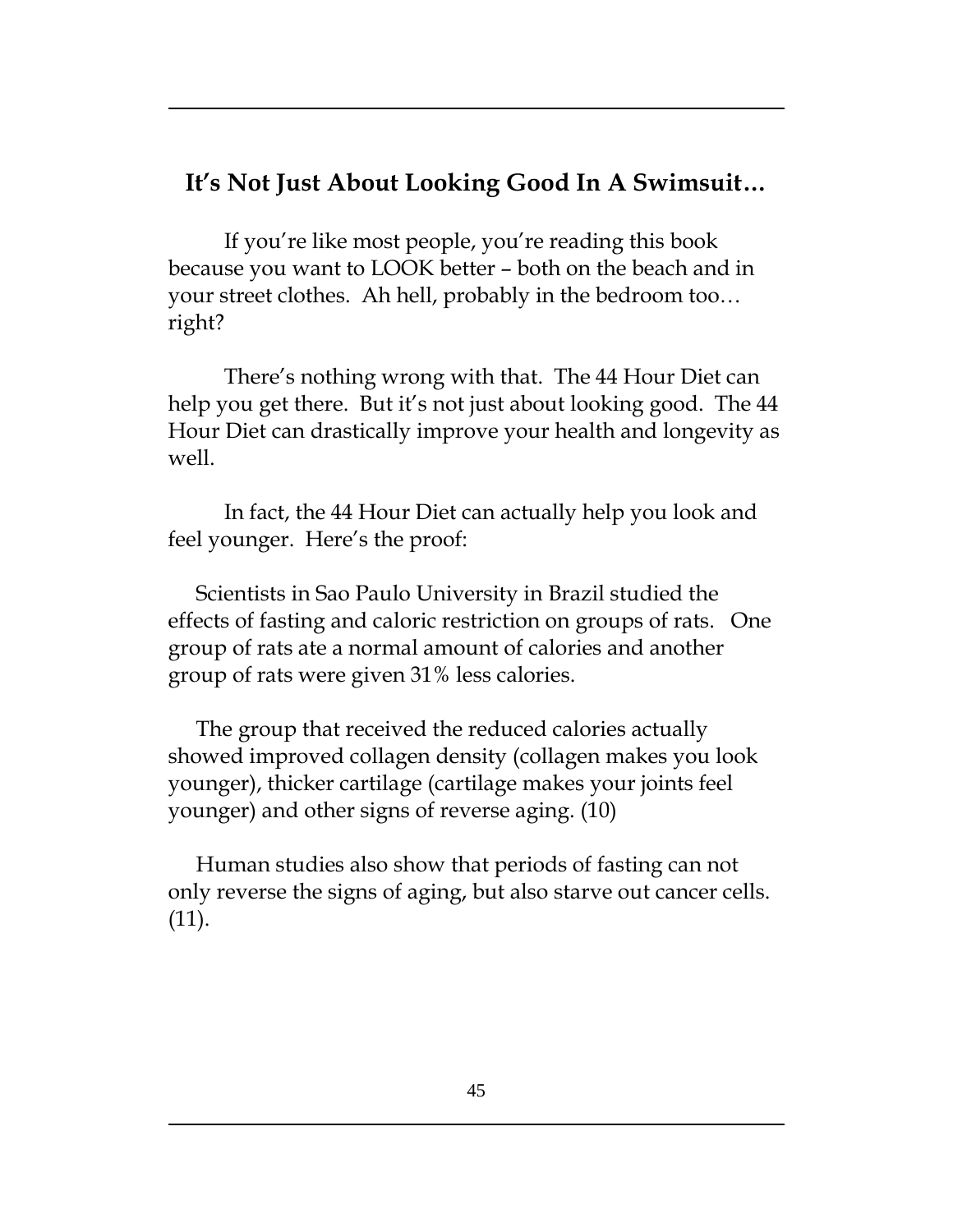## **Surprise Bonus: The Metabolic Activation Technique**

I want to share with you one final technique that can speed your fat loss efforts. I call it "The Metabolic Activation Technique" and this just might be the single most powerful fat loss technique I've discovered in my 20+ years as a fitness writer and researcher.

The premise here is simple: Most of us are fairly inactive for much of the day. Between time spent driving, at the computer and in front of the TV, we're sitting for a bulk of the day.

Now, if you're actually working a manual labor job you can probably skip this portion. But very few of us work TRUE manual labor jobs these days. I'm not talking about sitting on a riding lawnmower. That's still sitting! I'll let you be the judge if your job is truly that of manual labor or not. But if you're not as lean as you want to be, it would be smart to incorporate a daily metabolic activators.

## **The Magic Of The Metabolic Activators**

There are three major benefits to performing daily metabolic activators.

#1) By performing these short, simple "sweat-free" exercise breaks, you stimulate your body to utilize calories and fat. In other words, you burn fat. Not a ton by any stretch of the imagination, but a little. And in the war against body fat, every little bit helps.

#2) By getting out of your chair a little more often, you can actually extend your lifespan, improve your health and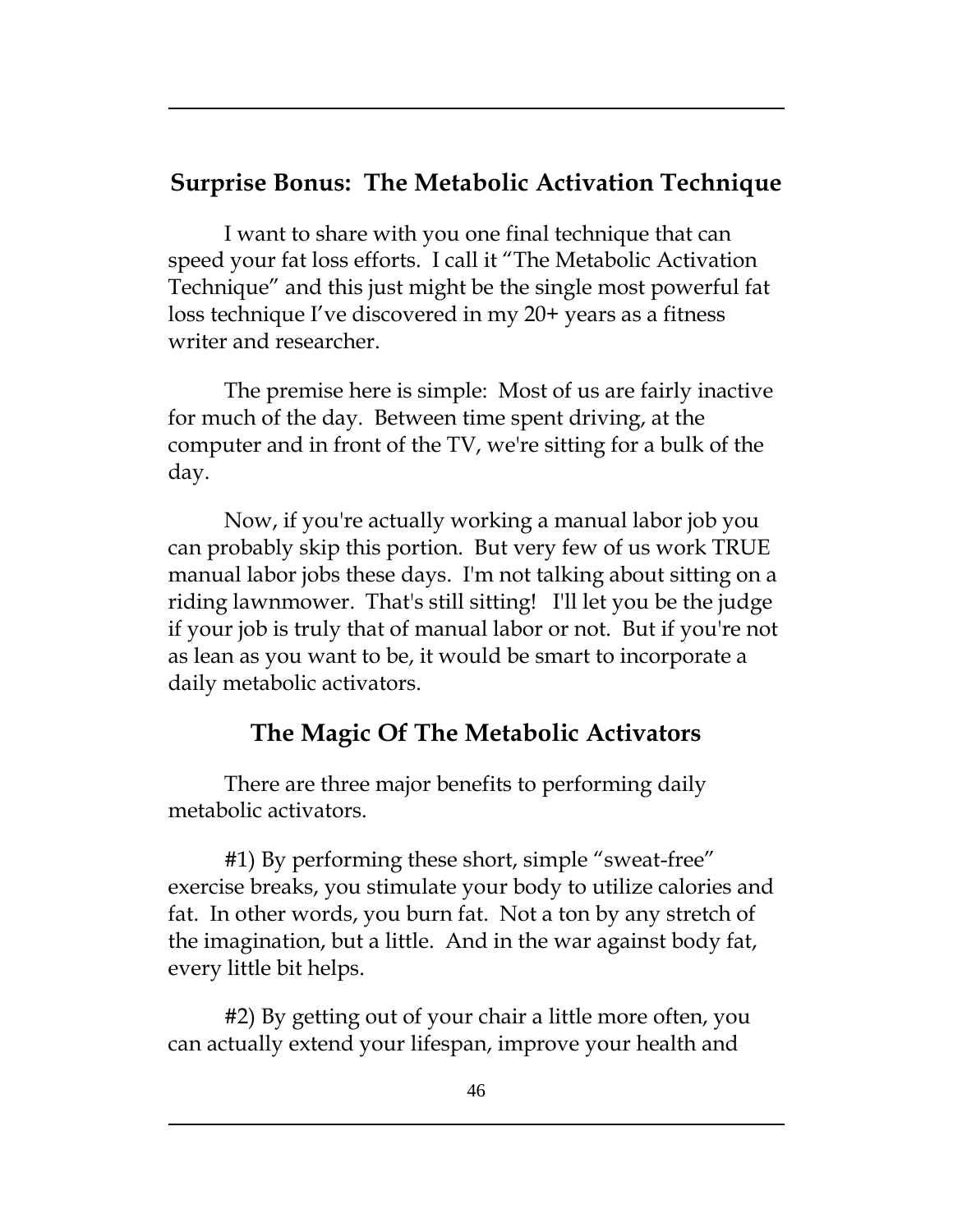save your back too. Too much sitting is bad for your health... even if you're a regular exerciser.

Sitting can cause your hamstrings to tighten over time and can contribute to back pain and overall health problems. Multiple studies have shown a correlation between sitting more than six hours a day and shortened life span.

#3) Lastly, these short sessions seem to help diet compliance. By that I mean you are less likely to cheat on your diet when you've done something physical (no matter how insignificant) then when you've just been sitting around on your butt all day.

## **So What Is A Metabolic Activator?**

A metabolic activator is a just small movements done throughout the day designed to get you out of your chair/off the couch and moving around for just a few minutes.

Your body is NOT designed to be sedentary. Our ancient ancestors were constantly moving through their waking hours. I'm not talking about hard and heavy cardio. I'm talking about light and easy MOVEMENT.

Some fitness experts (myself included) actually believe a low level of steady movement throughout the day may be just as important as having a "formal" exercise program.

A low level of movement done frequently through the day causes an increase in mitochondrial activity. In other words, low-level movement causes your body to utilize stored energy (calories and body fat) at a cellular level.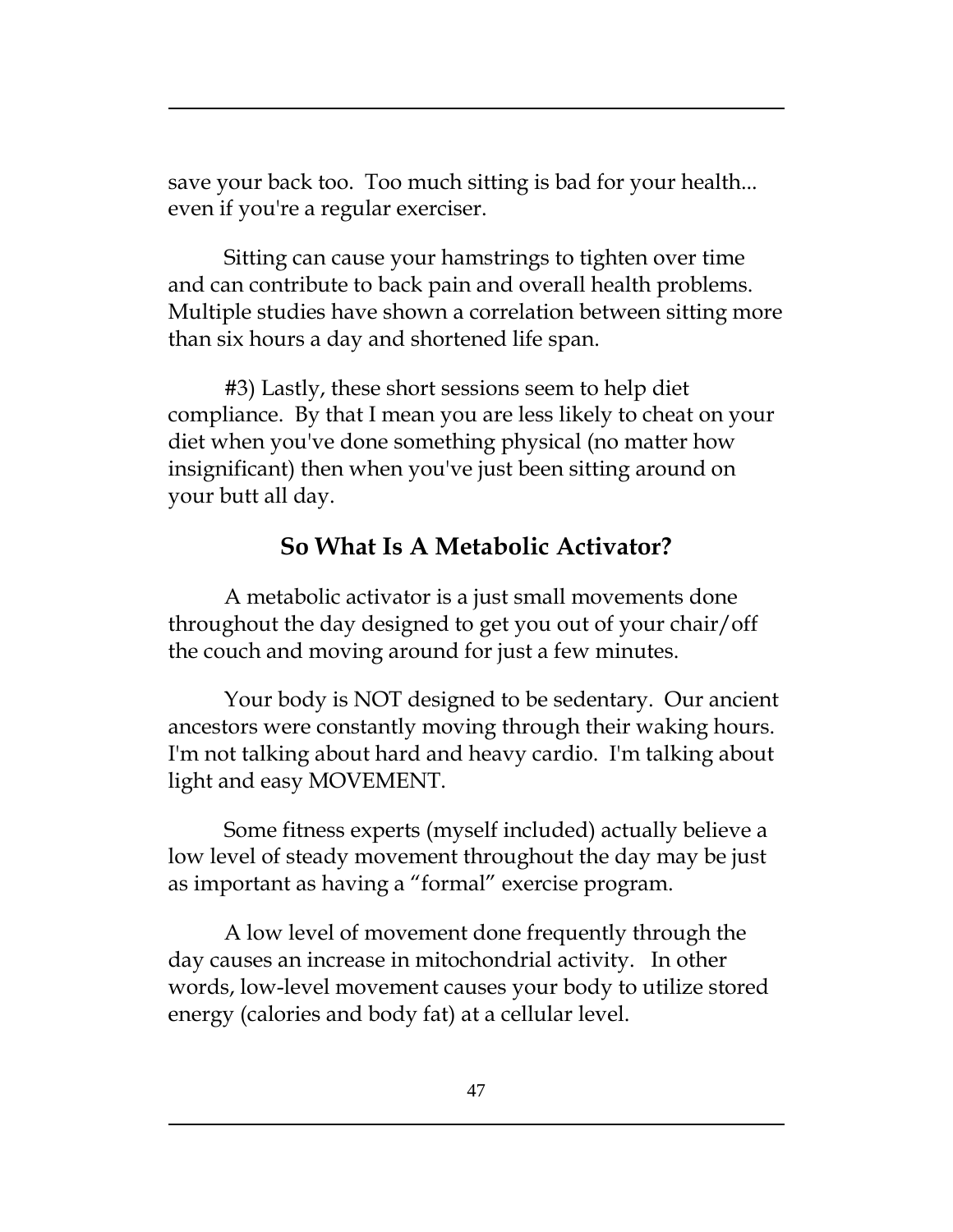#### **"No Sweat"**

The goal of these metabolic activator is to simply kickstart your "metabolism" on a cellular level. Think of the mitochondria within your cells as the "engine." And the fuel to make the engine "go" is the calories stored within your body. To get the engine to use the fuel... you simply need to push down on the gas pedal. If you're just sitting on your butt all day... you're never pressing the gas pedal.

But if you utilize these metabolic activators throughout the day, you're stepping on the pedal, revving the engine and burning the fuel (fat).

Keep in mind these metabolic activators are designed to be light and easy. You should NOT be sweating. Your heart rate may increase a bit, your breathing may quicken... but you should not be straining to the point of breaking a sweat.

## **The Simple Japanese Experiment That Practically Cured The Obesity Epidemic**

Here's the experiment: Scientists in Japan recruited a group of teenagers and gave them a simple task: Every day after school, perform 100 bodyweight squats.

The teenagers made no other changes to their lifestyles. They didn't alter their diet in any way. And yet, they lost fat, gained muscle, improved vertical leaping ability and overall improved body composition based on BMI measurements. (12)

Total time spent doing squats? Approximately 3 minutes a day or 15 minutes a week! In other words, barely any time at all.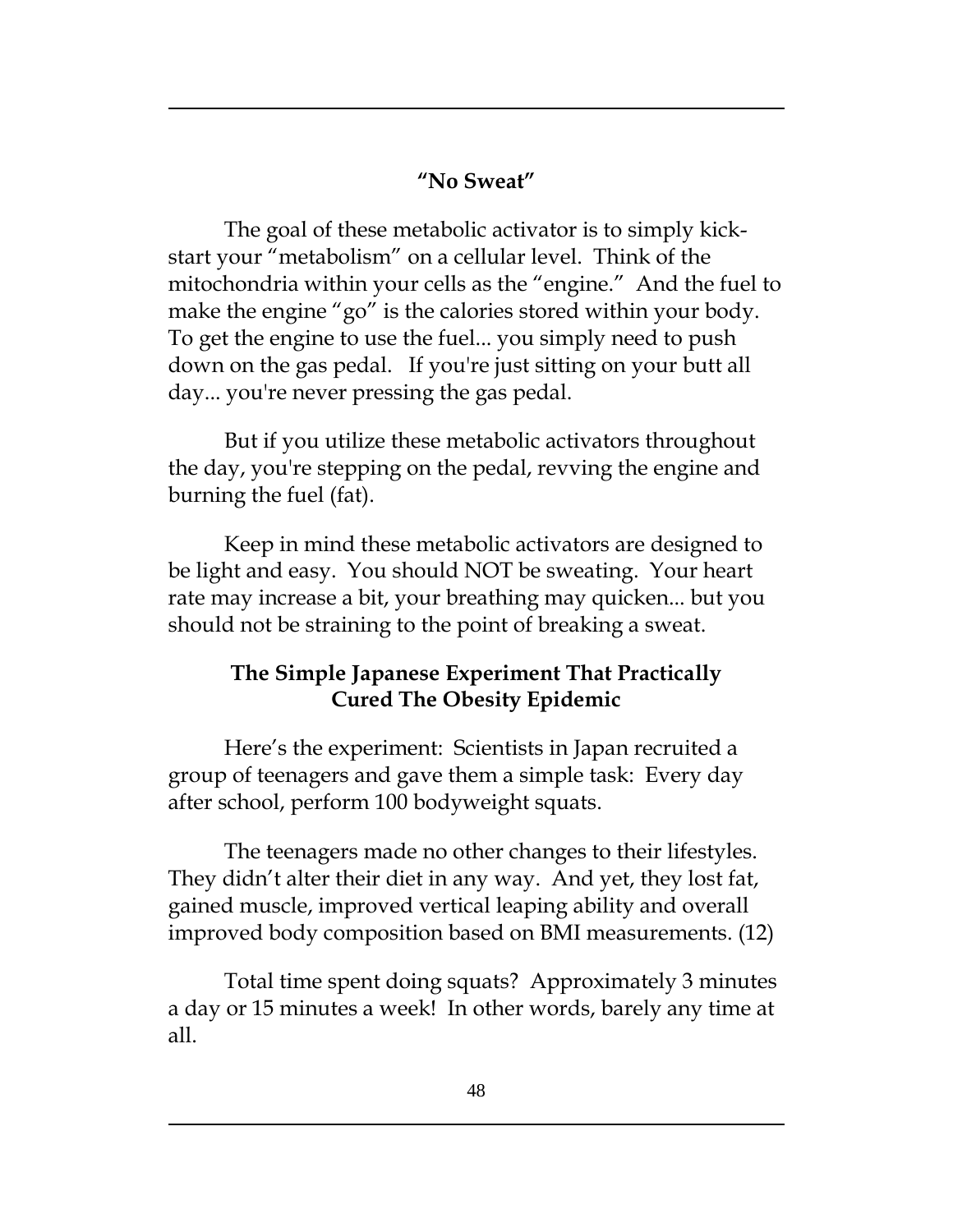## **How To Improve This Experiment**

The results of doing something as simple as 100 bodyweight squats per day is nothing short of impressive.

And yet there's a way to boost the results even higher. Here it is: Break 'em up.

Instead of doing 100 bodyweight squats in one shot, break 'em up. Do 10 body weight squats every hour. Or do them in sets of 5 reps throughout the day. Or do 4 sets of 25 reps.

#### *Why This Is Better:*

Most of us spend too much time sitting. Even if put yourself through a brutal 60 minute workout every day of the week, that still leaves 23 hours per day where you're sitting on your butt. And here's the awful truth that most personal trainers won't tell you: Your body is VERY GOOD at cooling down. Meaning if you go for a run for a full hour (ug), your heart rate will go up and you'll burn more calories.

However, the minute you stop jogging your heart rate will quickly come back to normal and your rate of caloric burn (fancy term for how many calories you're burning) will come right back to normal.

What makes matters worse – your body is an amazingly efficient machine. And that's actually BAD news for anyone trying to lose weight. Here's why: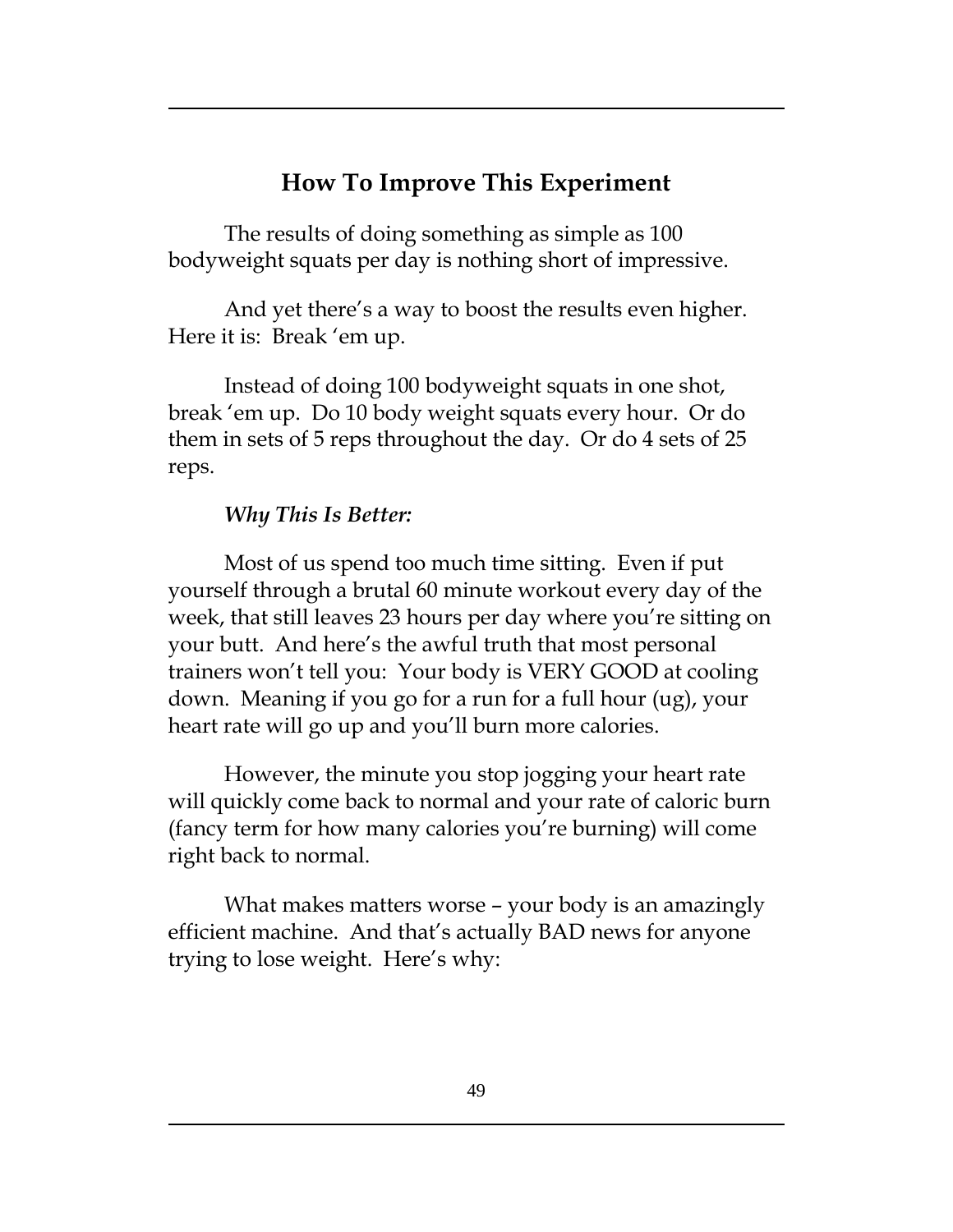The first time you run a mile, you might burn roughly 100 calories for your effect. It will be hard, but if you stick with it and continue to exercise on a regular basis, you will improve.

It will get easier. And the reason it gets easier is because your body will find ways to become more efficient at exercise. Meaning by the 10<sup>th</sup> time you strap up your shoes and go for a run you may actually only burn 80 calories!

Ain't that a kick in the teeth!

#### **So What's The Fix?**

*Break it up.* That's why performing 4 sets of 25 bodyweight squats through the day is better than performing 100 bodyweight squats in a row.

That's why the final piece of the weight loss puzzle is "metabolic activators." A metabolic activator is simply a daily target that reminds you to get out of your chair and move around.

100 bodyweight squats per day is the standard recommendation because it's easy enough and almost everybody can do this.

But variety is the spice of life. So 100 push-ups per day – spread out into 4 sets of 25 or even broken up into 20 "minisets" of 5 reps throughout the day will work magic for fat loss.

If you have a doorway chin-up bar installed in your house and if you're strong enough to do chin-ups, just doing 2- 3 chin-ups every time you walk past the bar – shooting for 25 total reps over the course of the day is a great way to get your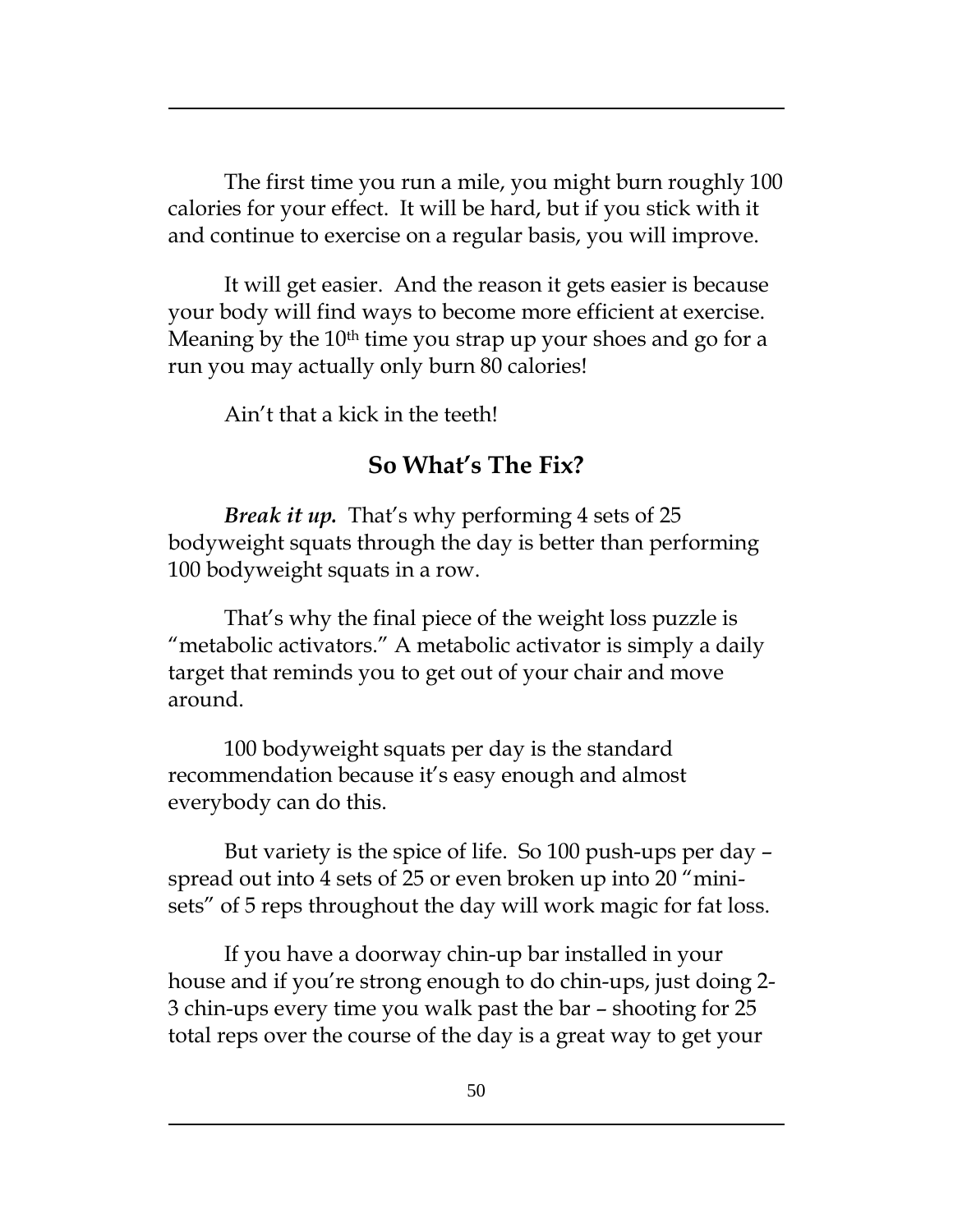metabolic activators done. (Years ago when I worked from home I did this and not only did I get lean with ease but I saw my arms get bigger too.)

## **Need More Variety?**

A few years back, the New York Times published a simple workout called **"The Scientific 7 Minute Workout."**

The premise was based on a peer-reviewed article stating that it was possible to get impressive fitness results with a bare minimum of exercise – just 7 minutes per day.

The researchers selected 12 exercises that can be done with just your bodyweight and a chair. You are supposed to do all 12 exercises in order, working intensely at each exercise for 30 seconds and then resting for 10 seconds as you transition to the next exercise.

Here is the list of the dozen exercises.

- 1) Jumping Jacks
- 2) Wall Sit
- 3) Push-Up
- 4) Abdominal Crunch
- 5) Step-up Onto Chair
- 6) Squat
- 7) Triceps Dip On Chair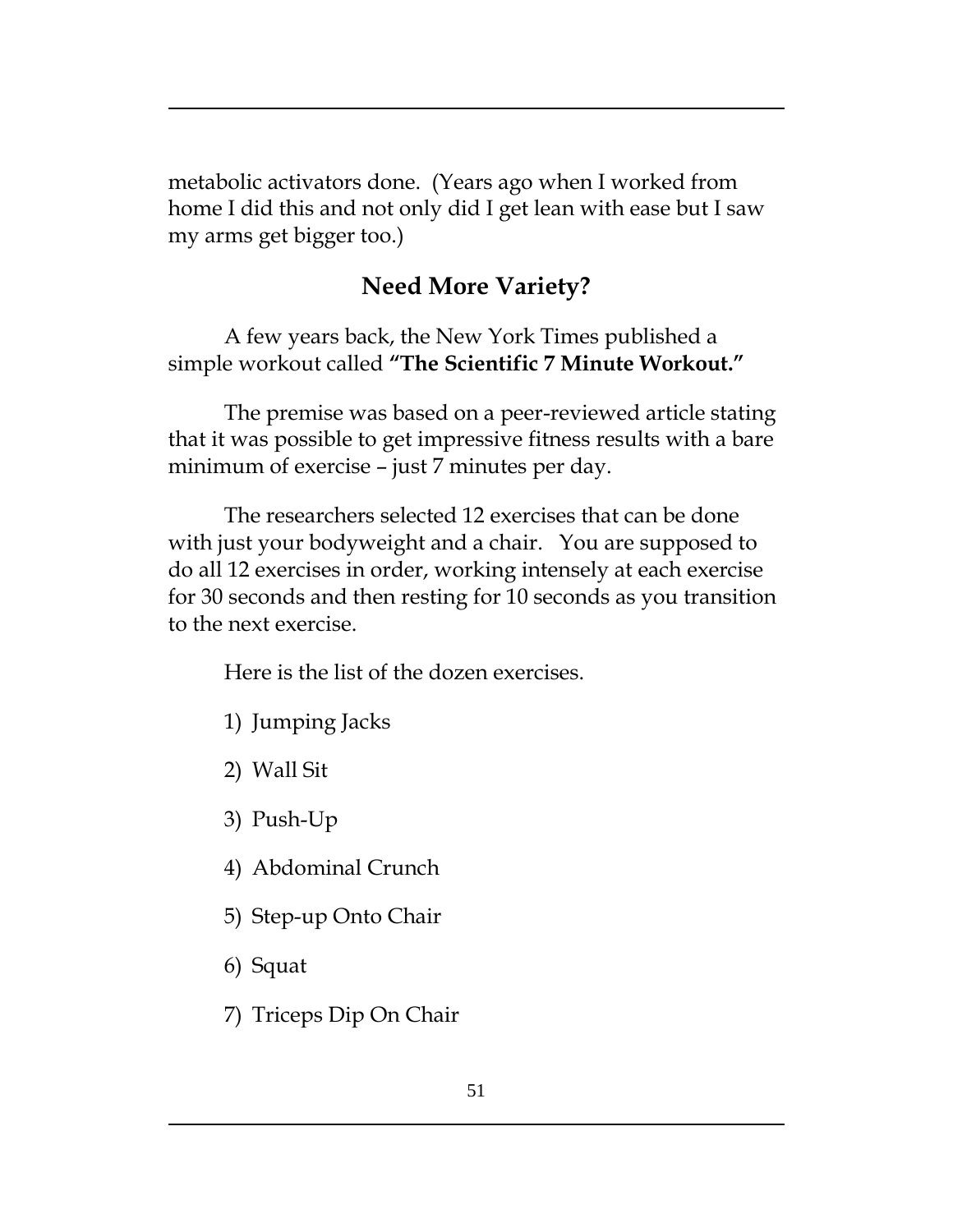- 8) Plank
- 9) High-Knees Running In Place
- 10) Lunge
- 11) Push-Up & Rotation
- 12) Side Plank

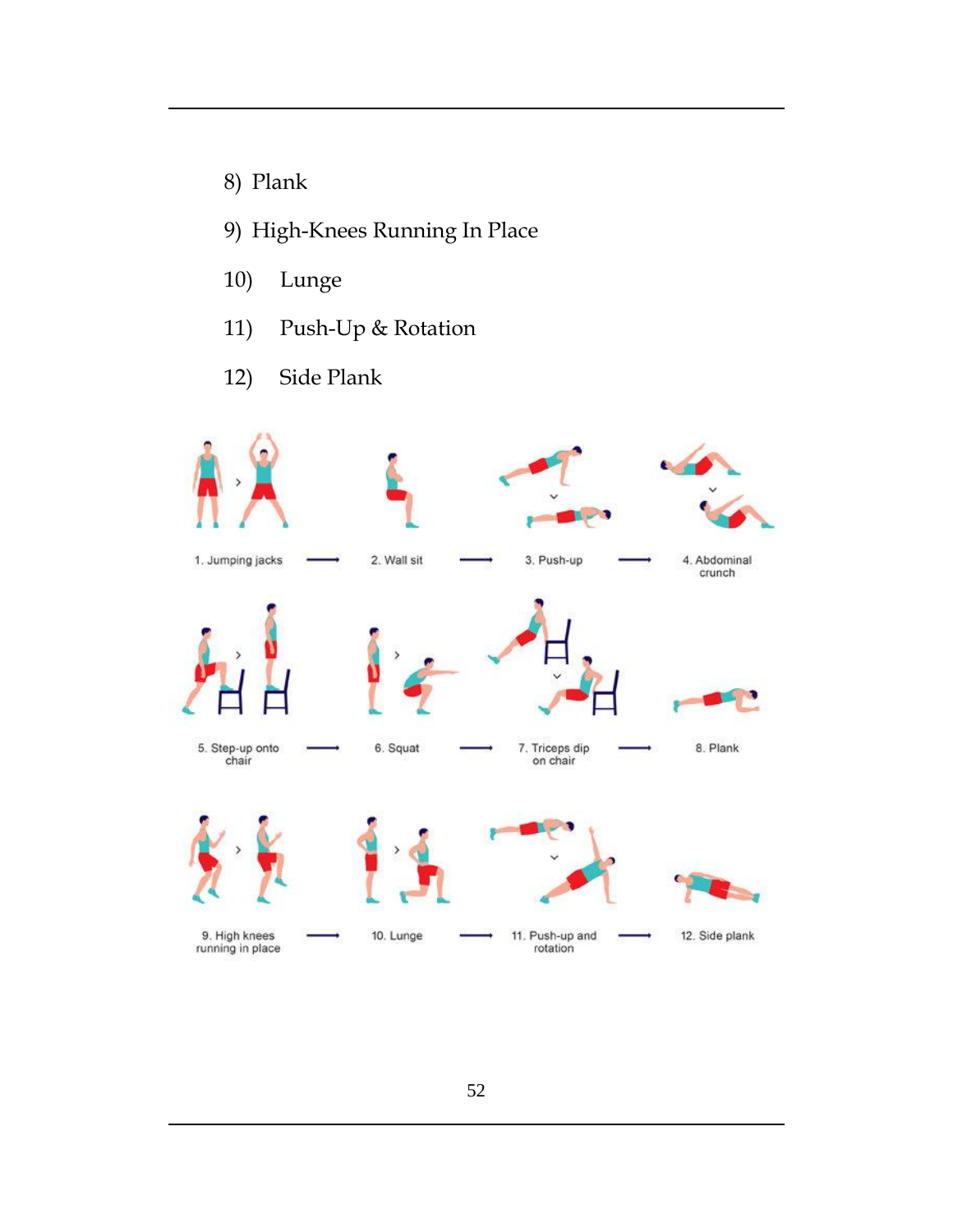I like this routine. It's a great little program that can be done in just 7 minutes per day. Plus – because it's fairly popular – you can download an app on your smart phone that tells you exactly what exercise to do next and even handles the timing for you.

But I think there's a way to make this routine even better. Instead of doing all exercises at once within a 7 minute span, instead attempt to do 1 exercise per hour for 30 seconds.

For example, if you wake up at 8am you'd do 30 seconds of jumping jacks. At 9am you'd do a wall sit for 30 seconds. At 10 am you'd do 30 seconds of push-ups, and so on.

Obviously, it doesn't matter if you do the exercises exactly at the top of the hour. My point if you can use this sequence as a metabolic activator simply by breaking the exercises up and performing throughout the day.

#### **Is This "Enough?"**

When I tell people about metabolic activators, the #1 question I get is… "is this enough?"

If someone is asking me that question, I immediately know that they have been told that you need to exercise to lose weight. So if you believe that you need to exercise to lose weight, you're probably stuck thinking you need to run or join a spin class for hours upon hours each week.

You probably think "working out" means you need to be dripping with sweat, "feeling the burn" or trying to burn as many calories as possible within the hour.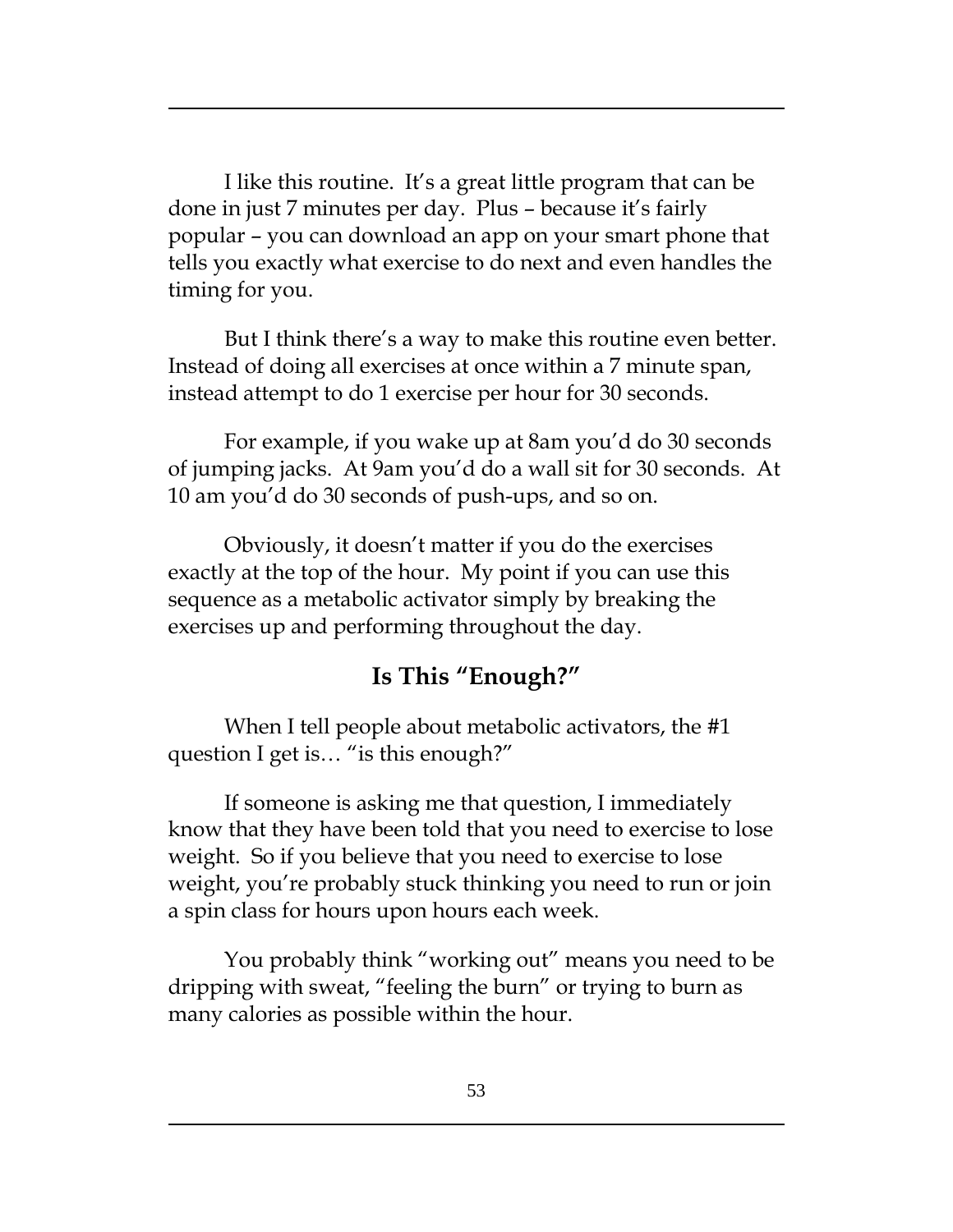Here's the problem with that line of thinking…

## **Science Says It's Hogwash**

Look, don't twist what I'm saying. Exercise is great for health, well-being and even maintaining your weight. But it's really, really BAD for losing weight. In short, it just doesn't work.

And it's NOT because we're lazy. Check it out: In 2009, researcher Herman Pontzer traveled to Tanzania in Africa to study members of the Hadza tribe – one of the last remaining hunter-gatherer tribes on the planet.

Compared to the typical office-worker in a first world country, it appears that members of the Hazda tribe are never at rest. The men of the tribe spend their days stalking and hunting prey, while the women are constantly on the move searching, gathering and picking fruits, berries and edible vegetation.

Pontzer and his team wanted to measure exactly how many calories these super-active tribal people were burning each day so he could compare that with the average office worker in a first world country and potentially identify a cause of obesity.

And that's exactly what they did – measuring the total number of calories burned each day by 30 different members of the tribe. (13)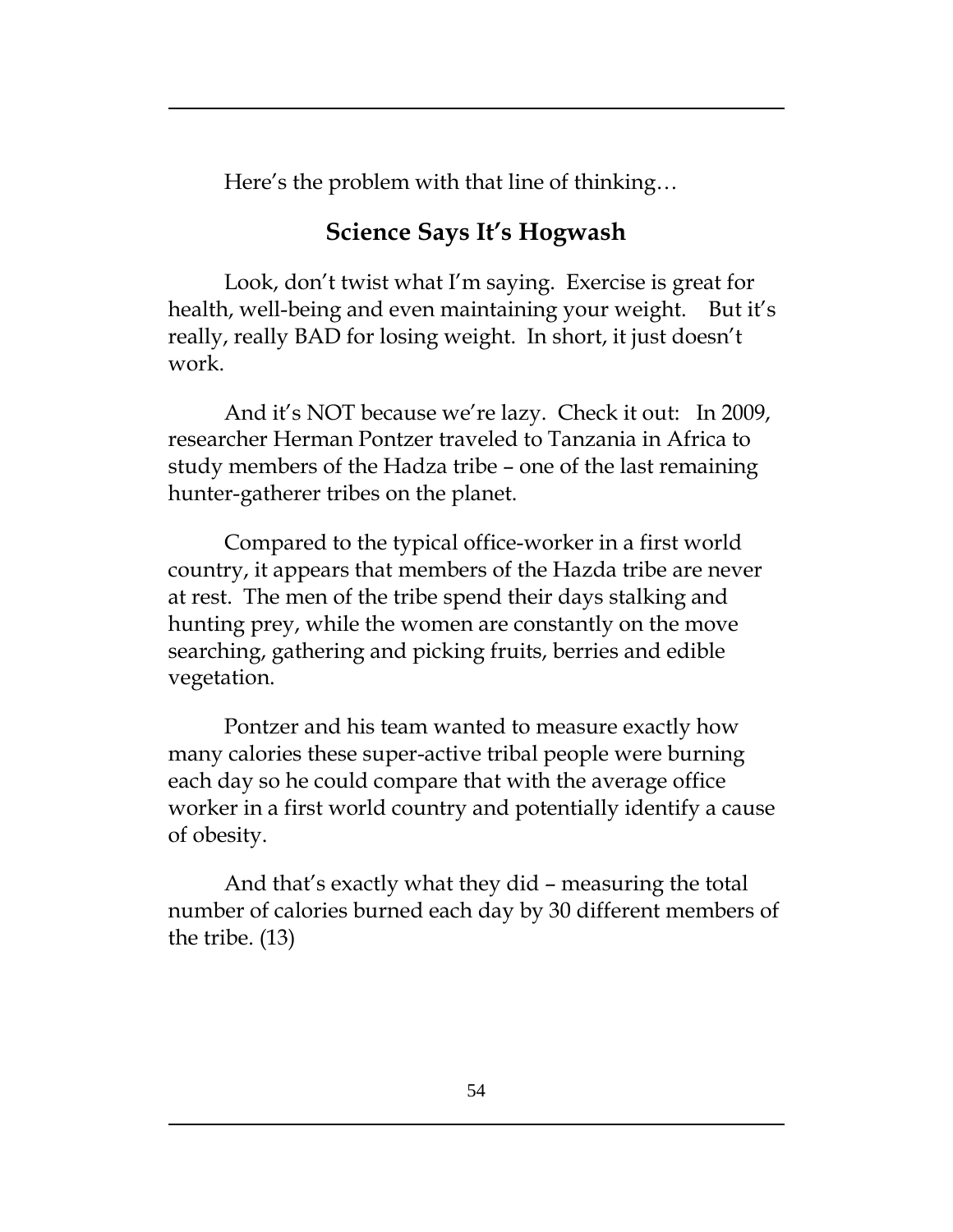## **The Surprising Results**

Despite the fact that the average tribesman or tribeswoman in the Hazda is 3x leaner than their counterparts in the Western world, researchers were amazed to find that the super-active Hazda tribespeople did NOT burn 3x as many calories per day.

They didn't burn 2x as many calories either. In fact, researchers were shocked to discover that the ultra-lean, ultraactive tribesman burned almost exactly the same number of calories per day as the overweight office worker in the Western world who rarely makes time for exercise!

How is this possible?!?

Researchers aren't 100% sure, but they have a few theories. First, the vast majority of your calories burned per day comes as a result of your bodily functions. This means your body uses the vast majority of your calories to maintain your systems and keep you alive. Your organs actually burn more calories per day than your muscle tissue, and your organs work 24 hours a day.

Second, researchers believe that the body is amazingly efficient at finding ways to reduce calories burned via exercise. If you were dropped off in Tanzania and forced to live with the Hazda tribe for 30 days, you'd no doubt burn more calories during those first few days as your physical activity level would be far higher than usual.

But very quickly, your body would adapt and find all sorts of ingenious ways to reduce the calories burned during your daily hunts or gathering expeditions.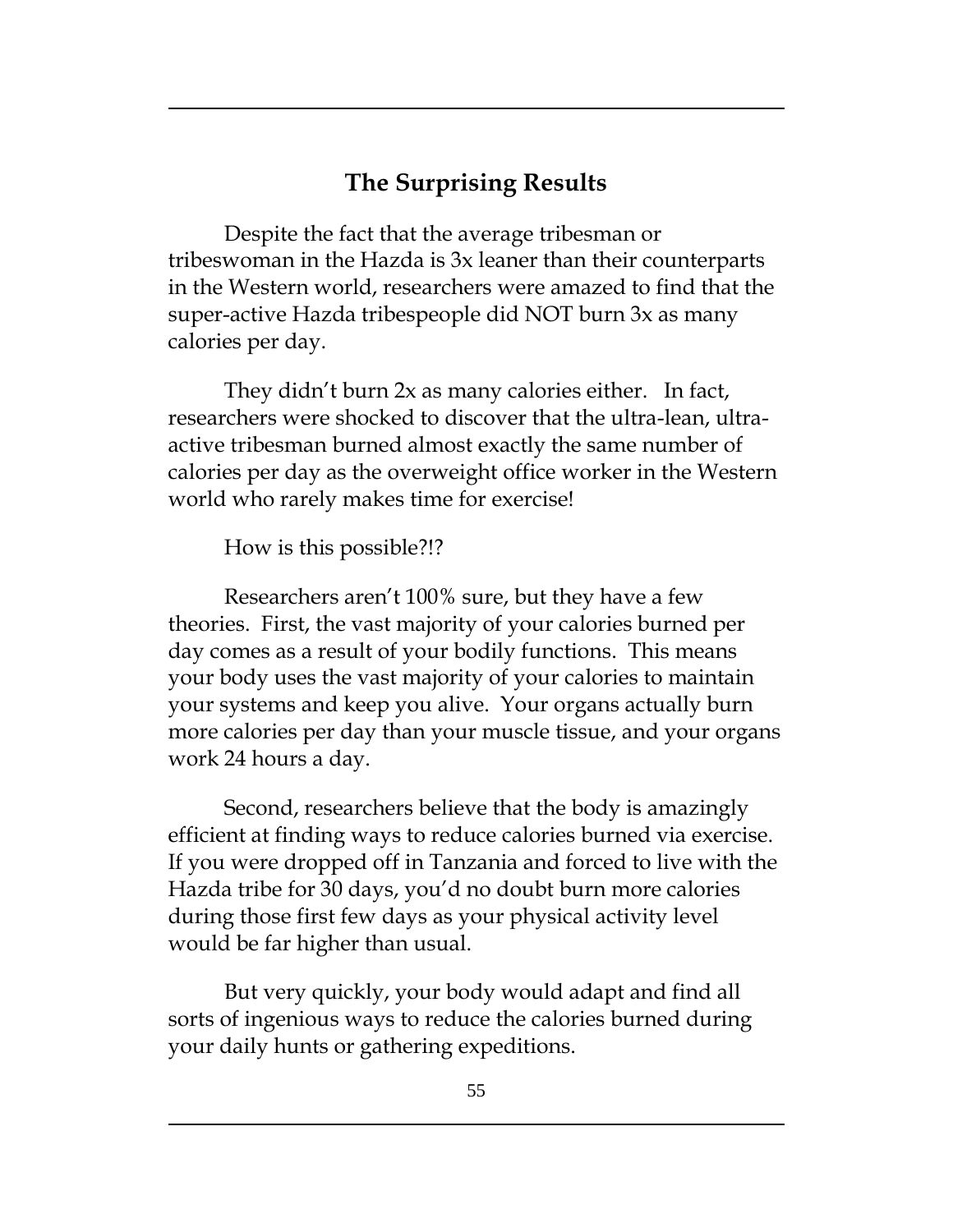This is the reason why that super-intense spin class at the gym works so well for about two weeks and then you never see any improvement after that.

#### **The Real Reason We're Losing The War Against Obesity**

Faced with the results from their data gleaned from studying the Hazda tribe, Pontzer and his team came to the conclusion that exercise has little or nothing to do with obesity. And that the real culprit is over-eating.

In short, we eat too much… too often. You can't exercise yourself thin. But you can get the lean & fit physique you've always wanted with a few simple rules designed to make it simple and sustainable to eat less…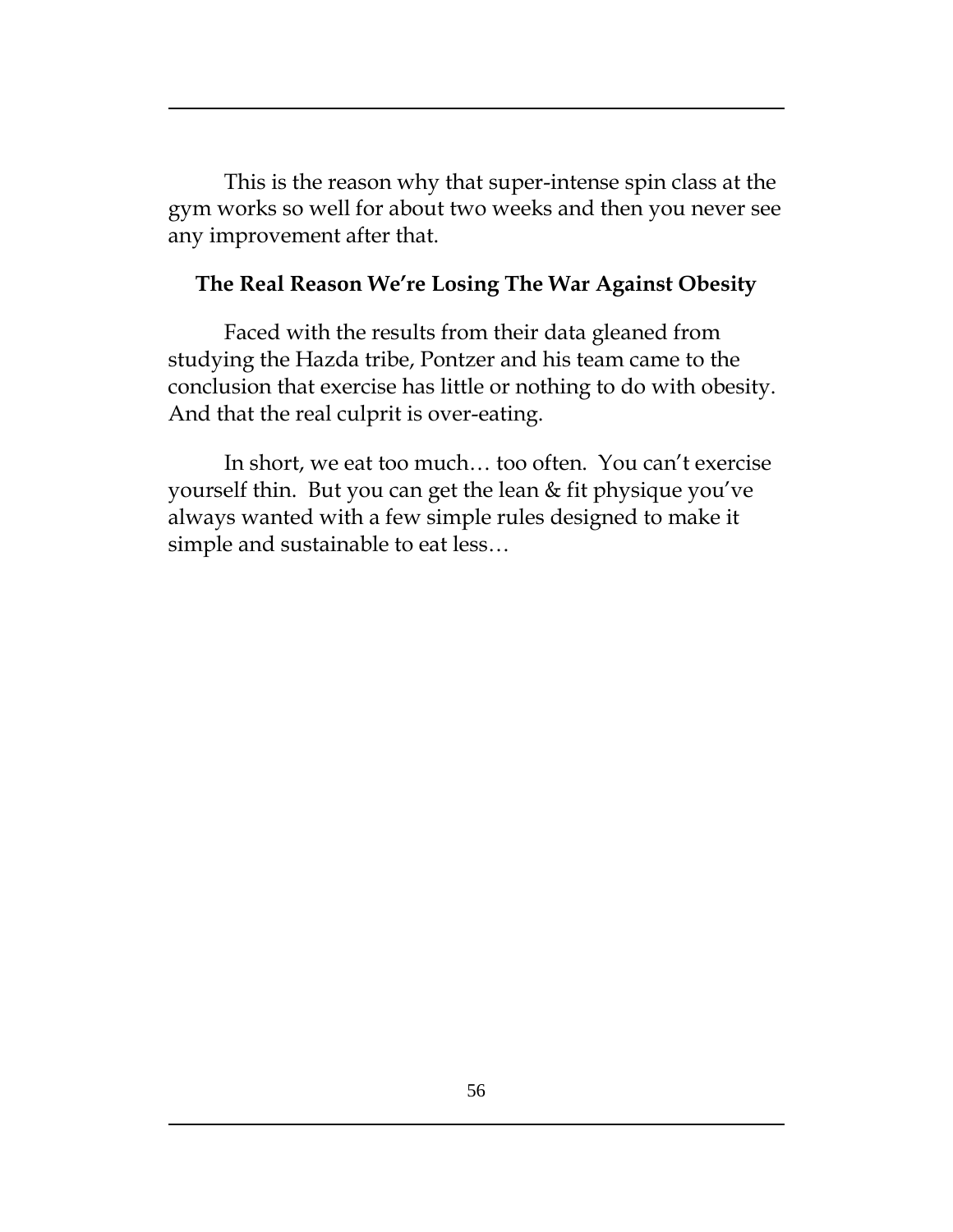## **Recap Of The Complete 44 Hour Diet Program**

We're about to wrap things up so let's recap one more time...

- On regular (non-fasting) days, eat two large meals per day with no snacking in between meals
- Don't drink calories (with a minor exception for a beer or glass of wine with evening meal if you like)
- Prioritize protein at all meals to take advantage of the satiating effects of protein, as well as the thermic effect of foods high in protein.
- Strive to drink 1 gallon of water on all days (whether you're fasting or not).
- For faster results and improved health benefits, consider incorporating a 44-hour water only fast 1x during the week. (I like beginning my fast Sunday night and ending Tuesday afternoon, but it's up to you.)
- During the 44-hour fast, consume only water, zerocalorie drinks or coffee/tea with minimal milk/cream/sugar.
- Have a teaspoon of <u>L-Glutamine</u> mixed with zerocalorie 2-3 times per day during your 44-hour fast. This will help depress hunger levels and make the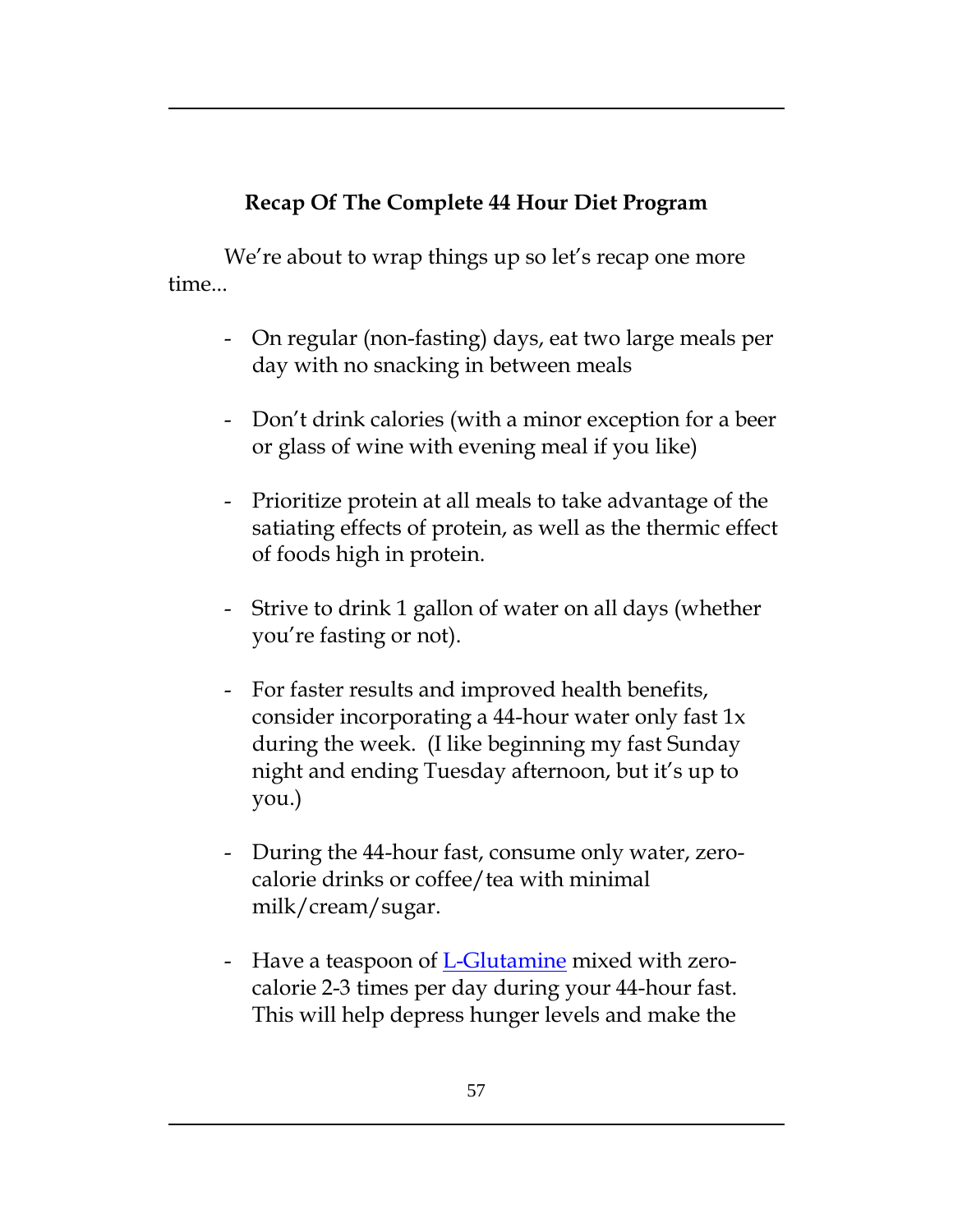experience easier.

- On non-fasting days, be sure to include at least 1 serving of vegetables per day.
- On non-fasting days, be sure to include at least 1 serving of fruit per day.
- Strive to incorporate some form of metabolic activators on a daily basis, especially if you work in an office or have a sedentary lifestyle.

That's it! No counting calories. You don't have to avoid pizza, burgers, alcohol or any other favorite foods. You don't have to eat like a rabbit. With this plan you can eat what you want (but not always when you want) and lose weight quickly and easily.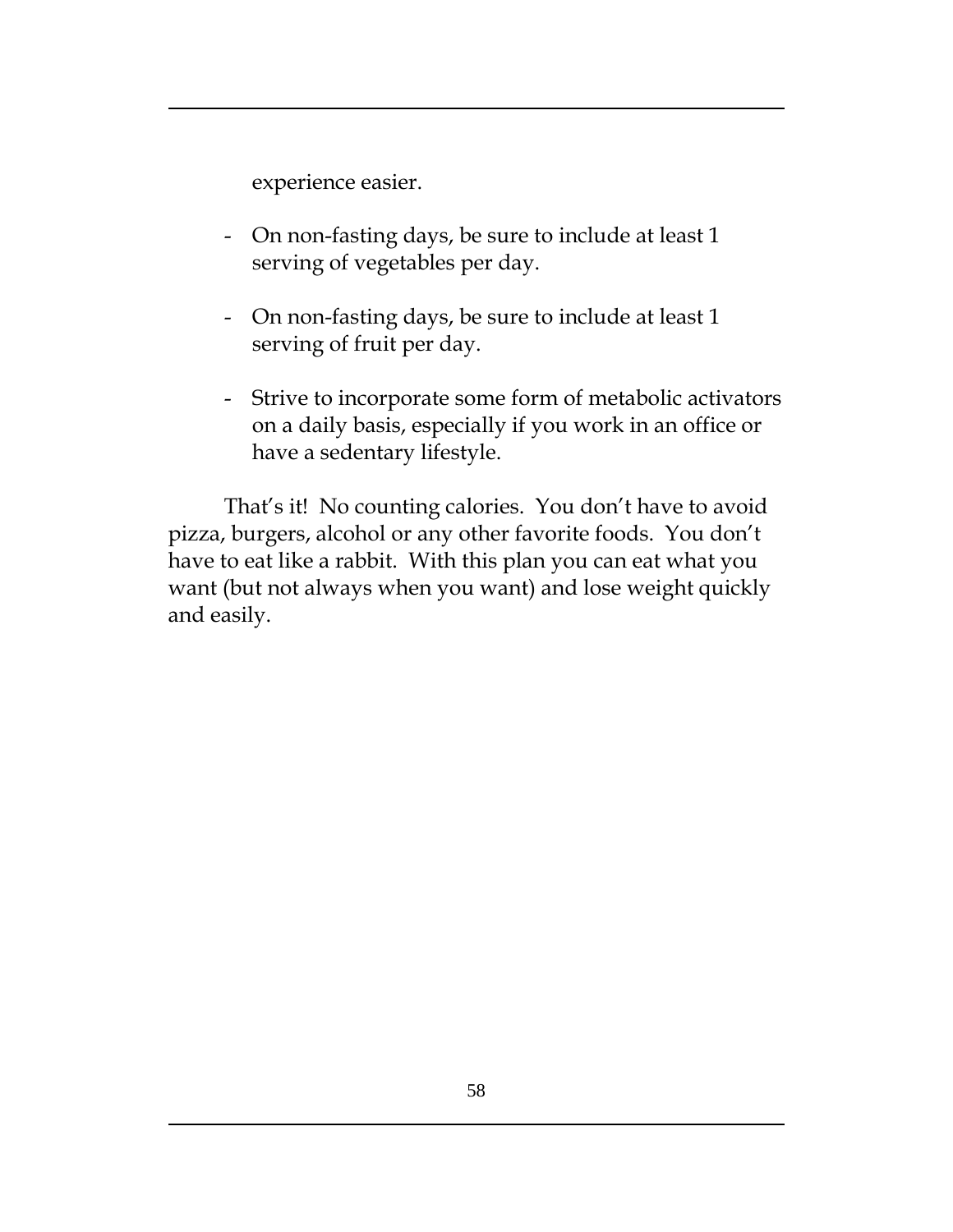## **Parting Words**

*"Knowing is not enough. We must apply. Willing is not enough; We must do". –- Johann Wolfgang Von Goethe*

You now have all the information you need to finally win the war on fat. You've got all the info you need to shed fat, get lean and maintain a lean & fit physique.

But information without action is worthless. Having this information stored in your brain won't help you at all – in the same way that knowing tomorrow's winning lottery numbers won't change your life in any way… if you don't buy a ticket.

Reading and re-reading this book a dozen times won't give you six-pack abs.

I've given you a complete system – everything I've researched and tested over decades – served up a silver platter. I've eliminated all the guesswork.

And if you think the idea of going 44 hours without food is impossible, let me tell you that practically everybody feels that way when they first hear the idea. And you know almost everybody says once they complete their first 44 hour fast?

*"It was so much easier than I thought."*

Seriously. That's the single most common response I get from people attempting a 44-hour fast for the first time.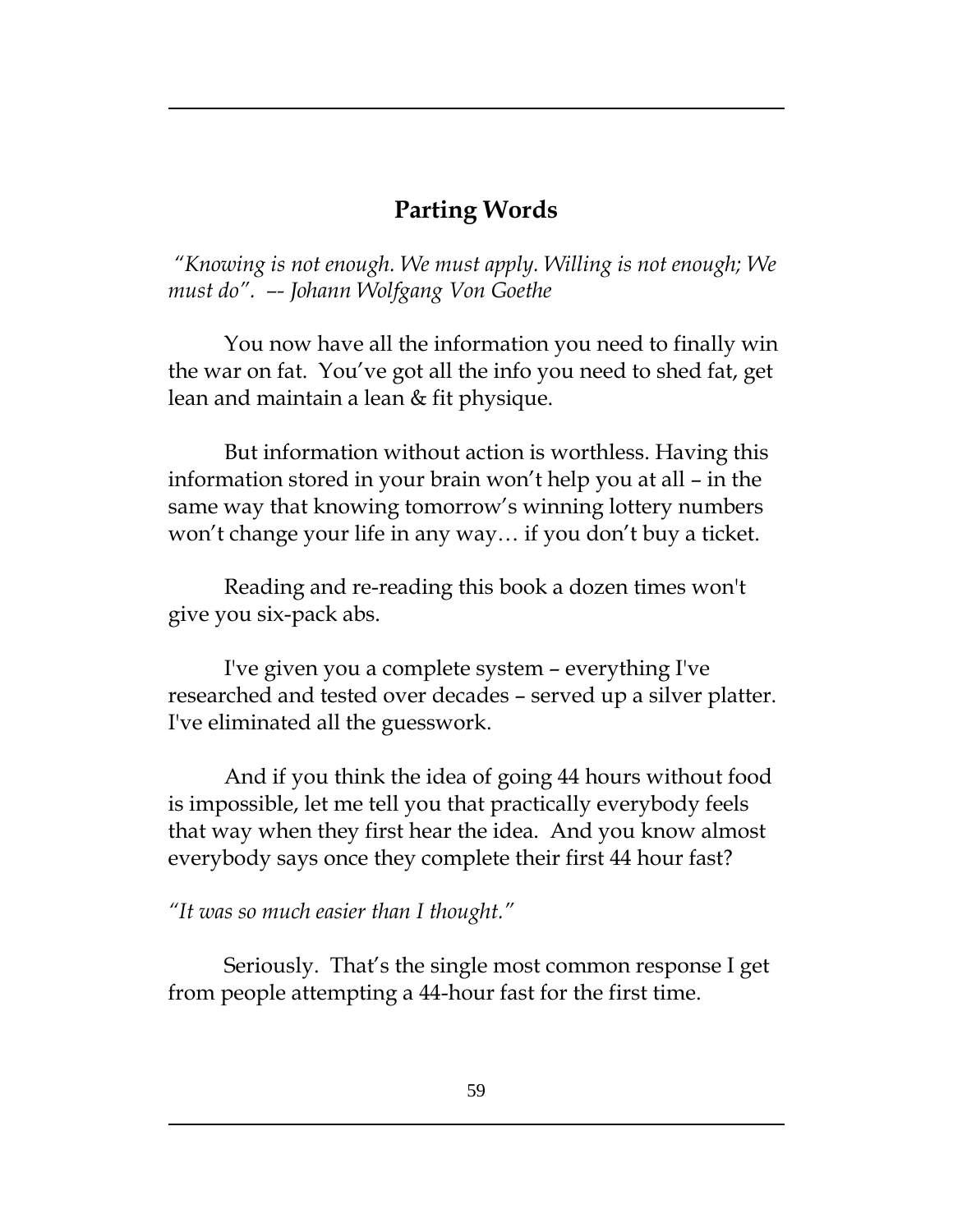I understand the idea of a 44-hour fast sounds incredibly difficult. But the reality is that our bodies evolved to go for long periods without food. And an occasional 44-hour fast can not only be health and an incredible tool for losing fat quickly, it's also far easier than most people imagine.

So you can get started TODAY. Listen – when it comes to losing weight and getting fit almost everybody says "I'll start Monday" or "I'll start next week."

#### **Screw That.**

Start right now. Start this very moment. It is impossible to describe how great it feels to be lean, fit and healthy. I want you to experience it for yourself so start NOW.

I've given you every piece of the puzzle – now it's up to you to put the plan into action. The next 60 days are going to zip by no matter what you do.

Put this plan in action and 60 days from now you could have the body you've always wanted. Ignore this plan and 60 days from now you'll look and feel exactly as you do right now.

So why not COMMIT the next 60 days to finally getting the body you deserve once and for all?

You deserve this.

Do it for you. Do it now.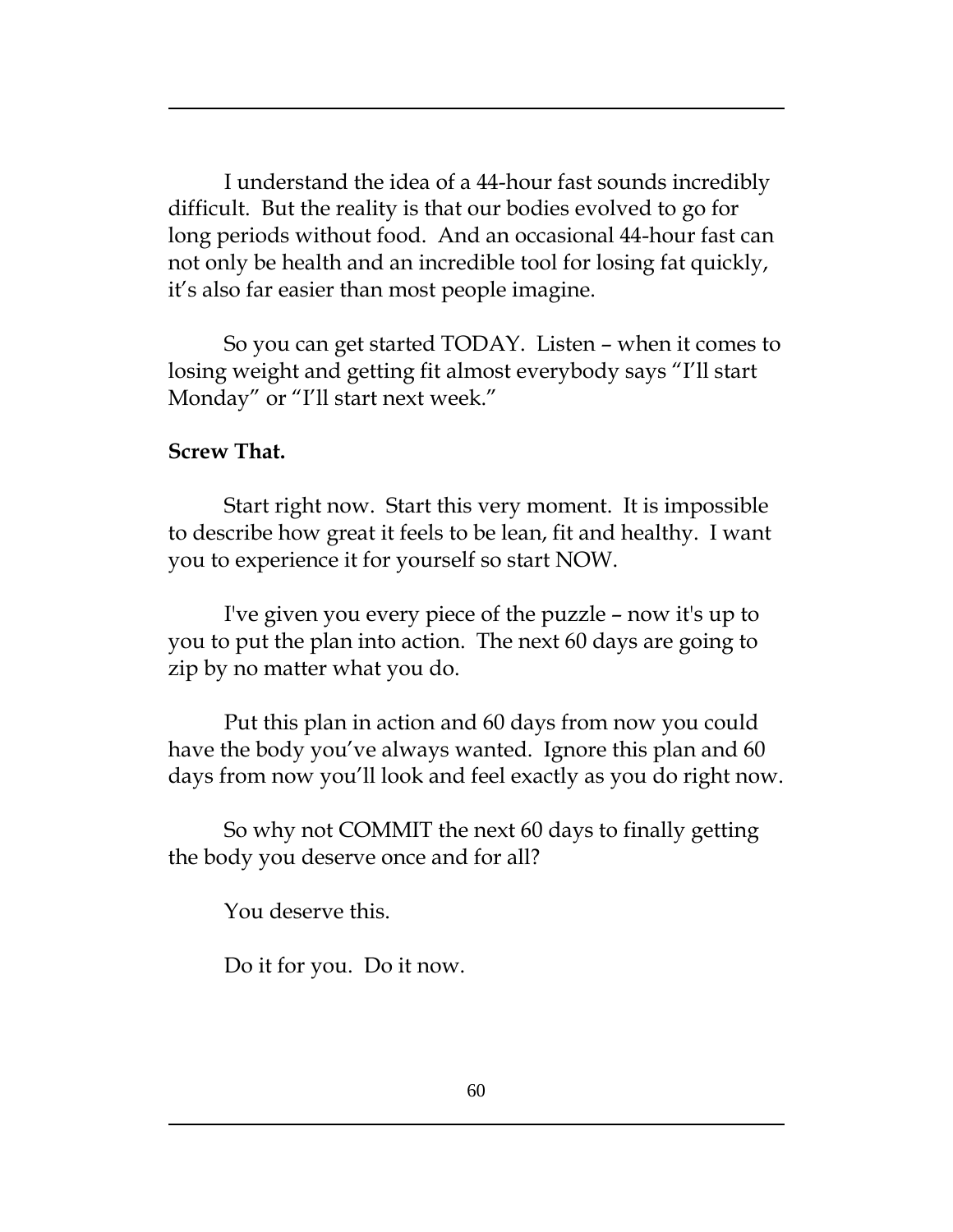Yours in health and fitness,

Matt Marshall Author of The 44 Hour Diet Founder of Fitness Under Oath



## **About The Author**

Matt Marshall is certified personal trainer and fitness writer.

He lives in Michigan with his wife and twin daughters.

You may contact him directly using the private email address on the next page.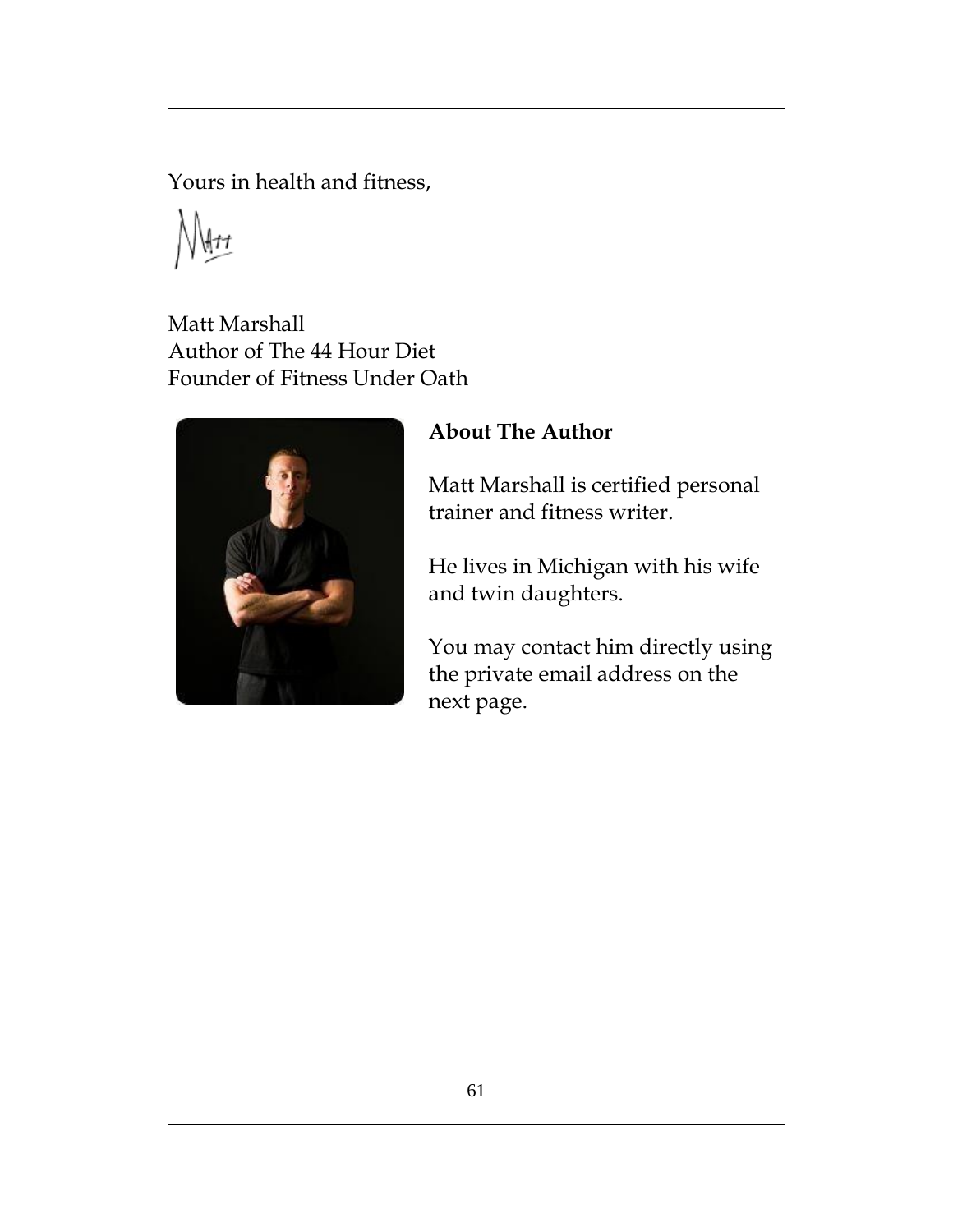## **How To Get Extra Help If You Need It**

In this book, you'll find my complete strategy to do one thing: Help you finally get the body you want.

The strategy in this book is the same plan I practice myself, and it's the same plan I'd recommend to a family member who asked for my help in getting lean.

Literally everything you need to know is in this book. However, if after reading this guide carefully you feel you still have questions, feel free to contact me by email at [matt@fitnessunderoath.com](mailto:matt@fitnessunderoath.com)

Due to the volume of mail I receive, please allow 72 hours for a response. Lastly, if you'd like my personal help and assistance to help you achieve your unique goals I am available for online coaching. Send coaching inquires to the same email address above and put "Coaching Inquiry" in the subject line.

If I have any open coaching spots at the moment, I'll respond with all the details. I look forward to hearing about your success with the program.

Sincerely,

Matt Marshall Fitness Under Oath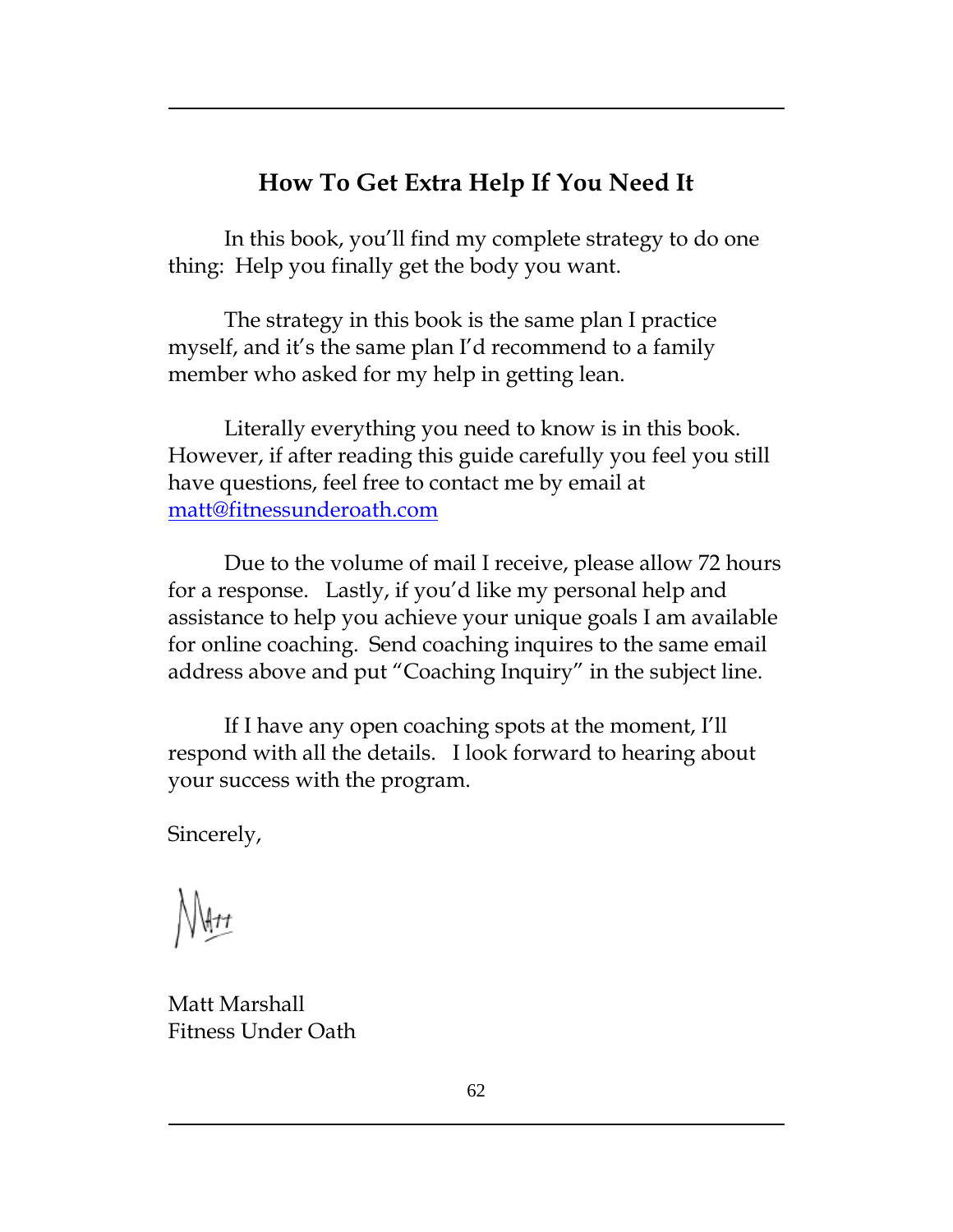#### **References**

- (1) Source: Halberg, N, M Henriksen, N Soderhamn, B Stallknecht, T Ploug, P Schjerling, and F Dela. 2005. "Effect of Intermittent Fasting and Refeeding on Insulin Action in Healthy Men." *Journal of Applied Physiology* 99: 2128–2136. doi:10.1152/japplphysiol.00683.2005.
- (2) Source: Ho, KY, Veldhuis, JD, Johnson, ML et al 1988 *"Fasting enhances growth hormone secretion and amplifies the complex rhythms of growth hormone secretion in man."* The Journal of Clinical Investigation 81: 968- 975
- (3) Ati J, Beji C, Dangui J, 1995 "Increased fat oxidation during Ramadan fasting in healthy women: an adaptative mechanism for body-weight maintenance." The American Journal of Clinical Nutrition 62: 302 -307
- (4) Choi Y, Piccio L, Childress P, et al 2016 "A Diet Mimicking Fasting Promotes Regeneration and Reduces Autoimmunity and Multiple Sclerosis Symptoms." Cell Reports Vol 15 2136 – 2146
- (5) Zauner C, Schneeweiss B, Kranz A, Madl C, Ratheiser K, Kramer L, Roth E, Schneider B, Lenz K. 2000 "Resting energy expenditure in short-term starvation is increased as a result of an increase in serum norepinephrine." American Journal of Clinical Nutrition 71: 1511 -1515
- (6) Liaoliao Li, Zhi Wang, Zhiyi Zuo 2013 "Chronic Intermittent Fasting Improves Cognitive Functions and Brain Structures in Mice." PLOS June 3, 2013
- *(7) Kahleova, et al. "Eating two larger meals a day (breakfast and lunch) is more effective than six smaller meals in a reduced-energy regimen for patients with type 2 diabetes: a randomised crossover study." Diabetologia (2014). Ahead of print.*
- (8) Kinabo, J. L., and J. V. G. A. Durnin. "Thermic effect of food in man: effect of meal composition, and energy content." British Journal of Nutrition 64.01 (1990): 37-44. Segal, Karen R., et al. "Thermic effect of food at rest, during exercise, and after exercise in lean and obese men of